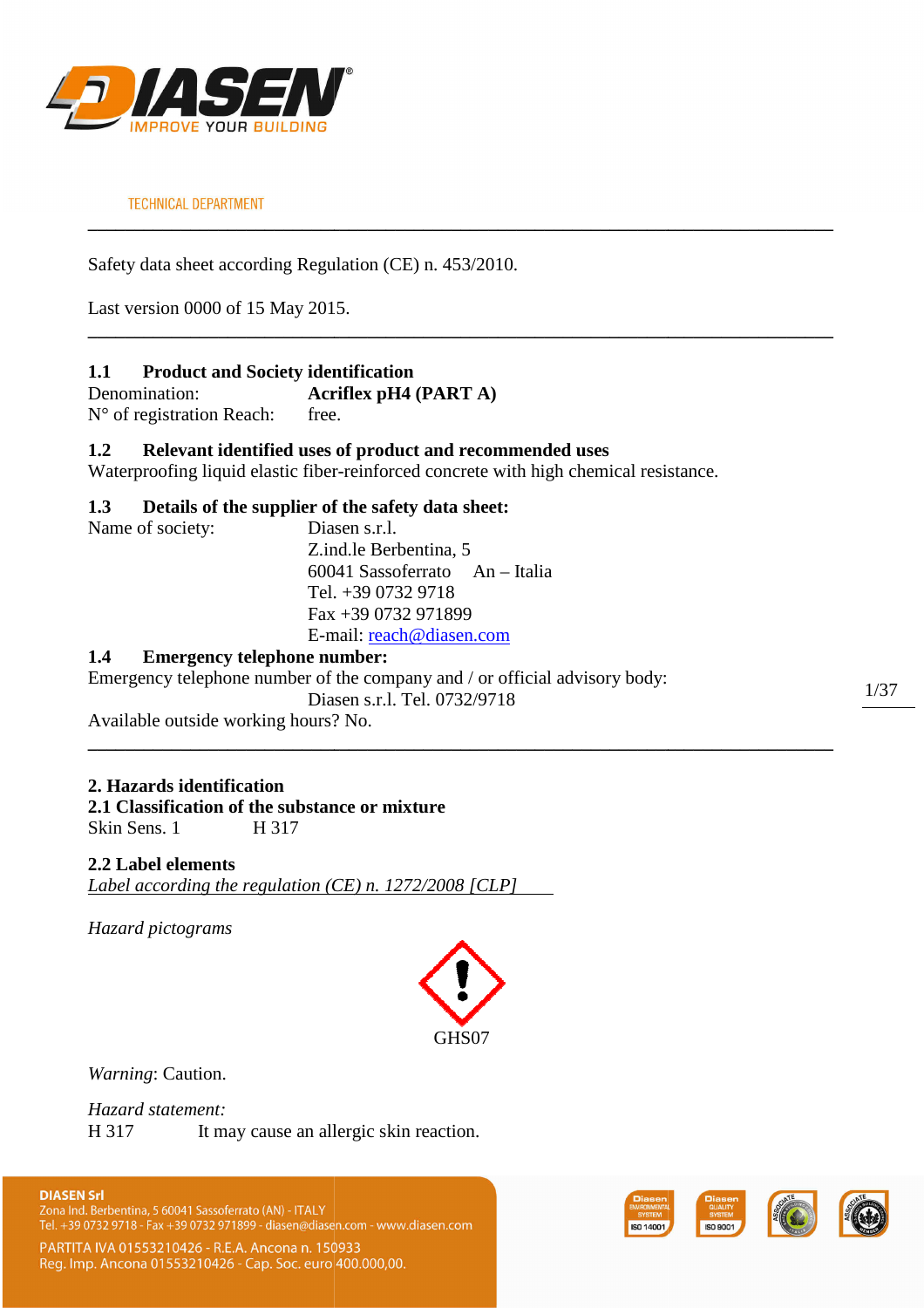

**TECHNICAL DEPARTMENT** Safety advice: P272 P280 P302+P352 P333+P313 P363 P501

*Additional information on the dangers (EU)*: Contains: mixture of: *5-chloro-2-methyl-2H -isotiazol-3-one [EC no 247-500-7]; 2-methyl-2 H -isotiazol-3-one*, and *TETRACHLOROETHYLENE*. It may cause an allergic skin reaction.

# **2.3 Other hazards**

Data no available.

Classification and labelling have been made on the basis of safety data sheets of raw materials that make up the product.

**\_\_\_\_\_\_\_\_\_\_\_\_\_\_\_\_\_\_\_\_\_\_\_\_\_\_\_\_\_\_\_\_\_\_\_\_\_\_\_\_\_\_\_\_\_\_\_\_\_\_\_\_\_\_\_\_\_\_\_\_\_\_\_\_\_\_\_\_\_\_\_\_\_\_\_\_\_\_\_\_** 

# **3. Composition/information on ingredients**

### **3.1 Substances**

Not applicable. The product is a mixture.

# **3.2 Mixture**

**Hazard substances:** 

|                                 |                             |                            | $\frac{0}{0}$          |                                                                                                                      | <b>Classification according to</b><br><b>Regulation (CE) n.1272/2008</b><br>(CLP)                                                         |                                                           |
|---------------------------------|-----------------------------|----------------------------|------------------------|----------------------------------------------------------------------------------------------------------------------|-------------------------------------------------------------------------------------------------------------------------------------------|-----------------------------------------------------------|
| Registratio<br>n number<br>(CE) | <b>CAS</b><br><b>Number</b> | <b>CE</b><br><b>Number</b> | [weig<br>ht]           | <b>Name</b>                                                                                                          | <b>Hazard Class and</b><br><b>Category Code</b>                                                                                           | <b>Hazard</b><br>stateme<br>nt<br>(Phases<br>H)           |
| 55965-84-9                      | $220-$<br>239-6             | $613 - 167$<br>$00-5$      | $\Omega$<br>0.001<br>9 | mixture of: 5-<br>chloro-2-methyl-2H<br>-isotiazol-3-one [EC<br>no 247-500-7]; 2-<br>methyl-2 H -<br>isotiazol-3-one | Skin Corr. 1B<br>Skin Sens. 1<br>Aquatic<br>Acute<br>Aquatic Chronic 1<br>Oral Acute Tox. 3<br>Dermal Acute Tox. 3<br>Inhal. Acute Tox. 3 | H 314<br>H 317<br>H 400<br>H410<br>H 301<br>H 311<br>H331 |

### *Additional Information*:

It contains quartz  $(SiO<sub>2</sub>)$  in a non-threatening as dispersed and therefore not inhalable. For the full text of the H advice: see. SECTION 16.

Zona Ind. Berbentina, 5 60041 Sassoferrato (AN) - ITALY Tel. +39 0732 9718 - Fax +39 0732 971899 - diasen@diasen.com - www.diasen.com

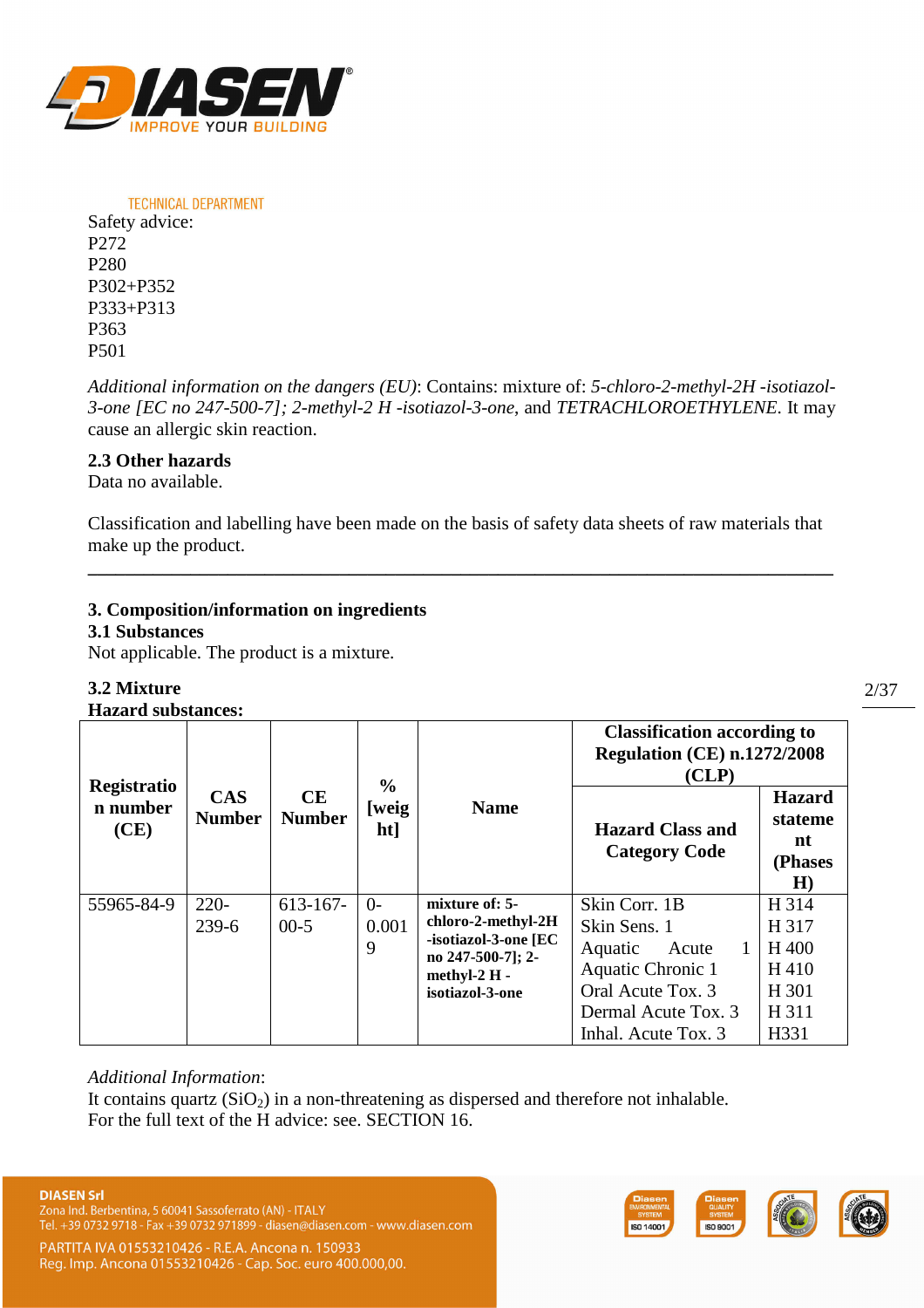

Impunity: It does not contain impurities relevant for classification and labelling.

### **4. First aid measures 4.1 Most important symptoms and effects, both acute and delayed In case of inhalation**

Ventilate the premises. Remove the patient from the contaminated premises to rest in the open air. If you feel unwell seek medical advice, showing this safety data sheet.

**\_\_\_\_\_\_\_\_\_\_\_\_\_\_\_\_\_\_\_\_\_\_\_\_\_\_\_\_\_\_\_\_\_\_\_\_\_\_\_\_\_\_\_\_\_\_\_\_\_\_\_\_\_\_\_\_\_\_\_\_\_\_\_\_\_\_\_\_\_\_\_\_\_\_\_\_\_\_\_\_** 

### **In case of contact with skin**

Remove all traces of product and rinse with water the contaminated body surfaces. Continue to rinse for at least 10 minutes. Remove contaminated clothing. If necessary seek medical advice, showing this safety data sheet. Wash all clothing and shoes before reuse.

### **In case of contact with eyes**

Do not rub. Rinse immediately with plenty of running water, with eyelids open, for at least 15 minutes. In case of presence of contact lenses, remove them. If irritation persists, seek medical advice, showing this safety data sheet.

# **If swallowed**

Do not rub. Rinse immediately with plenty of running water, with eyelids open, for at least 15 minutes. In case of presence of contact lenses, remove them. If irritation persists, seek medical advice, showing this safety data sheet.

# **4.2 Indication of any immediate medical attention or special treatment**

No symptoms are observed both acute and delayed.

- The negative symptoms associated with overexposure may include:
- Redness and irritation to the skin,
- Irritation, tearing and redness in the eyes.

### **4.3 Indication of any immediate medical attention or special treatment**

No specific treatment. Treat symptomatically. Should have been ingested or inhaled large amounts, immediately contact a poison control centre.

Not to be no action taken involving any personal risk or without suitable training. Perform mouthto-mouth can be dangerous to the person providing aid. Wash contaminated clothing thoroughly with water before removing it, or wear gloves.

**\_\_\_\_\_\_\_\_\_\_\_\_\_\_\_\_\_\_\_\_\_\_\_\_\_\_\_\_\_\_\_\_\_\_\_\_\_\_\_\_\_\_\_\_\_\_\_\_\_\_\_\_\_\_\_\_\_\_\_\_\_\_\_\_\_\_\_\_\_\_\_\_\_\_\_\_\_\_\_\_** 

# **5. Firefighting measures**

### **5.1 Extinguishing media**

Suitable extinguishing agents: water spray, powder, alcohol-resistant foam or water spray. Use extinguishing measures appropriate to local circumstances and the surrounding environment. Unsuitable extinguishing agents: jet.

#### **DIASEN Srl**

Zona Ind. Berbentina, 5 60041 Sassoferrato (AN) - ITALY Tel. +39 0732 9718 - Fax +39 0732 971899 - diasen@diasen.com - www.diasen.com



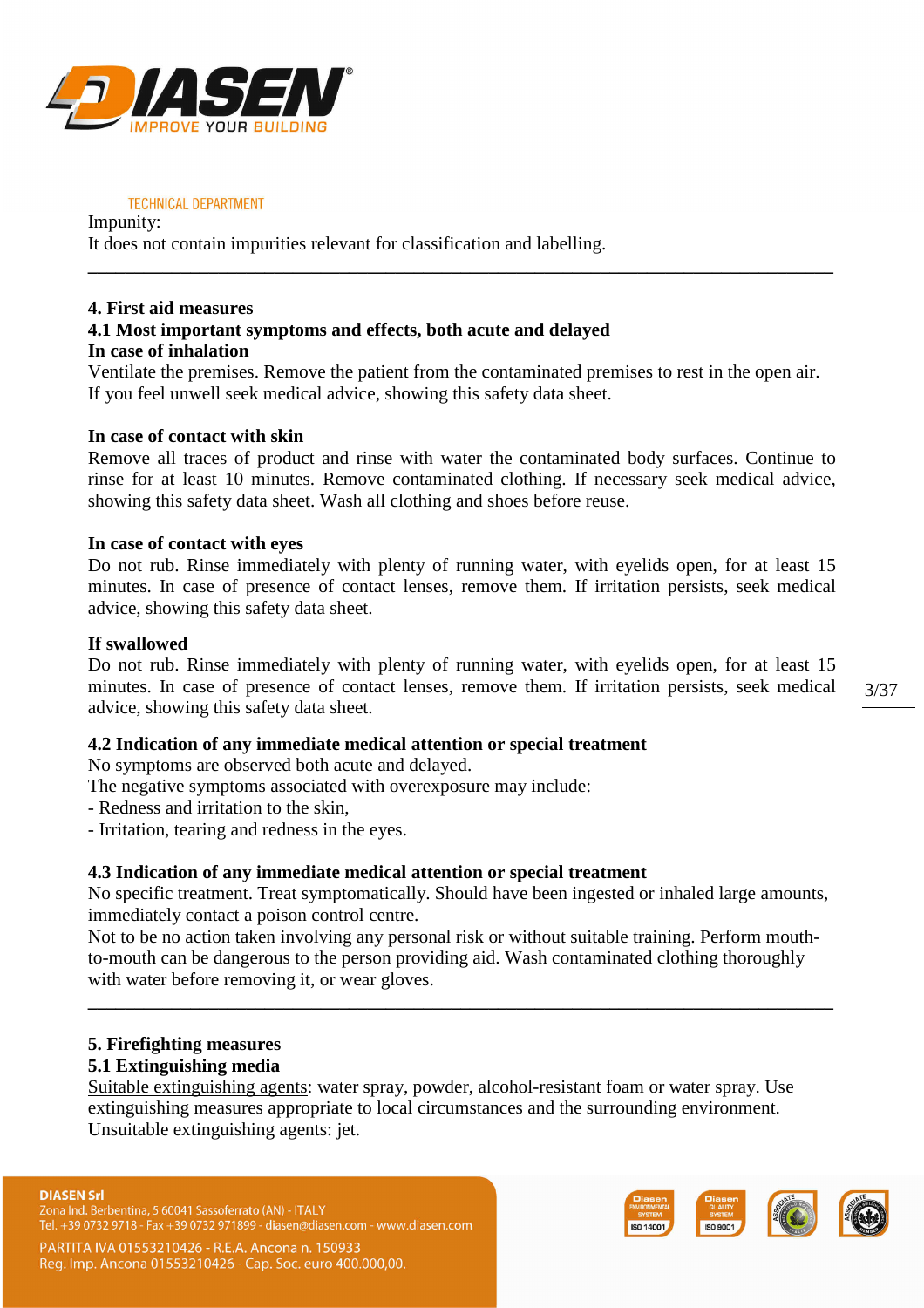

### **5.2 Special hazards arising from the substance**

Dangers of the substance or mixture: no known specific dangers.

# **5.3 Advice for fire-fighters**

Promptly isolate the scene by removing all persons from the vicinity of a fire. Not to be no action taken involving any personal risk or without suitable training. Use the means of extinction appropriate to local circumstances and particular environment. Fire water contaminated with this material must be contained and must prevent access to any waterway, sewer or drain.

**\_\_\_\_\_\_\_\_\_\_\_\_\_\_\_\_\_\_\_\_\_\_\_\_\_\_\_\_\_\_\_\_\_\_\_\_\_\_\_\_\_\_\_\_\_\_\_\_\_\_\_\_\_\_\_\_\_\_\_\_\_\_\_\_\_\_\_\_\_\_\_\_\_\_\_\_\_\_\_\_**

### **6. Accidental release measures**

# **6.1 Personal precautions, protective equipment and emergency procedures**

### **6.1.1 For non-emergency personnel**

Remove those who do not have appropriate protection and ensure adequate ventilation. Avoid contact with skin, eyes and clothing - wear the appropriate personal protective equipment (see section 8).

Avoid inhalation of vapour - ensure adequate ventilation or wear protective equipment, wear appropriate protective clothing (see section 8).

### **6.1.2 For emergency responders**

Remove people who do not wear any protective equipment and ensure adequate ventilation. Avoid contact with skin, eyes and clothing - wear suitable protective equipment (see section 8). Avoid inhalation of vapours - wear protective mask / protective device appropriate (see section 8).

### **6.2 Environmental precautions**

Contain the spillage. Avoid that the product reaches uncontrollably water course or sewage system. The product is water pollutant. In the event of any spillage into waterways, alert the Environment Agency or other body in charge of environmental protection.

### **6.3 Methods and material for containment and cleaning up**

- Small quantity: Take up with absorbent material (sand, sawdust, universal absorbent, diatomaceous earth), pour the product in appropriate labelled containers and dispose of according to local, national and EU regulations. If the spill happened indoors ventilate the room. After collection, wash with water the area and materials involved recovering the water used and eventually send for disposal in approved facilities.
- Big quantity: mechanically remove the product, pour it into appropriate labelled containers, recover or dispose of according to local, national and EU regulations. If the spill occurred in an enclosed air the room. After collection, wash with water the area and materials involved recovering the water used and eventually send for disposal in approved facilities.

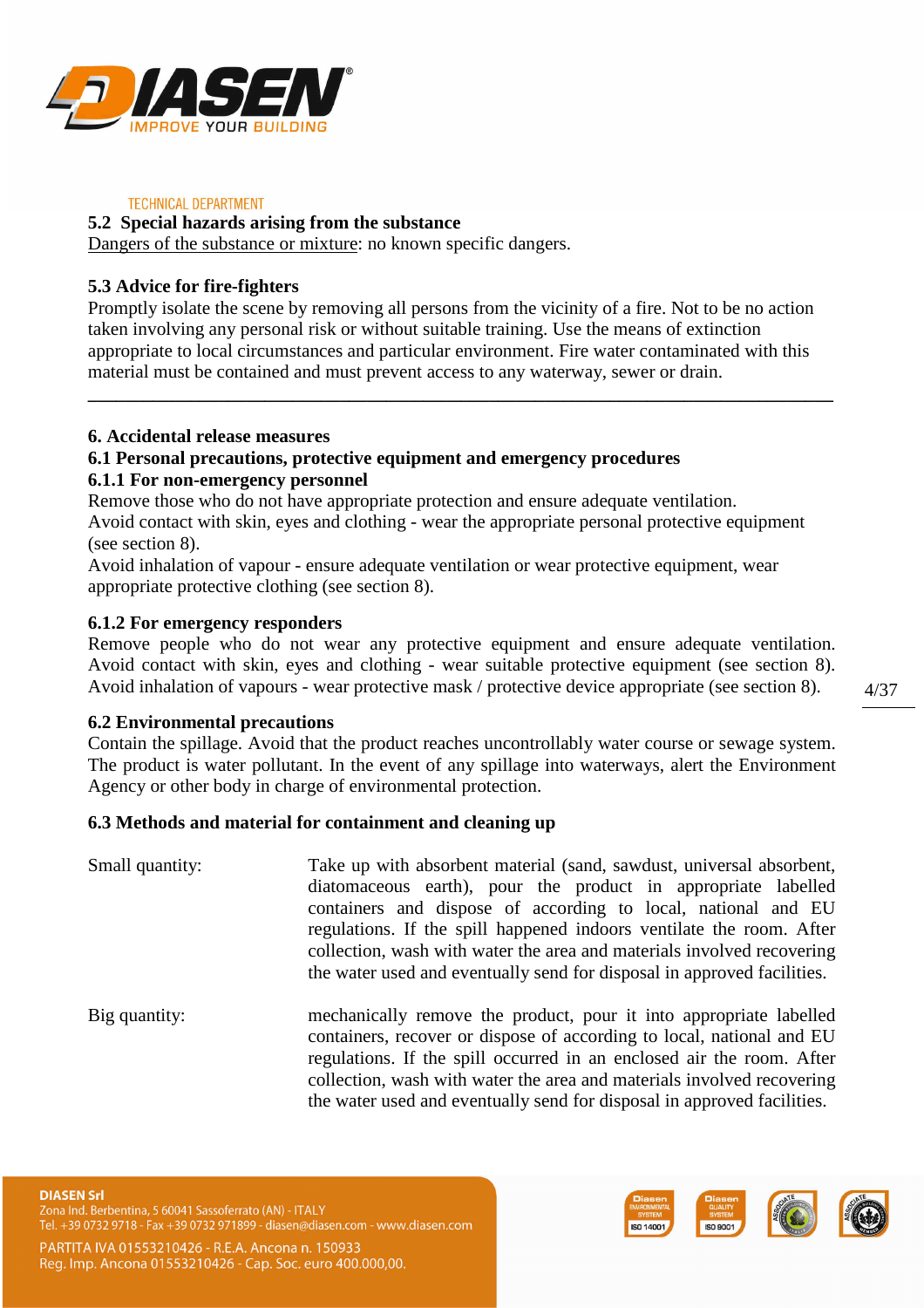

### **6.4 Reference to other sections**

Information regarding exposure controls / personal protection and disposal considerations can be found in sections 8 and 13.

### **7. Handling and storage 7.1 Precautions for safe handling 7.1.1 Protection measures**

Avoid contact with skin, eyes and mucous membranes, do not swallow. Wear protective equipment for hands, eyes and skin (see item 8). Do not wear contact lenses when working with this product. Keep away from food and drink. Do not breathe vapors, mist or gas.

# **7.1.2 Advice on general occupational hygiene**

Avoid inhalation, ingestion or contact with skin and eyes. They also require general measures of hygiene at work to ensure the safe handling of the substance. These measures include good personal practices, regular cleaning of workplaces, do not drink, eat or smoke in the workplace, wash hands after handling any, take a shower and change clothes at the end of each work shift. Do not wear contaminated clothing at home. Separate working clothes from others. Wash them separately.

# **7.2 Conditions for safe storage, including any incompatibilities**

The product should be stored in a dry place, away from sunlight, water and frost, at temperatures between +  $5 \degree$  C and +  $35 \degree$  C in original packaging intact and airtight. Keep away from acids, open flame, sparks and heat sources. Keep out of the reach of children. If the product is stored on site, it must be adequately protected from the sun, frost and water and stored at temperatures between +  $5^{\circ}$  C and +  $35^{\circ}$  C.

**\_\_\_\_\_\_\_\_\_\_\_\_\_\_\_\_\_\_\_\_\_\_\_\_\_\_\_\_\_\_\_\_\_\_\_\_\_\_\_\_\_\_\_\_\_\_\_\_\_\_\_\_\_\_\_\_\_\_\_\_\_\_\_\_\_\_\_\_\_\_\_\_\_\_\_\_\_\_\_** 

# **8. Exposure controls/personal protection 8.1 Control parameters Exposure Limit Values**

| <b>Substance</b>                                           | <b>Specification</b> | <b>Value</b>             | <b>Notes</b> |
|------------------------------------------------------------|----------------------|--------------------------|--------------|
| mixture of: 5-chloro-2-methyl-2H -isotiazol-               | Québec - LTE         | $0.076 \text{ mg/m}^3$   | CMI          |
| 3-one [EC no 247-500-7]; 2-methyl-2 H -<br>isotiazol-3-one | <b>NOISH - LTE</b>   | $0.23$ mg/m <sup>3</sup> | CMI          |
|                                                            | $Quebec - LTE$       | $1.5 \text{ mg/m}^3$     | MI           |
|                                                            | <b>NOISH - LTE</b>   | $4.5 \text{ mg/m}^3$     | MI           |

| <b>Ingredient Name</b>                                                                                        | <b>Route of Exposure</b> | <b>Frequency</b><br>exposure | of $ $ DNEL/<br><b>DMEL</b> |
|---------------------------------------------------------------------------------------------------------------|--------------------------|------------------------------|-----------------------------|
| mixture of: 5-chloro-2-methyl-2H<br>isotiazol-3-one [EC no 247-500-7];<br>$2-$<br>methyl-2 H -isotiazol-3-one | - Not applicable         | Not applicable               | Not applicable              |



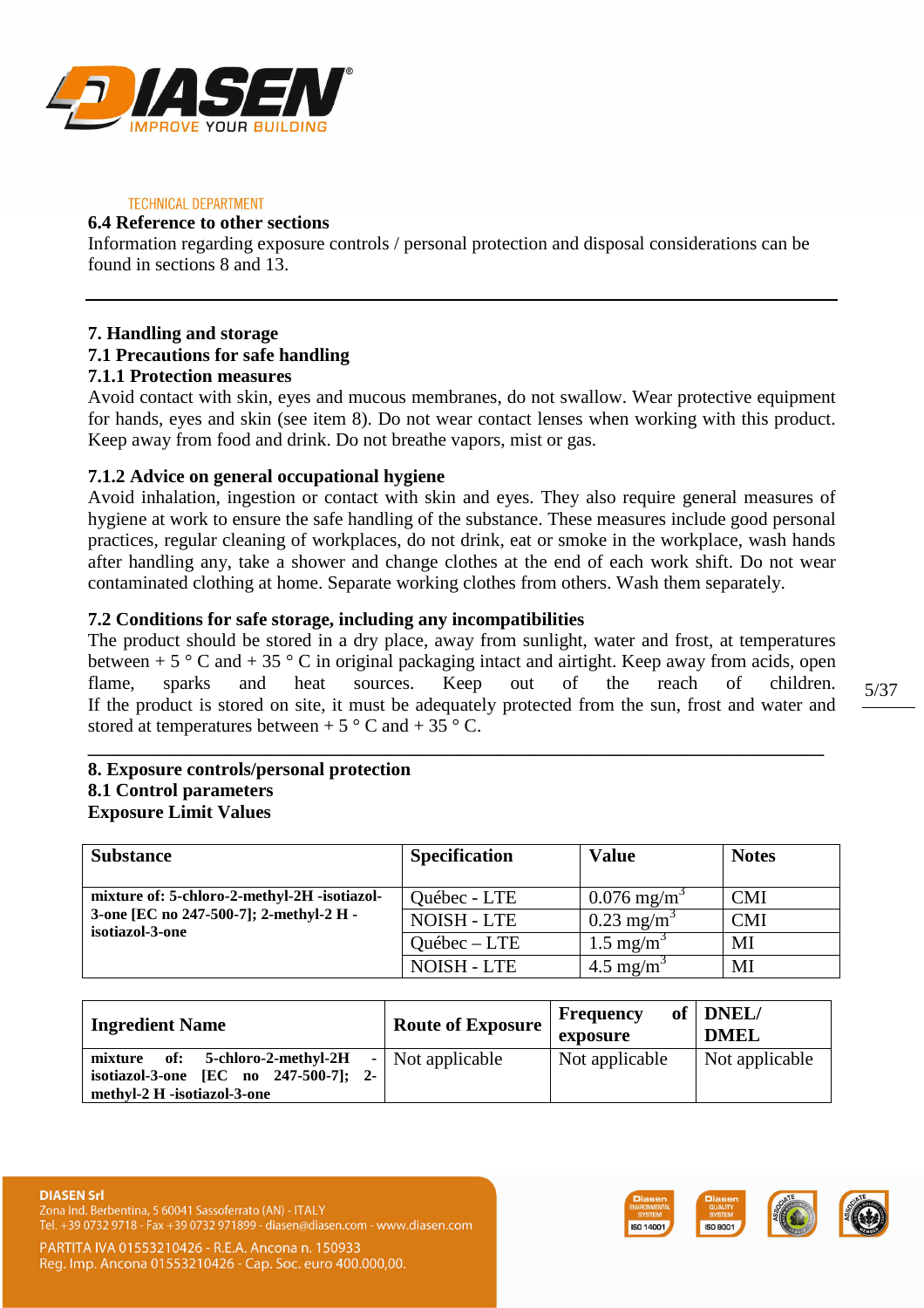

| <b>Ingredient Name</b>                                                                                              | Limit value type | <b>PNEC</b>    |
|---------------------------------------------------------------------------------------------------------------------|------------------|----------------|
| miscela di: 5-cloro-2-metil-2H -isotiazol-3-one [EC no   Not applicable<br>247-500-7]; 2-metil-2 H -isotiazol-3-one |                  | Non applicable |

For the equivalent limits in other countries, consult a competent occupational hygienist or the institution of field.

The product contains quartz, and the United Kingdom is subject to a mandatory maximum exposure limit of 0.3 mg / m3 of respirable quartz in a time-weighted average of eight hours. If these limits are exceeded must use a system for the extraction of the powder.

The occupational exposure limit (LEP) for respirable crystalline silica dust is 0.025 mg / m3 measured in Italy as TWA (time-weighted average).

Such exposure limit is wrong taken into account in the normal conditions of use and storage as is present inside the product in a liquid dispersion and therefore not inhalable.

### **8.2 Exposure control**

It is recommended to use only outdoors or in area provided with appropriate exhaust ventilation. Wear personal protective equipment (goggles and protective clothing, safety shoes).

### **8.2.1 Appropriate engineering controls**

Nobody.

### **8.2.2 Individual protection measures, such as personal protective equipment**

### **Hygiene measures**

### **8.2.2.1 Eye/face protection**

Do not use contact lenses. Use tight fitting goggles with side shields conforming to EN 166 (goggles) or full mask EN 402.

Use an eye protection compatible with the system used for the protection of the respiratory tract.

### **8.2.2.2 Skin protection**

Wear suitable protective gloves to chemical agents (protection index 6, corresponding to a permeation time> 480 minutes), waterproof and comply with UNI EN 374 parts 1 and 2. nitrilocaucciù gloves (0.4 mm), chlorinated rubber (0.5 mm) PVC (0.7 mm) and other. It should be borne in mind that, because of several factors (for example temperature), the duration of a glove for protection against chemical agents may be considerably lower than the permeation time detected by the test. Change protective gloves used in the presence of signs of wear or contamination. Wear protective standards that cover the entire surface of the skin, long pants, long-sleeved suit, adhering to the end and safety footwear.

### **8.2.2.3 Respiratory protection**

Use respiratory protection equipment with CE marking comply with the requirements of the current regulations (89/656 / EEC, 89/686 / EEC), when the risks to the respiratory tract can not be adequately reduced by measures, methods or procedures on work. Use filter type A-P2 or ABEK-P2 according to EN 141.

Keep the areas where the product is used or stored.

### **DIASEN Srl**

Zona Ind. Berbentina, 5 60041 Sassoferrato (AN) - ITALY . +39 0732 9718 - Fax +39 0732 971899 - diasen@diasen.com - www.diasen.com

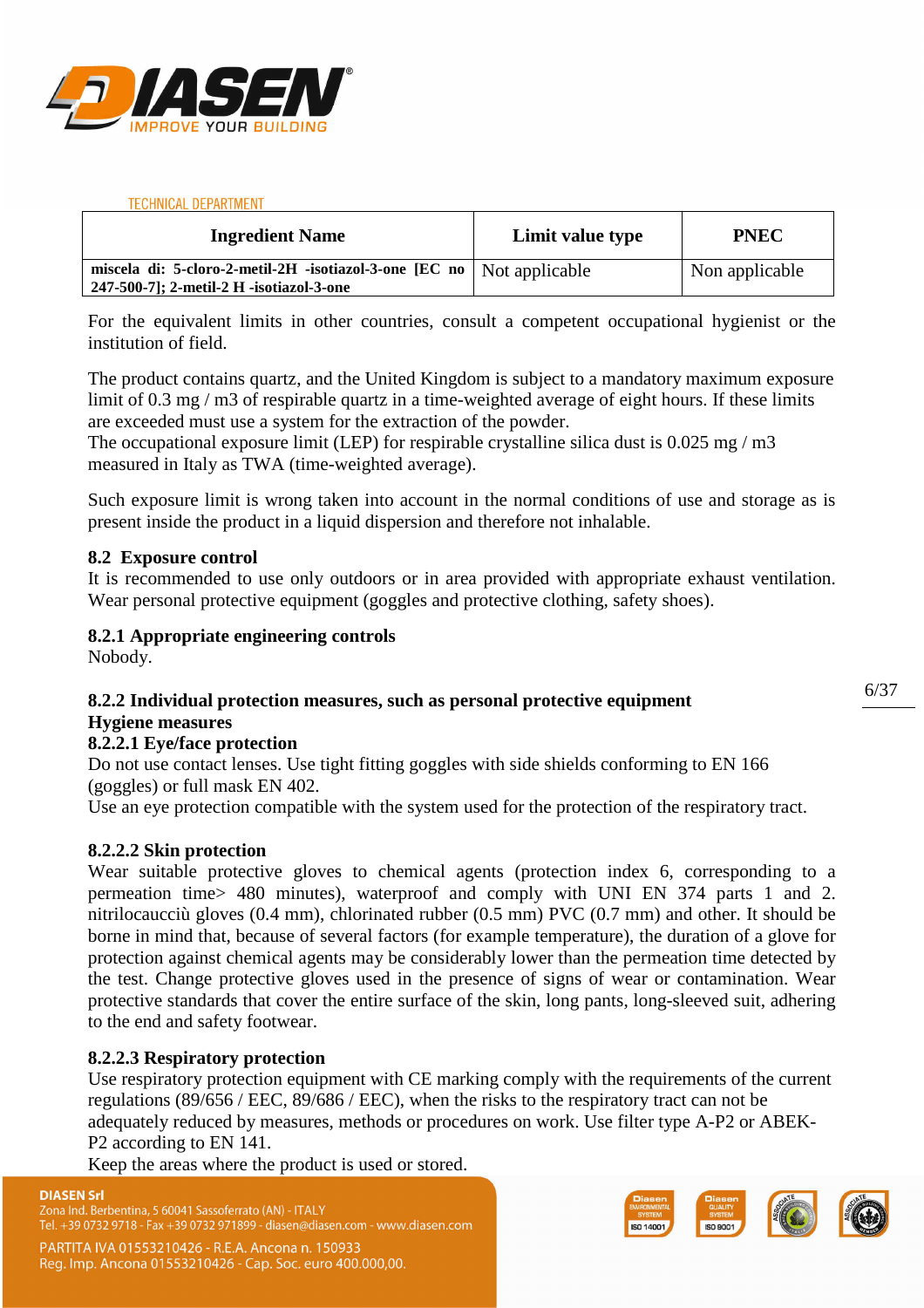

### **8.2.2.4 Thermal hazards**

No data available.

### **8.2.3 Environmental exposure controls**

Contain the spillage. In the event of any spillage into waterways, alert the Environment Agency or other body in charge of environmental protection.

### **9. Physical and chemical properties**

|                                                   | 9.1 Information on basic physical and chemical properties |
|---------------------------------------------------|-----------------------------------------------------------|
| Physical state:                                   | liquid                                                    |
| Colour:                                           | white                                                     |
| Odour:                                            | typical                                                   |
| Odour threshold:                                  | no data available.                                        |
| pH:                                               | no data available.                                        |
| Density:                                          | $1.11 \text{ kg} / l.$                                    |
| Point / range:                                    | $0^{\circ}$ C water.                                      |
| Point / range:                                    | $100^{\circ}$ C water.                                    |
| Flash point:                                      | non-combustible.                                          |
| Flammability (solid, gas):                        | not applicable.                                           |
| Evaporation rate:                                 | data not available.                                       |
| Vapour pressure:                                  | not available.                                            |
| Relative vapor density:                           | not available.                                            |
| Explosion hazard:                                 | not explosive.                                            |
| Lower Explosive Limit:                            | not applicable.                                           |
| Upper explosion limit:                            | not applicable.                                           |
| Solubility in water:                              | partially soluble                                         |
| Coefficient of n-octanol / water: not applicable. |                                                           |
| Ignition temperature:                             | not applicable.                                           |
| Decomposition temperature: no data available.     |                                                           |
| Dynamic viscosity:                                | no data available.                                        |
| Oxidizing properties:                             | no data available.                                        |

### **9.2 Other information**

Percentage of volatile: No data available. Solubility in other solvents: no data available.

Note: The values presented above with physico-chemical values are typical for the product and should not, therefore, be construed as a specification.

**\_\_\_\_\_\_\_\_\_\_\_\_\_\_\_\_\_\_\_\_\_\_\_\_\_\_\_\_\_\_\_\_\_\_\_\_\_\_\_\_\_\_\_\_\_\_\_\_\_\_\_\_\_\_\_\_\_\_\_\_\_\_\_\_\_\_\_\_\_\_\_\_\_\_\_\_\_\_\_\_** 

# **10. Stability and reactivity 10.1 Reactivity**

Possibility of reaction with acids.

#### **DIASEN Srl**

Zona Ind. Berbentina, 5 60041 Sassoferrato (AN) - ITALY Tel. +39 0732 9718 - Fax +39 0732 971899 - diasen@diasen.com - www.diasen.com



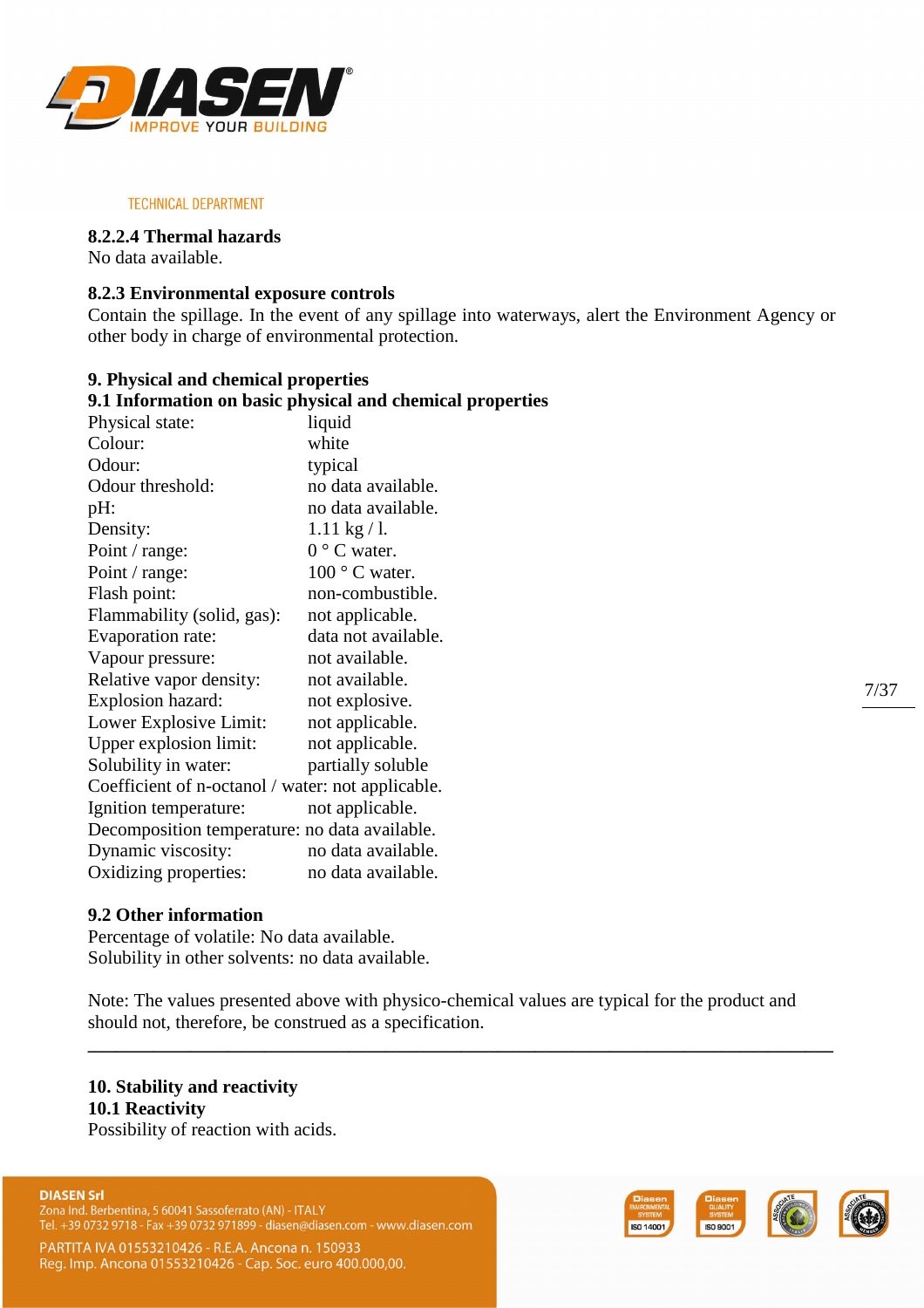

# **10.2 Chemical stability**

The product is stable if the requirements / guidelines for safe handling and storage.

# **10.3 Possibility of hazardous reaction**

Possibility of reaction with acids.

# **10.4 Condition avoid**

The product should be stored in a dry place, away from sunlight, water and frost, at temperatures between + 5  $\degree$  C and + 35  $\degree$  C in original packaging intact and airtight. Keep away from acids, open flame, sparks and heat sources. Keep out of the reach of children. If the product is stored on site, it must be adequately protected from the sun, frost and water and stored at temperatures between +  $5^{\circ}$  C and +  $35^{\circ}$  C.

# **10.5 Incompatible materials**

Keep away from acids, open flame, sparks and heat sources.

# **10.6 Hazardous decomposition products**

The reaction with acids liberates carbon dioxide.

When heated or in case of fire can release gases and vapors which are dangerous to health such as carbon dioxide and carbon monoxide.

### **10.7 Polymerization**

Product will not undergo polymerization.

# **11.Toxicological information**

### **11.1 Information on toxicological effects**

In the absence of experimental toxicological data on the product itself, the potential risks of the product to health were evaluated based on the properties of substances, according to the criteria laid down by the relevant regulations for the classification. Consider, therefore, the concentration of each substance dangerous possibly mentioned in sect. 3, to assess the toxicological effects resulting from exposure to the product.

**\_\_\_\_\_\_\_\_\_\_\_\_\_\_\_\_\_\_\_\_\_\_\_\_\_\_\_\_\_\_\_\_\_\_\_\_\_\_\_\_\_\_\_\_\_\_\_\_\_\_\_\_\_\_\_\_\_\_\_\_\_\_\_\_\_\_\_\_\_\_\_\_\_\_\_\_\_\_\_\_** 

### **Acute toxicity:**

| <b>Substance</b>            | <b>Specification</b> | assumption | <b>Specie</b> | <b>Value</b>        | <b>Durata</b> |
|-----------------------------|----------------------|------------|---------------|---------------------|---------------|
|                             |                      |            |               |                     | del test      |
| mixture of: 5-chloro-2-     | LD50                 | Dermal     | Rubbit        | $660 \text{ mg/kg}$ |               |
| methyl-2H -isotiazol-3-one  | LD50                 | Oral       | Rat           | 75 ppm              |               |
| [EC no 247-500-7]; 2-       | LC50                 | Inhalation | Rat           | $0.33 \text{ mg}/1$ |               |
| methyl-2 H -isotiazol-3-one | <b>NOAEL</b>         | Oral       | Rat           | $225$ ppm           | 90 days       |
|                             | <b>NOAEL</b>         | Oral       | Rat           | 75 ppm              | 28 days       |

Irritation / corrosion: If the product dries, it adheres to the skin may be an irritation. Respiratory tract irritation: prolonged exposure to fumes and / or vapors can possibly cause



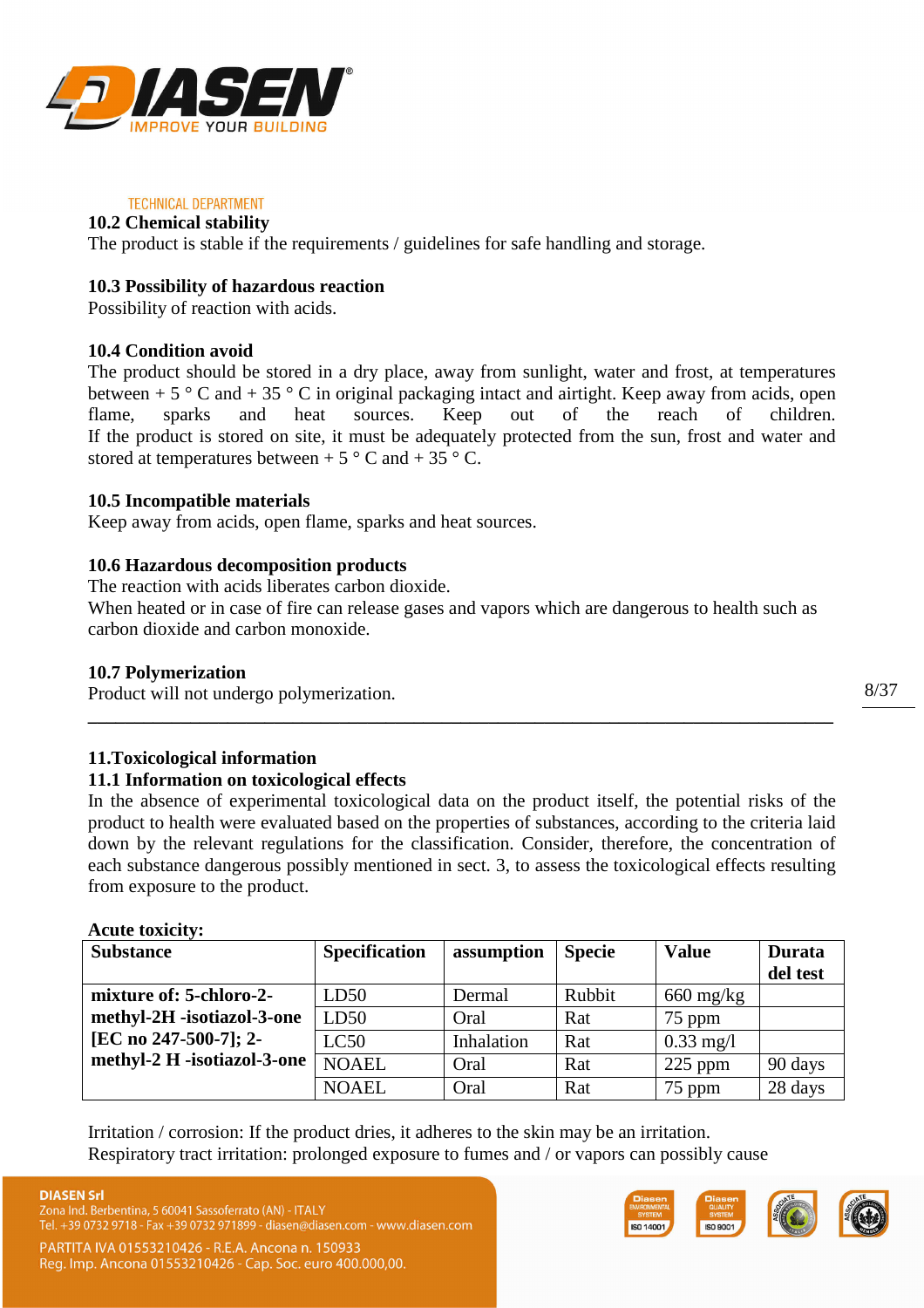

irritation to the eyes or upper respiratory tract.

Respiratory sensitization and skin: The product may have sensitive people, cause minor health effects for inhalation and / or dermal absorption and / or contact with eyes and / or ingestion. Germ cell mutagenicity: all the available information does not provide any indication of a possible mutagenic effect.

Carcinogenicity: all the available information does not provide any indication of a possible carcinogenic effect.

Reproductive toxicity: all the available information does not provide any indication of a possible toxic effect for playback.

Developmental Toxicity: All the available information does not provide any indication of a possible toxic effect for development.

Repeated dose toxicity and Specific target organ toxicity (repeated exposure): all the available information does not provide any indication of the possible effect of repeated dose toxicity and Specific target organ toxicity (repeated exposure).

Other relevant toxicity information: all available information does not provide any indication of other signs of toxicity.

The product was not tested. The data reported in this paragraph are based on the information contained in safety data sheets of raw materials that make up the product.

# **12. Ecological information**

# **12.1 Toxicity**

In the absence of experimental toxicological data on the product itself, the potential risks of the product to health were evaluated based on the properties of substances, according to the criteria laid down by the relevant regulations for the classification. Consider, therefore, the concentration of each substance dangerous possibly mentioned in sect. 3, to assess the toxicological effects resulting from exposure to product.

# **Toxicological information of the mixture: No data available**.

### **Toxicological information of the main substances in the mixture:**

#### **Acute toxicity:**

| <b>Substance</b>                                                                | <b>Specification</b> | <b>Specie</b> | <b>Value</b>           | <b>Duratio</b><br>n of test |
|---------------------------------------------------------------------------------|----------------------|---------------|------------------------|-----------------------------|
| mixture of: 5-chloro-2-                                                         | LC50                 | Fish          | $0.28 \text{ mg}/1$    |                             |
| methyl-2H -isotiazol-3-one<br>[EC no 247-500-7]; 2-<br>methyl-2 H -isotiazol-3- | <b>EC50</b>          | Alga          | $0.16 \,\mathrm{mg}/l$ |                             |
| one                                                                             |                      |               |                        |                             |

### **General Effect**

No data available.

# **12.2 Persistence and degradability**

It is believed that it is not biodegradable.

Do not pour the product in the pipeline and water course, if the product has escaped into a water





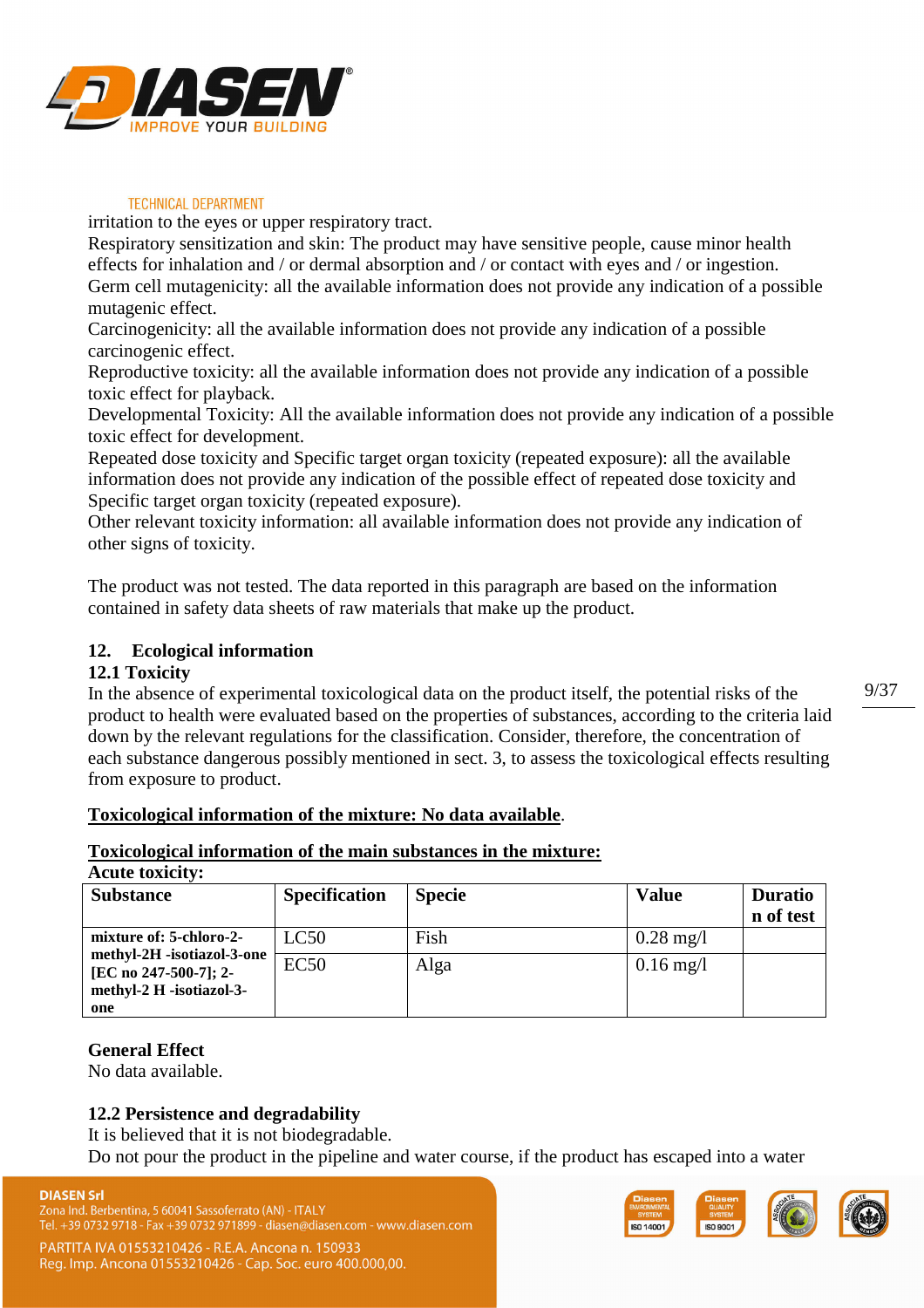

course, into the drainage system or has contaminated the ground or vegetation, notify the competent authorities.

# **12.3 Bioaccumulative potential**

There is no foreseeable potential for bioaccumulation.

### **12.4 Mobility in soil**

The product has potential for mobility. Assessment transport between environmental compartments: No data available.

### **12.5 Results of PBT and vPvB assessment**

According to information on substances, it was found that the mixture does not meet the criteria for PBT / vPvB.

### **12.6 Other adverse effects**

No data available.

### **12.7 Additional indication**

Absorbable organic halogen compounds (AOX): No data available.

The product was not tested. The data reported in this paragraph are based on the information contained in safety data sheets of raw materials that make up the product.

**\_\_\_\_\_\_\_\_\_\_\_\_\_\_\_\_\_\_\_\_\_\_\_\_\_\_\_\_\_\_\_\_\_\_\_\_\_\_\_\_\_\_\_\_\_\_\_\_\_\_\_\_\_\_\_\_\_\_\_\_\_\_\_\_\_\_\_\_\_\_\_\_\_\_\_\_\_\_\_\_** 

# **13. Disposal consideration**

### **13.1 Waste treatment methods**

For disposal, remove the product in a suitable incineration plant, in accordance with regulations at the local, national and EU level. The preparation is not suitable for disposal in water disposal public, canals, natural waterways or rivers.

The package used is intended exclusively for the packaging of this product, it must not be reused for other purposes. All containers, even when completely empty, must not be disposed of properly and must undergo a proper decontamination treatment before starting their disposal. If they contain residues must be classified, stored and sent to a suitable treatment facility in accordance with applicable local, national and Community.

# **14. Transport information**

Product not classified as hazardous for transport (ADR for road, RID for rail, sea transport ADN internal IMDG / GGVSea by sea, IATA / ICAO aviation).

**\_\_\_\_\_\_\_\_\_\_\_\_\_\_\_\_\_\_\_\_\_\_\_\_\_\_\_\_\_\_\_\_\_\_\_\_\_\_\_\_\_\_\_\_\_\_\_\_\_\_\_\_\_\_\_\_\_\_\_\_\_\_\_\_\_\_\_\_\_\_\_\_\_\_\_\_\_\_\_\_** 

### **14.1 ONU Number**

not Regulated.





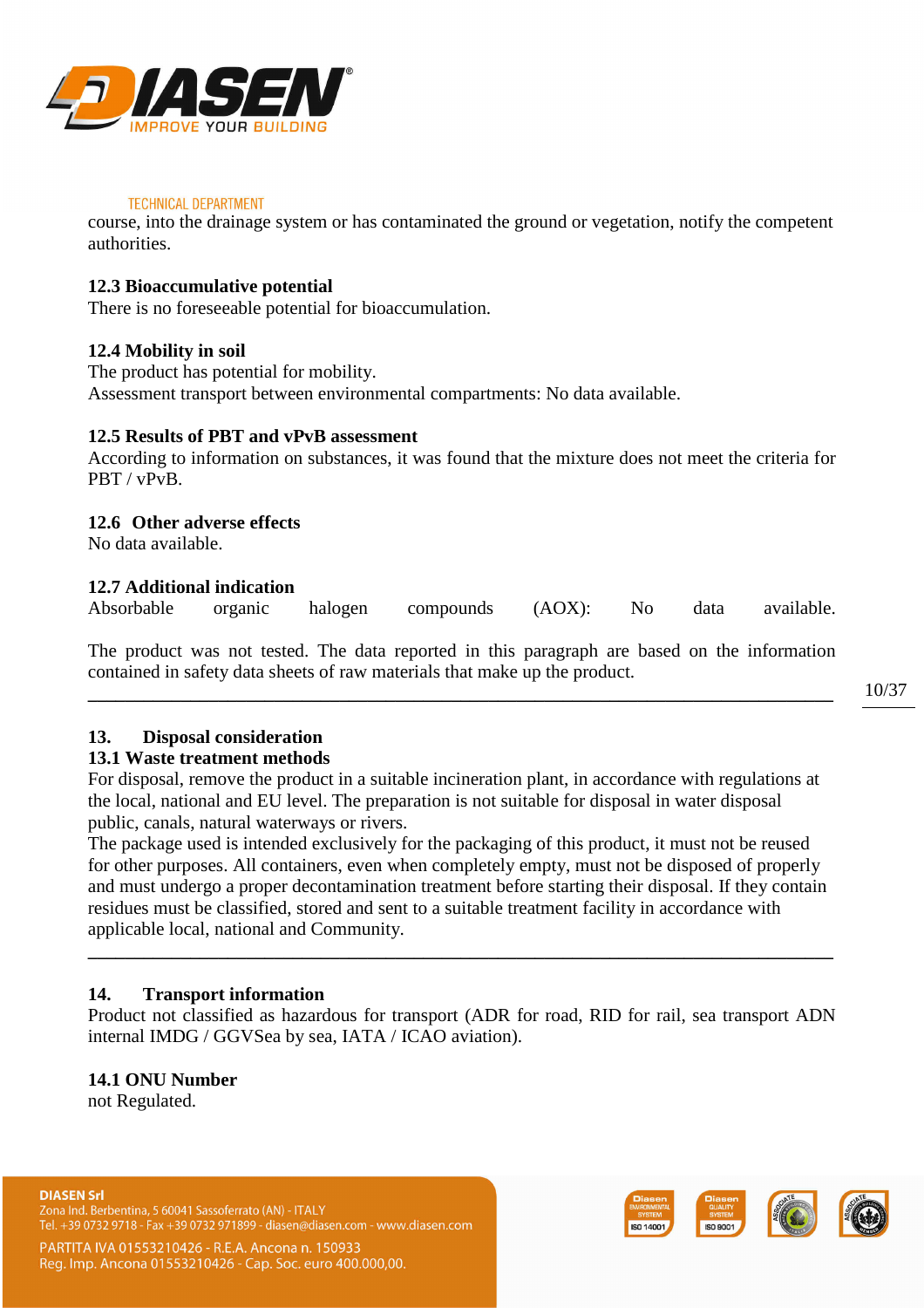

#### **TECHNICAL DEPARTMENT 14.2 ONU proper shipping name**

not Regulated.

# **14.3 Transport hazard classes**

Product not classified as hazardous for transport.

# **14.4 Packaging group**

not Regulated.

# **14.5 Environmental hazards**

Product not classified as hazardous for transport.

# **14.6 Special precautions for user**

Product not classified as hazardous for transport.

# **14.7 14.7 Transport in bulk according to Annex II of MARPOL73/78 and the IBC code**

Product not classified as hazardous for transport.

*Transportation classifications may vary according to the different national laws.* 

# **15. Regulatory information**

# **15.1 Safety, health and environmental regulations/legislation specific for the substance or mixture**

**\_\_\_\_\_\_\_\_\_\_\_\_\_\_\_\_\_\_\_\_\_\_\_\_\_\_\_\_\_\_\_\_\_\_\_\_\_\_\_\_\_\_\_\_\_\_\_\_\_\_\_\_\_\_\_\_\_\_\_\_\_\_\_\_\_\_\_\_\_\_\_\_\_\_\_\_\_\_\_\_**

Permissions: not required.

Restrictions on use: None.

Other EU regulations: The product does not contain substances included in the Seveso Directive, nor substances that deplete the ozone layer and even persistent organic pollutants (POPs). Directive 67/548 / EEC and subsequent amendments (Classification, labelling and packaging of

hazardous substances);

Directive 2006/8 / EC (Ministerial Decree of 03/04/2007);

Regulation EC / 1907/2006 and subsequent amendments (Registration, Evaluation and Authorisation of Chemicals REACH);

Regulation EC / 1272/2008 (classification, labelling and packaging of substances and mixtures). National regulations: Presidential Decree 1124/65 (consolidated law for compulsory insurance against accidents at work and occupational diseases);

Legislative Decree n. 475/82 and subsequent amendments (Implementation of Directive 89/686 / EEC of 21.12.1989 on the approximation of the laws of the Member States relating to personal protective equipment);

Law no. 52 of 03/02/1997;D.M. 28/04/1997;

D.M. 04/04/1997;

D.M. 07/09/2002 (Attuazione delle direttiva 2001/58/CE);

D. Lgs. 65 del 14/03/2003 (Attuazione delle Direttive 1999/45/CE e 2001/60/CE);



Zona Ind. Berbentina, 5 60041 Sassoferrato (AN) - ITALY Tel. +39 0732 9718 - Fax +39 0732 971899 - diasen@diasen.com - www.diasen.com

PARTITA IVA 01553210426 - R.E.A. Ancona n. 150933 Reg. Imp. Ancona 01553210426 - Cap. Soc. euro 400.000,00.

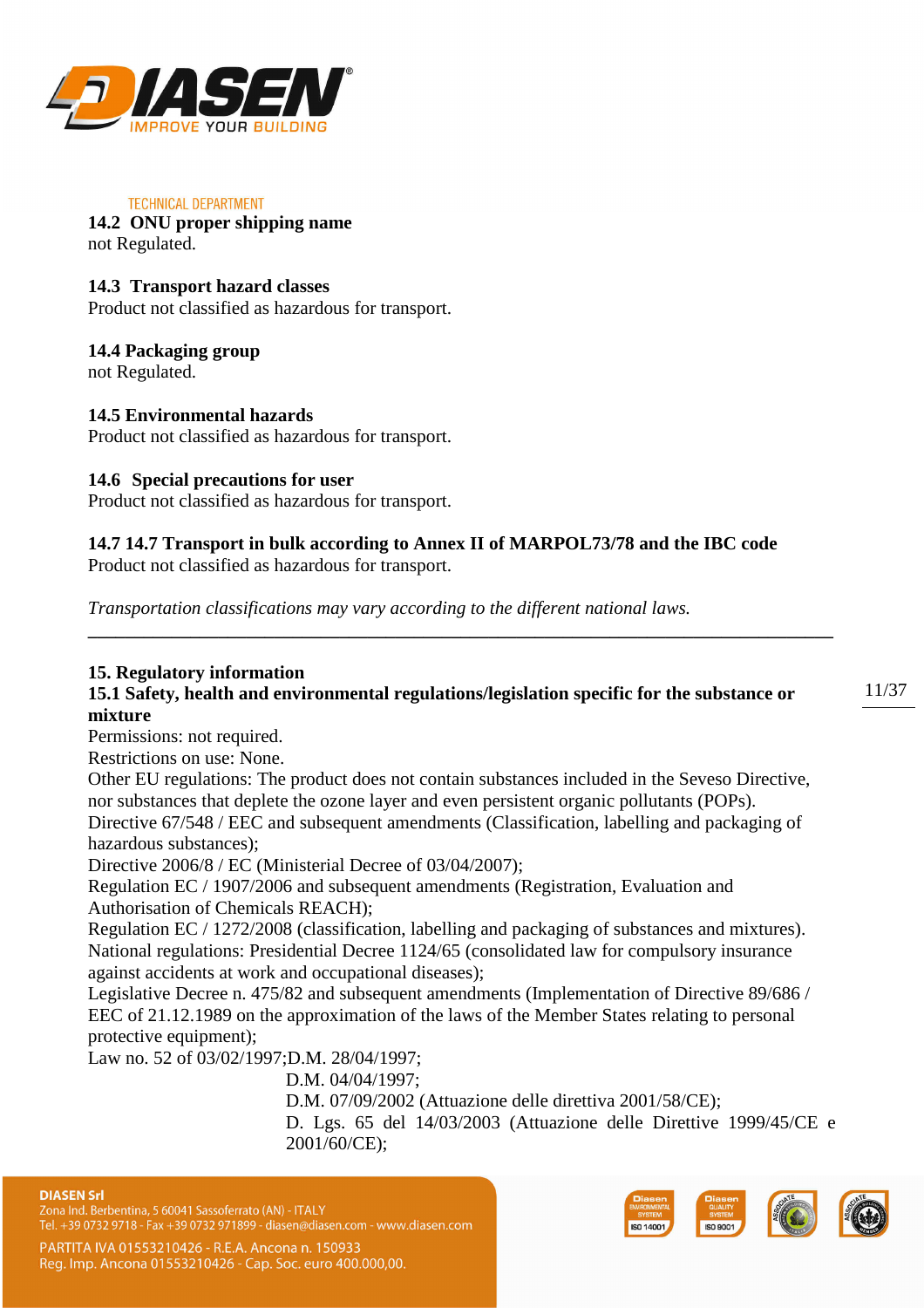

D. Lgs n. 152/2006 e s.m.i. (norme in materia ambientale); D. Lgs. 81/2008 e s.m.i. (attuazione dell'art. 1 della Legge 03/08/2007 in materia di tutela della salute e della sicurezza nei luoghi di lavoro).

**15.2 Chemical safety assessment (CSA)** 

Not required. Exempt from REACH registration.

# **16. Other information**

**Full text of H phrases – Hazard Statements** 

H 317 It may cause an allergic skin reaction

# **Full text of the safety advice**

| P272             | Contaminated work clothing should not be allowed out of the workplace. |
|------------------|------------------------------------------------------------------------|
| P <sub>280</sub> | Wear protective gloves / protective clothing / eye protection / face.  |
| P302+P352        | IF ON SKIN: Wash with plenty of soap and water.                        |
| P333+P313        | If irritation or rash occurs: Get medical advice.                      |
| P <sub>363</sub> | Wash contaminated clothing before reuse.                               |
| P <sub>501</sub> | Dispose of the container in the containers for recycling.              |

# **Classification and procedure used to derive under Regulation (CE) 1272/2008 [CLP] in relation to the mixtures:**

\_\_\_\_\_\_\_\_\_\_\_\_\_\_\_\_\_\_\_\_\_\_\_\_\_\_\_\_\_\_\_\_\_\_\_\_\_\_\_\_\_\_\_\_\_\_\_\_\_\_\_\_\_\_\_\_\_\_\_\_\_\_\_\_\_\_\_\_\_\_\_\_\_\_\_\_\_\_\_\_

| Classified according the regulation $(CE)$ n. Classification procedure<br>1272/2008 |                         | 12/37 |
|-------------------------------------------------------------------------------------|-------------------------|-------|
| Skin Sens. 1<br>H 317                                                               | Minimum classification. |       |

# **Abbreviations**

| ADR:             | Accord européen relative au transport international des marchandises dangereuses<br>par route (Accordo europeo relativo al trasporto internazionale delle merci |
|------------------|-----------------------------------------------------------------------------------------------------------------------------------------------------------------|
|                  | pericolose su strada).                                                                                                                                          |
| ASTM:            | ASTM International, originariamente nota come American Society for Testing                                                                                      |
|                  | and Materials (ASTM).                                                                                                                                           |
| <b>EINECS:</b>   | European Inventory of Existing Commercial Chemical Substances (Registro                                                                                         |
|                  | Europeo delle Sostanze chimiche in Commercio).                                                                                                                  |
| $EC(0/50/100)$ : | Effective Concentration 0/50/100 (Concentrazione Effettiva Massima per                                                                                          |
|                  | $0/50100\%$ degli Individui).                                                                                                                                   |
| $LC(0/50/100)$ : | Lethal Concentration 0/50/100 (Concentrazione Letale per 0/50100% degli                                                                                         |
|                  | Individui).                                                                                                                                                     |
| <b>IC50:</b>     | Inhibitor Concentration 50 (Concentrazione Inibente per il 50% degli Individui).                                                                                |
| NOEL:            | No Observed Effect Level (Dose massima senza effetti).                                                                                                          |
| NOEC:            | No Observed Effect Concentration (Concentrazione massima senza effetti).                                                                                        |
| LOEC:            | Lowest Observed Effect Concentration (Concentrazione massima alla quale è                                                                                       |
|                  | possibile evidenziare un effetto).                                                                                                                              |
| DNEL:            | Derived No Effect Level (Dose derivata di non effetto).                                                                                                         |
| DMEL:            | Derived Minimum Effect Level (Dose derivata di minimo effetto).                                                                                                 |

#### **DIASEN Srl**

Zona Ind. Berbentina, 5 60041 Sassoferrato (AN) - ITALY

Tel. +39 0732 9718 - Fax +39 0732 971899 - diasen@diasen.com - www.diasen.com

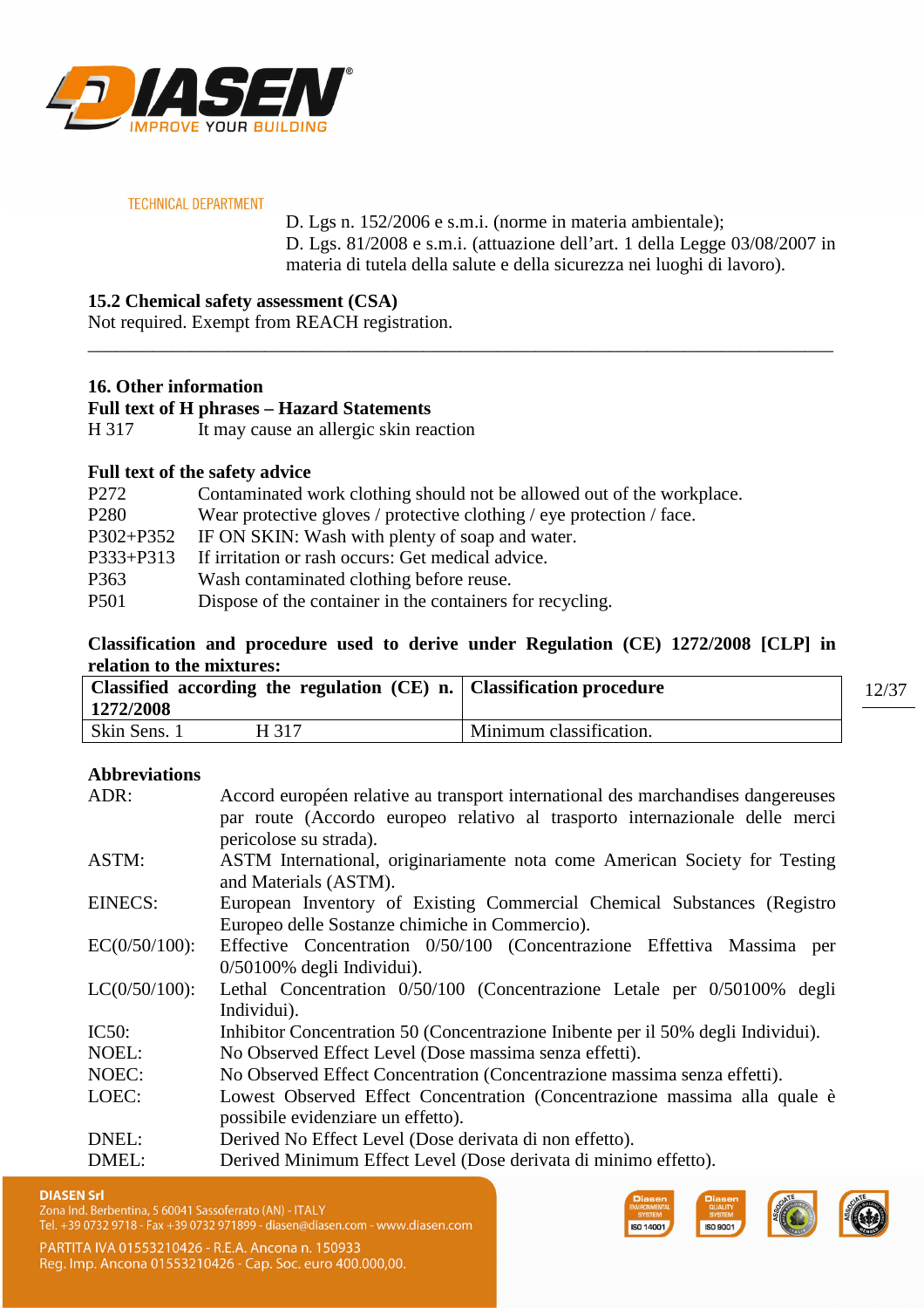

| <b>TECHNICAL DEPARTMENT</b> |                                                                                                                                                                |
|-----------------------------|----------------------------------------------------------------------------------------------------------------------------------------------------------------|
| CLP:                        | Classification, Labelling and Packaging (Classificazione, Etichettatura e<br>Imballaggio).                                                                     |
| CSR:                        | Rapporto sulla Sicurezza Chimica (Chemical Safety Report).                                                                                                     |
| $LD(0/50/100)$ :            | Lethal Dose 0/50/100 (Dose Letale per 0/50/100% degli Individui).                                                                                              |
| IATA:                       | International Air Transport Association (Associazione Internazionale del<br>Trasporto Aereo).                                                                  |
| ICAO:                       | International Civil Aviation Organization (Organizzazione Internazionale                                                                                       |
|                             | dell'Aviazione Civile).                                                                                                                                        |
| Codice IMDG:                | International Maritime Dangerous Goods code (Codice sul Regolamento del                                                                                        |
|                             | Trasporto Marittimo).                                                                                                                                          |
| PBT:                        | Persistent, bioaccumulative and toxic (sostanze persistenti bioaccumulabili e                                                                                  |
|                             | tossiche).                                                                                                                                                     |
| RID:                        | Règlement concernent le transport International ferroviaire des marchandises                                                                                   |
|                             | Dangereuses (Regolamento concernente il trasporto Internazionale ferroviario                                                                                   |
|                             | delle merci Pericolose).                                                                                                                                       |
| STEL:                       | Short term exposure limit (limite di esposizione a breve termine).                                                                                             |
| TLV:                        | Threshold limit value (soglia di valore limite).                                                                                                               |
| TWA:                        | Time Weighted Average (media ponderata nel tempo).                                                                                                             |
| $vPvB$ :                    | Very persistent very bioaccumulative (sostanze molto persistenti e molto                                                                                       |
|                             | bioaccumulabili).                                                                                                                                              |
| VwVwS.:                     | Text of Administrative Regulation on the Classification of Substances hazardous                                                                                |
|                             | to waters into Water Hazard Classes (Verwaltungsvorschrift wassergefährdende                                                                                   |
|                             | $Stoffe - VwVwS$ ).                                                                                                                                            |
| PNEC:                       | Predicted No Effect Concentration.                                                                                                                             |
| PNOS:                       | Particulates not Otherwise Specified.                                                                                                                          |
| BOD:                        | Biochemical Oxygen Demand.                                                                                                                                     |
| COD:                        | Chemical Oxygen Demand.                                                                                                                                        |
| BCF:                        | <b>BioConcentration Factor.</b>                                                                                                                                |
| TRGS :                      | Technische Regeln für Gefahrstoffe -Technical Rules for Hazardous Substances,<br>defined by The Federal Institute for Occupational Safety and Health, Germany. |
| LCL <sub>o</sub> :          | Lethal Concentration Low (La minima concentrazione letale).                                                                                                    |
| ThOD:                       | Theoretical Oxygen Demand.                                                                                                                                     |
|                             |                                                                                                                                                                |

# **Biography**

The Merck Index Ed. 10;

Handling Chemical Safety;

Anonimo, 2006: Tolerable upper intake levels for vitamins and minerals Scientific Committee on Food, European Food Safety Authority, ISBN: 92-9199-014-0 [documento SCF].

Anonimo, 2007: HERAG fact sheet - assessment of occupational dermal exposure and dermal absorption for metals and inorganic metal compounds; EBRC Consulting GmbH, Hannover, Germania; agosto 2007.

Anonimo, 2008: Recommendation from the Scientific Committee on Occupational Exposure Limits for calcium oxide (CaO) and calcium dihydroxide (Ca(OH2), Direzione Generale per





13/37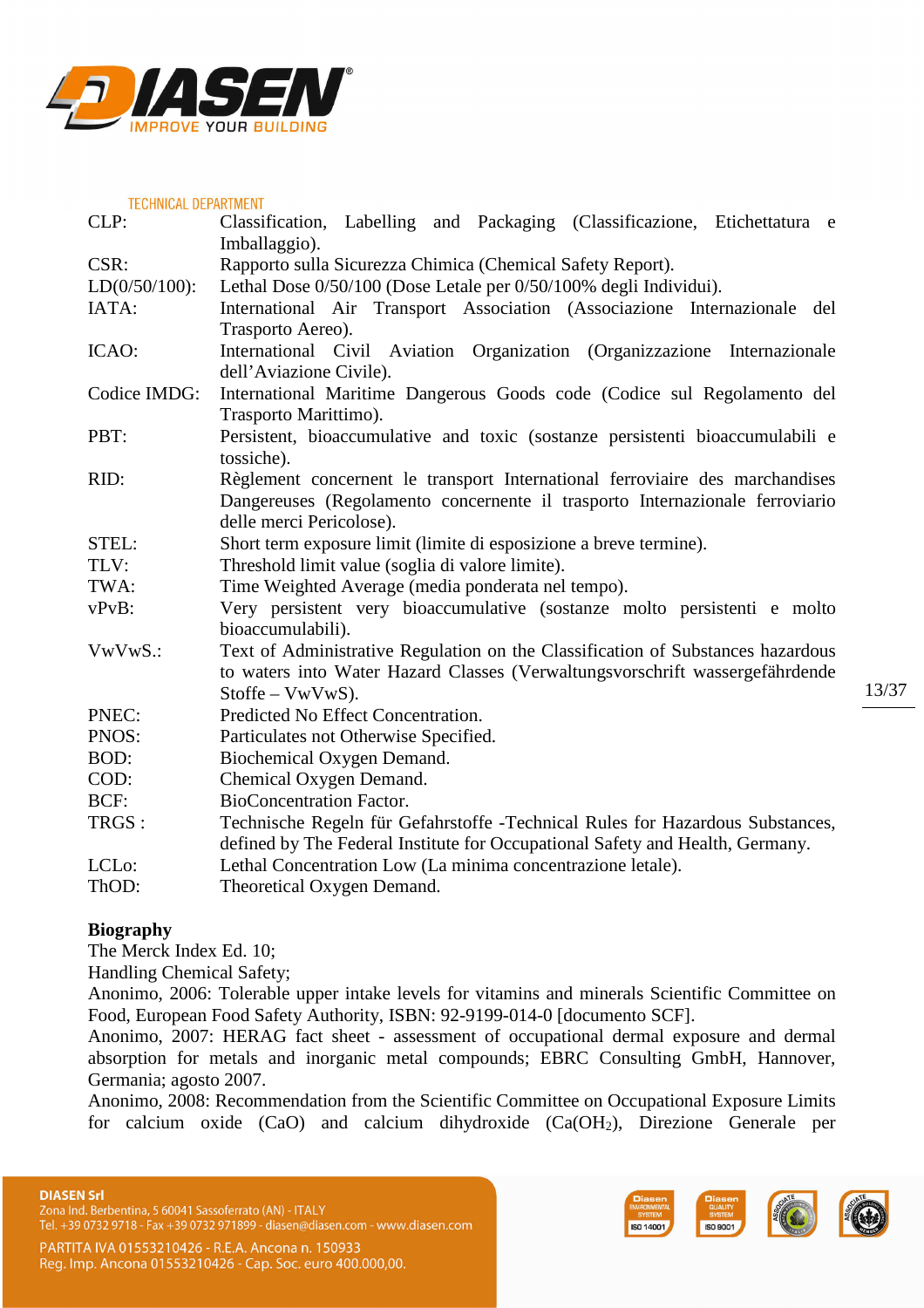

l'Occupazione, gli Affari Sociali e le Pari Opportunità della Commissione Europea, SCOEL/SUM/137 febbraio 2008.

MEASE: Metals estimation and assessment substance exposure, EBRC Consulting GMBH for Eurometaux, http://www.ebrc.de/ebrc/ebrc-mease.php

Bureau Européen des substances Chimiques (ECB) (Ufficio europeo delle sostanze chimiche)

CIRC (Centre International de Recherche sur le Cancer) (Centro internazionale di ricerca sul cancro).

HSDB (Hazardous Substances Data Bank) (National Library of Medicine).

INRS (Institut National de Recherche et de Sécurité).

IUCLID (International Uniform Chemical Information data Base).

RTECS (Registry of Toxic effects of Chemical Substances).

NIOSH – Registry of toxic effects of chemical substances (1983).

Istituto Superiore di Sanità – Schede tossicologiche di solventi organici utilizzati in cicli tecnologici industriali (1985).

Istituto Superiore di Sanità – Inventario nazionale sostanze chimiche.

ECDIN – Environmental chemicals data and information network – Joint research centre, Commission of the European Communities.

ACGIH – Treashold limit values (2000).

SAX'S – Dangerous properties of industrial materials – tenth edition Release:

This safety data sheet (SDS) is based on the legal provisions contained in the REACH Regulation (CE / 1907/2006), as amended and supplemented. The information contained herein is based on information in the MSDS of the raw materials that make up the product and our knowledge of the date indicated. They refer solely to the product indicated and constitutes no guarantee of particular quality.

Is not, no representation or warranty as to the accuracy, reliability and completeness of the data contained in this MSDS. The company assumes no liability for damage to persons or property that may result from use of the product other than that for which it was intended. The SDS does not replace but complements the lyrics or the rules governing the activities of the use. The user has full responsibility for the precautions that are necessary for the use you make of the preparation. This SDS cancels and replaces any preceding release.

Indications of the changes made to the previous version of the SDS: review of the entire document.

This SDS is available electronically on the website: www.diasen.com.



**DIASEN Srl** Zona Ind. Berbentina, 5 60041 Sassoferrato (AN) - ITALY Tel. +39 0732 9718 - Fax +39 0732 971899 - diasen@diasen.com - www.diasen.com

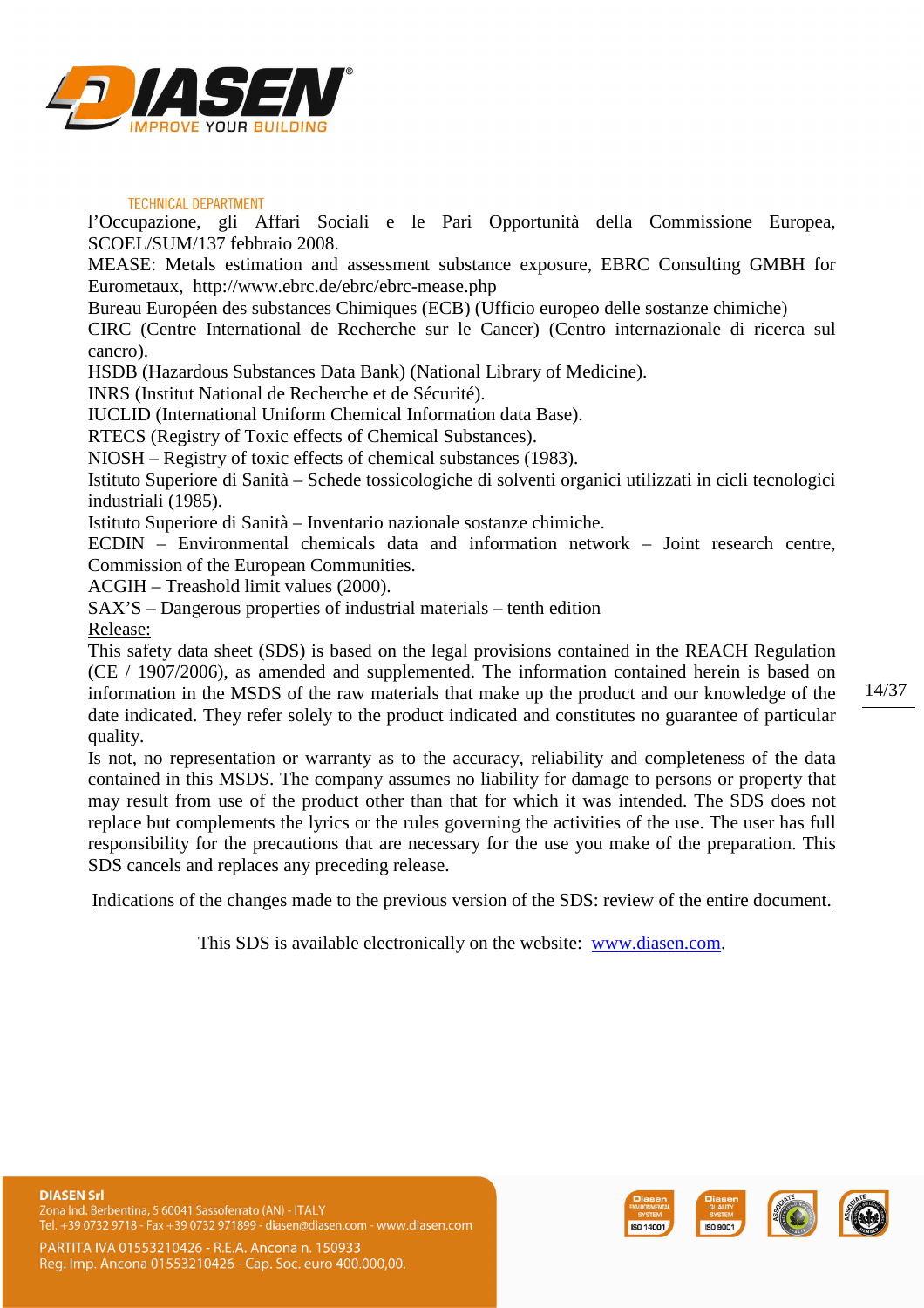

Safety data sheet according Regulation (CE) n. 453/2010.

Last version 0009 of 15 May 2015.

# **1.1 Product and Society identification**

Denomination: **Acriflex pH4 (PART B)** N° di registrazione Reach: free.

# **1.5 Relevant identified uses of product and recommended uses**

Cement fiber-reinforced liquid waterproofing membrane with high chemical resistance. This Security Data Security reports and attached exposure scenarios of raw materials that make up the product.

**\_\_\_\_\_\_\_\_\_\_\_\_\_\_\_\_\_\_\_\_\_\_\_\_\_\_\_\_\_\_\_\_\_\_\_\_\_\_\_\_\_\_\_\_\_\_\_\_\_\_\_\_\_\_\_\_\_\_\_\_\_\_\_\_\_\_\_\_\_\_\_\_\_\_\_\_\_\_**

**\_\_\_\_\_\_\_\_\_\_\_\_\_\_\_\_\_\_\_\_\_\_\_\_\_\_\_\_\_\_\_\_\_\_\_\_\_\_\_\_\_\_\_\_\_\_\_\_\_\_\_\_\_\_\_\_\_\_\_\_\_\_\_\_\_\_\_\_\_\_\_\_\_\_\_\_\_\_\_\_** 

|                |                                                                                                                                                            | <b>Production</b><br>/Formulati | <b>Professional</b><br>/use                          |
|----------------|------------------------------------------------------------------------------------------------------------------------------------------------------------|---------------------------------|------------------------------------------------------|
| <b>PROC</b>    | <b>Identified uses - Description of the use</b>                                                                                                            | on of                           | industrial of                                        |
|                |                                                                                                                                                            |                                 | <b>Material for building and</b><br>the construction |
| $\overline{2}$ | Use in closed, continuous process with occasional<br>controlled exposure                                                                                   | X                               | X                                                    |
| 3              | Use in closed batch process (synthesis or formulation)                                                                                                     | X                               | X                                                    |
| 5              | Mixing or blending in batch processes for formulation of<br>preparations and articles (multistage and / or significant<br>contact)                         | X                               | X                                                    |
| $\overline{7}$ | Application industrial spray                                                                                                                               |                                 | X                                                    |
| 8a             | Transfer of substance or preparation containers at<br>dedicated facilities (charging/discharging) from / to vessels<br>/ large containers at non-dedicated |                                 | X                                                    |
| 8b             | Transfer of substance or preparation (charging /<br>discharging) from / to vessels / large containers at<br>dedicated facilities.                          | X                               | X                                                    |
| 9              | Transfer of substance or preparation into small containers<br>(dedicated filling line, including weighing)                                                 | X                               | X                                                    |
| 10             | Application with rollers and brushes                                                                                                                       |                                 | X                                                    |
| 11             | Application no industrial spray                                                                                                                            |                                 | $\mathbf X$                                          |
| 13             | Treatment of articles by dipping and pouring                                                                                                               |                                 | $\boldsymbol{\mathrm{X}}$                            |
| 14             | Production of preparations or articles by tabletting,<br>compression, extrusion, pelletization                                                             | X                               | X                                                    |
| 19             | Mixing with intimate contact, with only the use of personal                                                                                                |                                 | $\mathbf X$                                          |

Zona Ind. Berbentina, 5 60041 Sassoferrato (AN) - ITALY Tel. +39 0732 9718 - Fax +39 0732 971899 - diasen@diasen.com - www.diasen.com





![](_page_14_Picture_14.jpeg)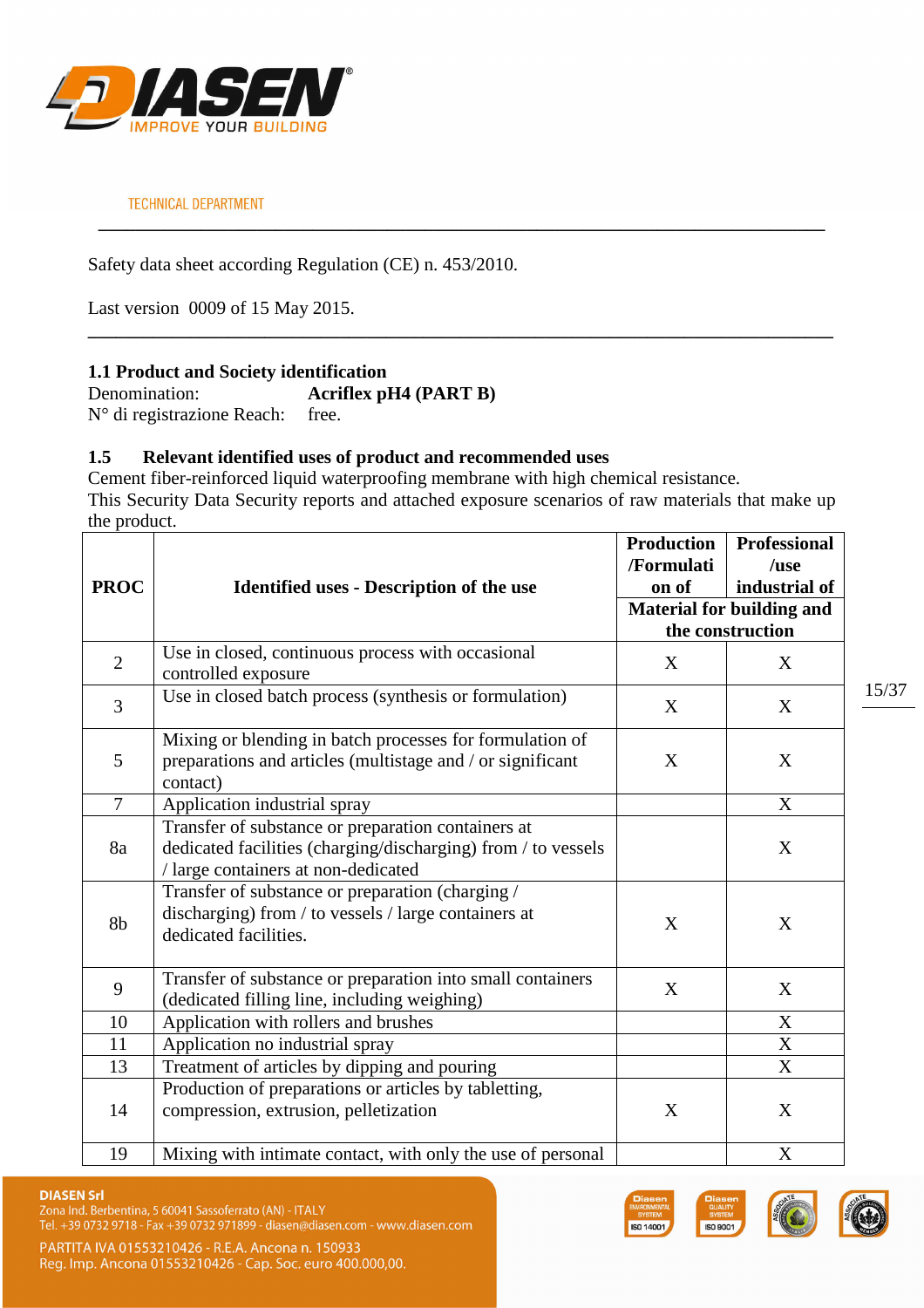![](_page_15_Picture_0.jpeg)

|    | protective equipment (PPE)                                                                                                            |  |
|----|---------------------------------------------------------------------------------------------------------------------------------------|--|
| 22 | Machining operation in the processes potentially closed<br>with minerals / metals at elevated temperature. Industrial<br>environment. |  |
| 26 | Handling of solid inorganic substances at ambient<br>temperature                                                                      |  |

# **1.2 Details of the supplier of the safety data sheet:**

Name of society: Diasen s.r.l. Z.ind.le Berbentina, 5 60041 Sassoferrato Sassoferrato An – Italia Tel. +39 0732 9718 Fax +39 0732 971899 E-mail: reach@diasen.com

# **1.4 Number of emergency**

Emergency telephone number of the company and / or official advisory body: DiaSen LTD Tel. 0732/9718 Available outside working hours? No.

# **2 Hazards identification**

# **2.1 Classification of the substance or mixture**

| STOT SE <sub>3</sub> | H335 |
|----------------------|------|
| Skin Irrit. 2        | H315 |
| Eye Dam. 1           | H318 |
| Skin Sens. 1         | H317 |

# **2.2 Label Elements**

*Labelling according to Regulation (CE) No. 1272/2008 [CLP]*

*Hazard pictograms* 

![](_page_15_Picture_13.jpeg)

*Warning*: Caution.

# *Hazard statement:*

| H335 | It can cause respiratory irritation  |
|------|--------------------------------------|
| H315 | Causes eye irritation.               |
| H317 | May cause an allergic skin reaction. |
| H318 | Causes serious eye damage.           |
|      |                                      |

Zona Ind. Berbentina, 5 60041 Sassoferrato (AN) - ITALY Tel. +39 0732 9718 - Fax +39 0732 971899 - diasen@diasen.com - www.diasen.com

![](_page_15_Picture_20.jpeg)

![](_page_15_Picture_21.jpeg)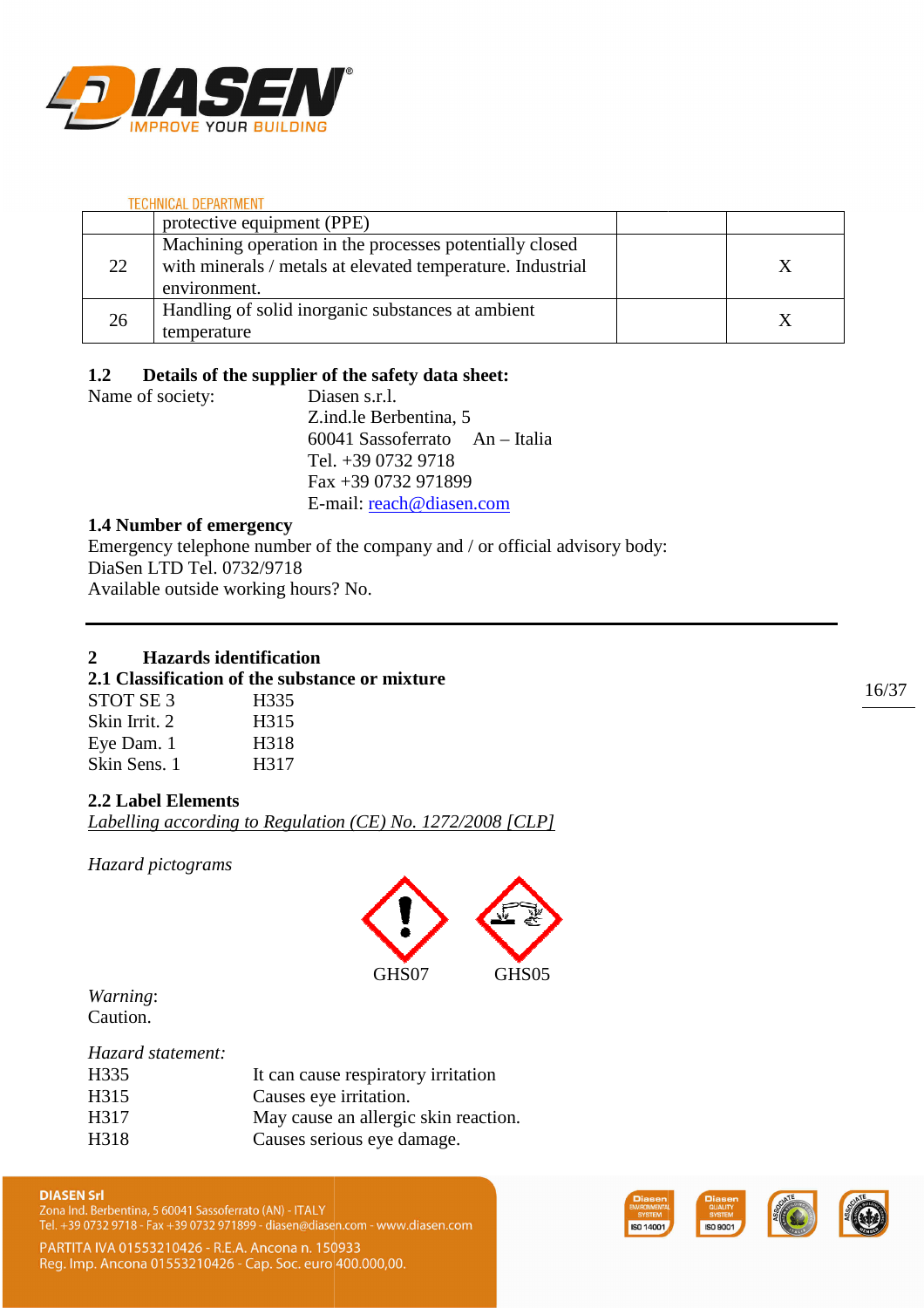![](_page_16_Picture_0.jpeg)

**TECHNICAL DEPARTMENT** Precautionary : P271 P405 P501 P280  $P305 + P351 + P338$ P310

# *Additional information on the dangers (EU)*:

The product, if necessary, is admixed with a specific reducing agent to keep the content of soluble chromium VI to concentrations less than 0.0002% (2 ppm) on the total dry weight of the same cement, which is preserved in normal storage conditions for a period of six months, after which the agent has no effect, in accordance with the legislation set out in paragraph 15.

The packaging date and the production batch are printed on the packaging.

# **2.3 Others Hazards**

Data no available.

Classification and labelling have been made on the basis of safety data sheets of raw materials used in the product.

**\_\_\_\_\_\_\_\_\_\_\_\_\_\_\_\_\_\_\_\_\_\_\_\_\_\_\_\_\_\_\_\_\_\_\_\_\_\_\_\_\_\_\_\_\_\_\_\_\_\_\_\_\_\_\_\_\_\_\_\_\_\_\_\_\_\_\_\_\_\_\_\_\_\_\_\_\_\_\_\_** 

# **3 Composition / information on ingredients**

### **3.1 Substances**

Not applicable. The product is a mixture.

# **3.2 Mixture**

**Hazard substances:** 

| Number of               | <b>CAS</b><br><b>CE</b> |               | $\frac{0}{0}$ | <b>Name</b>               | <b>Classification according to</b><br><b>Regulation (CE)</b><br>$n.1272/2008$ (CLP) |                                |
|-------------------------|-------------------------|---------------|---------------|---------------------------|-------------------------------------------------------------------------------------|--------------------------------|
| registratio<br>$n$ (CE) | <b>Number</b>           | <b>Number</b> | [weig<br>ht]  |                           | Class of risk e<br><b>Code Category</b>                                             | <b>Hazard</b><br>(Phase)<br>H) |
|                         | 65997-                  | 266-043-      | $< 90\%$      | <b>Clinker for cement</b> | STOT SE <sub>3</sub>                                                                | H 335                          |
|                         | $15-1$                  | 4             |               | portland                  | Skin Irrit. 2                                                                       | H 315                          |
|                         |                         |               |               |                           | Eye Dam. 1                                                                          | H 318                          |
|                         |                         |               |               |                           | Skin Sens. 1                                                                        | H 317                          |
| $01 -$                  | 68475-                  | 270-659-      |               | <b>Flue Dust</b>          | STOT SE <sub>3</sub>                                                                | H 335                          |
| 211948676               | $76-3$                  | 9             |               |                           | Skin Irrit. 2                                                                       | H 315                          |
| $7 - 17 - 0xxx$         |                         |               |               |                           | Eye Dam. 1                                                                          | H 318                          |
|                         |                         |               |               |                           | Skin Sens. 1                                                                        | H 317                          |

Zona Ind. Berbentina, 5 60041 Sassoferrato (AN) - ITALY Tel. +39 0732 9718 - Fax +39 0732 971899 - diasen@diasen.com - www.diasen.com

![](_page_16_Picture_17.jpeg)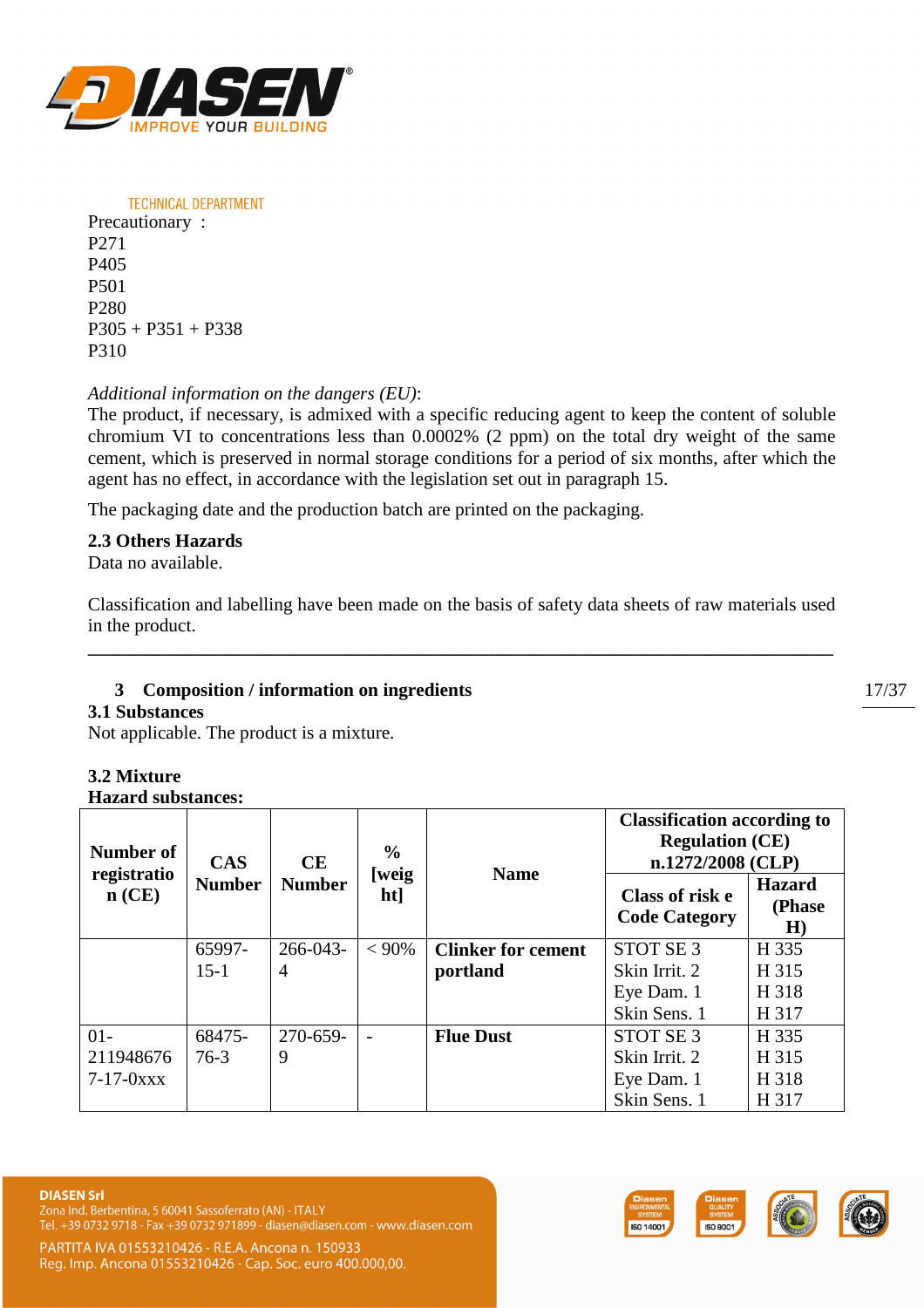![](_page_17_Picture_0.jpeg)

*Additional Information:* 

The content of clinker in various types of cements is reported in the Table of point 3.2 The flue dust, if present in the formulation of cement, are measured as minor constituent. The other components of the cement in Table 3.2 point, the setting regulators, ventuali other materials used as a minor constituent, the grinding aids and any reducing agents present toxicological and risk levels equal to or lower than those of clinker.

**\_\_\_\_\_\_\_\_\_\_\_\_\_\_\_\_\_\_\_\_\_\_\_\_\_\_\_\_\_\_\_\_\_\_\_\_\_\_\_\_\_\_\_\_\_\_\_\_\_\_\_\_\_\_\_\_\_\_\_\_\_\_\_\_\_\_\_\_\_\_\_\_\_\_\_\_\_\_\_\_** 

For the full text of the advice H: cfr. SETION 16. Impurity: It does not contain impurities relevant for classification and labeling.

| <b>First aid</b><br>4. |                                                                                                                                                                                                                                                                                                                                                                                                                |
|------------------------|----------------------------------------------------------------------------------------------------------------------------------------------------------------------------------------------------------------------------------------------------------------------------------------------------------------------------------------------------------------------------------------------------------------|
| General information:   | not known delayed effects. Consult a physician for all routes of<br>exposure except in minor cases, showing this safety data sheet or<br>label.                                                                                                                                                                                                                                                                |
| Inhalation of vapours: | air the room. Immediately remove the patient from the contaminated<br>premises to rest in a well ventilated area. Dust in throat and nostrils<br>should cleanse itself spontaneously. If you feel unwell seek medical<br>advice, showing this safety data sheet or label.                                                                                                                                      |
| Contact with skin:     | For the product dry, remove and rinse with water. For the product wet<br>wet, wash the skin with soap and water at neutral pH or suitable mild<br>detergent.<br>Remove contaminated clothing, shoes, glasses and clean them                                                                                                                                                                                    |
|                        | completely efore reuse. If you see redness, irritation or burns<br>continues, consult a doctor, showing this safety data sheet or label.                                                                                                                                                                                                                                                                       |
| Contact with eyes:     | Do not rub your eyes to prevent corneal damage caused by the<br>rubbing. If present, remove contact lenses. Tilt your head in the<br>direction of the affected eye, open the eyelids and rinse with plenty of<br>water for at least 20 minutes to remove all residue. If possible, use<br>isotonic water (0.9% NaCl). If irritation persists, seek medical advice,<br>showing this safety data sheet or label. |
| Ingestion:             | rinse the mouth with plenty of water, do not induce vomiting. If the<br>person is conscious, rinse the mouth with water and drink plenty of<br>water. Consult a doctor immediately, showing this safety data sheet.<br>Never give anything by mouth to an unconscious person.                                                                                                                                  |

### **4.1 Most important symptoms and effects, both acute and delayed**

Eyes: Eye contact with the product dust (dry or wet) may cause serious and potentially irreversible injuries.

Skin: The product and its preparations may have an irritating effect on moist skin (due to perspiration or humidity) after prolonged contact or may cause contact dermatitis after repeated contact. Prolonged contact of the skin with wet cement or wet preparations (concrete / mortar fresh etc) can cause irritation, dermatitis or burns.

![](_page_17_Picture_10.jpeg)

![](_page_17_Picture_11.jpeg)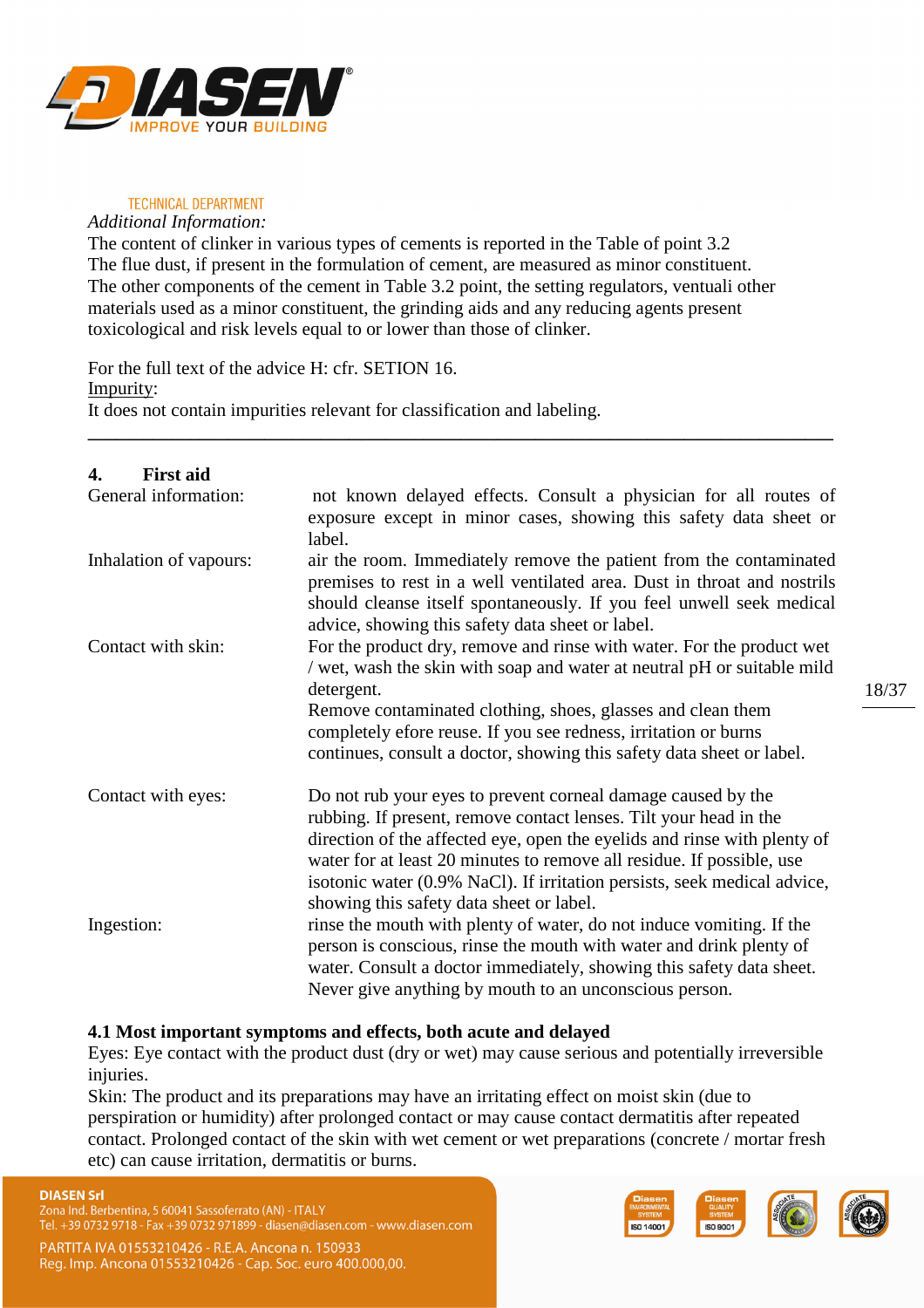![](_page_18_Picture_0.jpeg)

Inhalation: Repeated inhalation of powder of the product for a long period of time increases the risk of onset of lung diseases.

Ingestion: If swallowed accidentally, the product may cause ulceration of the digestive system. Environment: in normal use, the product is not dangerous for the environment.

**\_\_\_\_\_\_\_\_\_\_\_\_\_\_\_\_\_\_\_\_\_\_\_\_\_\_\_\_\_\_\_\_\_\_\_\_\_\_\_\_\_\_\_\_\_\_\_\_\_\_\_\_\_\_\_\_\_\_\_\_\_\_\_\_\_\_\_\_\_\_\_\_\_\_\_\_** 

# **4.2 Indication of any immediate medical attention or special treatment**.

When you contact a doctor, bring along your SDS.

# **5. Fire-fighting measures**

**5.1 Thermal decomposition**

No information available.

# **5.2 Suitable extinguishing media**

The product is not flammable.

For extinguishing fires use water spray, dry powder or CO2. Use extinguishing measures appropriate to local circumstances and the surrounding environment. Extinguishers not anyone.

# **5.3 Special hazards arising from the substance**

The product is not flammable. It is not combustible or explosive and does not support combustion of other materials.

### **5.4 Advice for fire-fighters**

This product has no risks related to the fire. No special protective equipment necessary for officers to fire.

Do not breathe fumes from the fire. Use extinguishing measures appropriate to local circumstances and the surrounding environment. Wear complete protection to eyes, full flash barrier suit, gloves and shoes Heat. The debris and contaminated extinguishing water must be disposed of according to local regulations, national and Community.

# **6. Measures in case of accidental release**

**6.1.1** For non-emergency personnel

Remove people who do not wear any protective device.

Avoid contact with skin and eyes - wear appropriate personal protective equipment (see. Point 8).

### **6.1.2 For emergency responders**

Remove people who do not wear any protective device.

Avoid contact with skin and eyes - wear suitable protective equipment (see. Point 8).

In any case, protection of the respiratory tract, eyes and skin is required in situations with high levels of dust. Not smoking.

Ensure adequate ventilation.

Zona Ind. Berbentina, 5 60041 Sassoferrato (AN) - ITALY . +39 0732 9718 - Fax +39 0732 971899 - diasen@diasen.com - www.diasen.com

![](_page_18_Picture_29.jpeg)

![](_page_18_Picture_30.jpeg)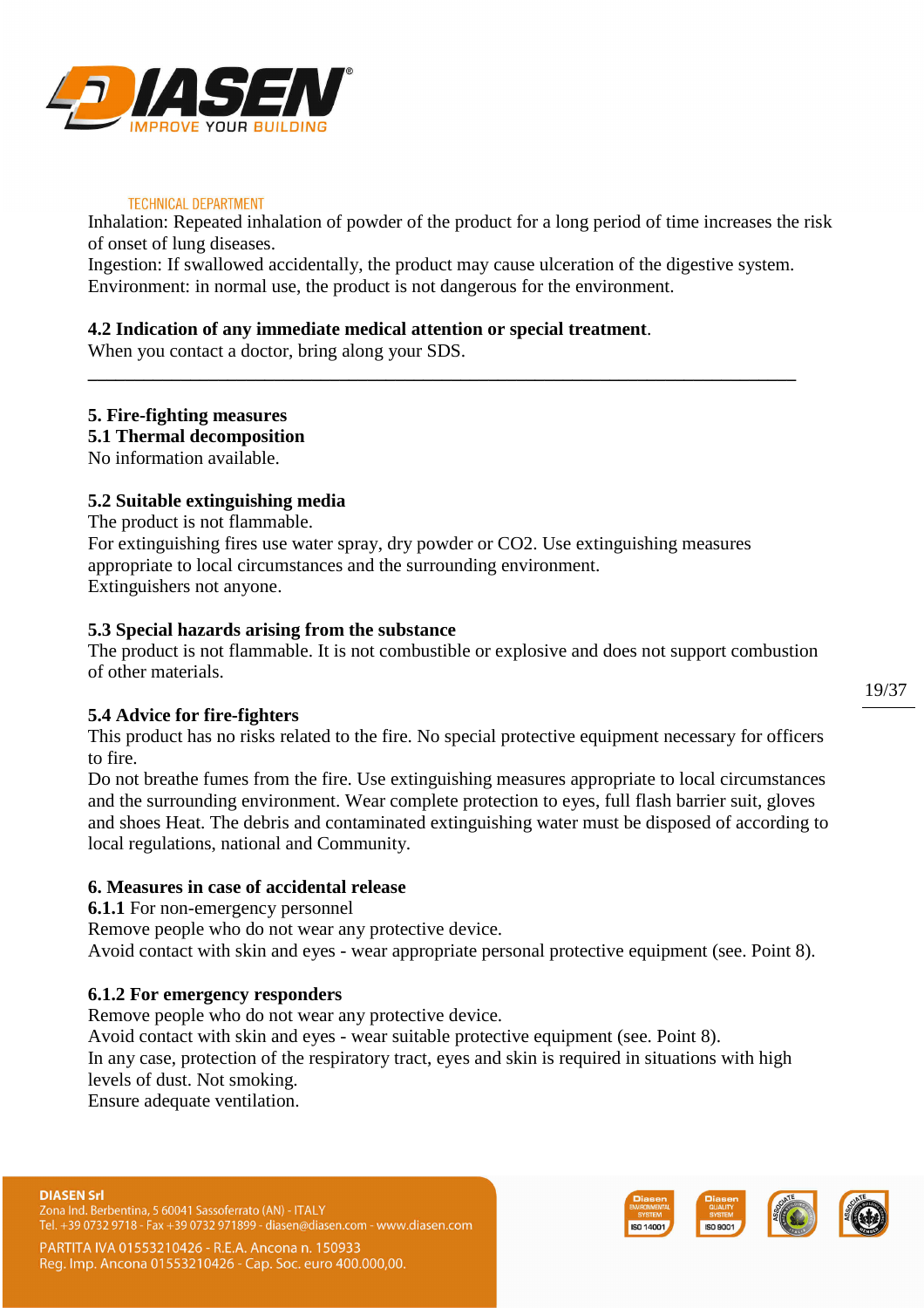![](_page_19_Picture_0.jpeg)

### **6.2 Environmental**

Contain the spillage. Avoid that the product or washing liquids reach uncontrollably water course or sewage system. In case of spills into waterways, alert the Environment Agency or other body in charge of environmental protection.

### **6.3 Methods and materials for containment and cleaning**

| extractors (industrial portable units, equipped with high efficiency      |  |  |  |
|---------------------------------------------------------------------------|--|--|--|
|                                                                           |  |  |  |
| particulate filters or equivalent technical), that does not disperse dust |  |  |  |
| air.                                                                      |  |  |  |
| Pour the product in appropriate labelled containers and dispose of        |  |  |  |
| according to local, national and EU regulations. After collection, wash   |  |  |  |
| with water the area and materials involved recovering the water used      |  |  |  |
|                                                                           |  |  |  |
| mechanically remove the product, never use compressed air, pour it        |  |  |  |
| into appropriate labelled containers, recover or dispose of according to  |  |  |  |
| local, national and EU regulations. After collection, wash with water     |  |  |  |
| the area and materials involved recovering the water used and             |  |  |  |
|                                                                           |  |  |  |
|                                                                           |  |  |  |

### **6.4 Reference to other sections**

Information regarding exposure controls / personal protection and disposal considerations can be found in sections 8 and 13.

### **7**.**Manipolazione And storage**

### **7.1 Precautions for safe handling**

### **7.1.1 Protective Measures**

Avoid contact with skin, eyes and mucous membranes, do not swallow. Wear protective equipment for hands, eyes and skin (see item 8). Do not wear contact lenses when working with this product. Keep away from food and drink. Do not breathe vapours, mist or gas. Do not sweep. Use dry cleanup methods (eg. Vacuum cleaners and vacuum extractors), which do not cause air leakage.

### **7.1.2 Advice on general occupational hygiene**

Avoid inhalation, ingestion or contact with skin and eyes. They also require general measures of hygiene at work to ensure the safe handling of the substance. These measures include good personal practices, regular cleaning of workplaces, do not drink, eat or smoke in the workplace, wash hands after handling any, take a shower and change clothes at the end of each work shift. Do not wear contaminated clothing at home. Separate working clothes from others. Wash them separately.

### **7.2 Conditions for safe storage, including any incompatibilities**

The product should be stored in a dry place, sheltered from sunlight, water and frost, at temperatures between + 5  $\degree$  C and + 35  $\degree$  C in original packaging intact and airtight. Keep away from acids, ammonium salts, aluminium or other non-noble metals. Keep out of the reach of children.

#### **DIASEN Srl**

Zona Ind. Berbentina, 5 60041 Sassoferrato (AN) - ITALY Tel. +39 0732 9718 - Fax +39 0732 971899 - diasen@diasen.com - www.diasen.com

PARTITA IVA 01553210426 - R.E.A. Ancona n. 150933 Reg. Imp. Ancona 01553210426 - Cap. Soc. euro 400.000,00.

![](_page_19_Picture_19.jpeg)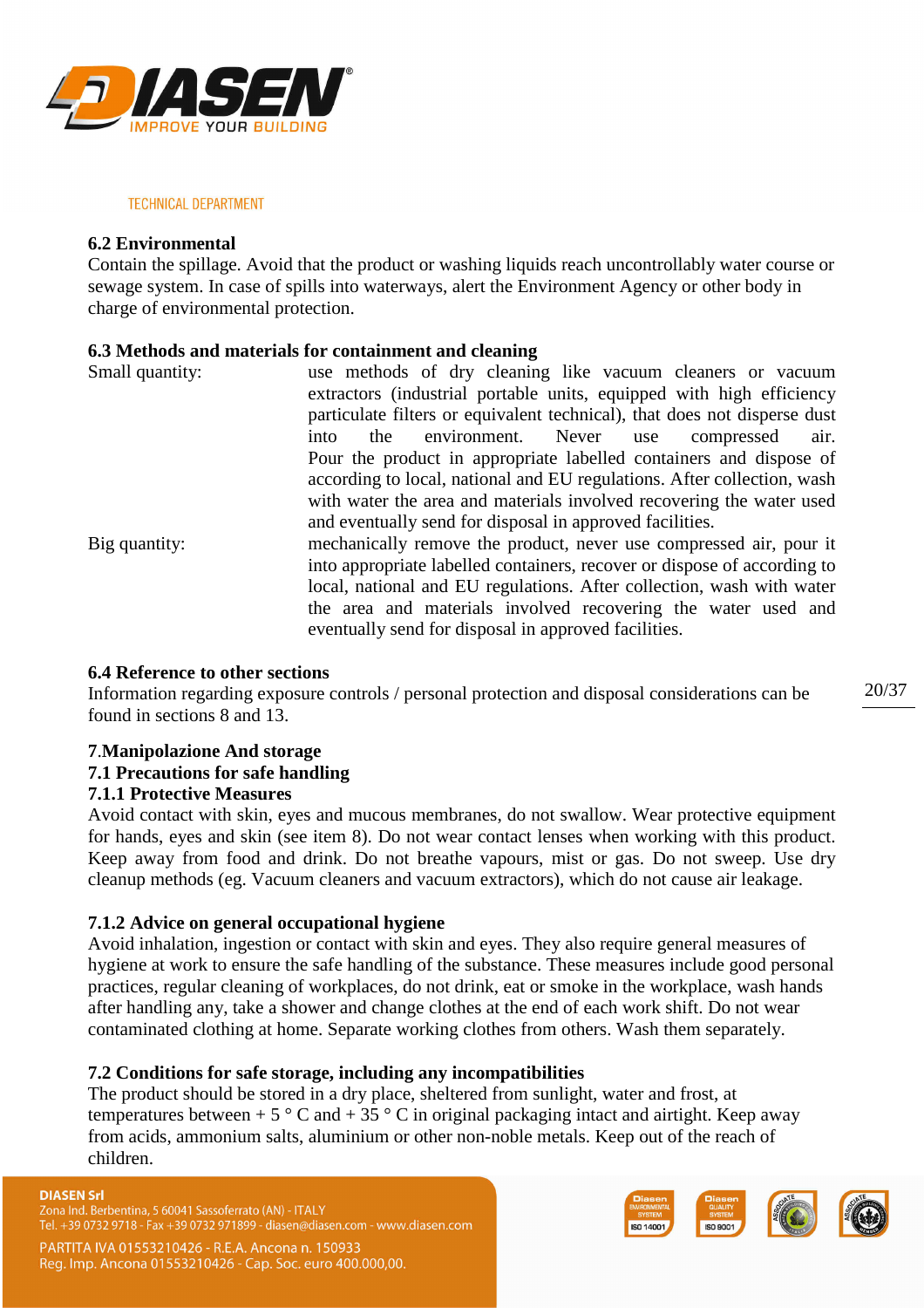![](_page_20_Picture_0.jpeg)

If the product is stored on site, it must be adequately protected from the sun, frost and water and stored at temperatures between  $+ 5^{\circ}$  C and  $+ 35^{\circ}$  C.

**\_\_\_\_\_\_\_\_\_\_\_\_\_\_\_\_\_\_\_\_\_\_\_\_\_\_\_\_\_\_\_\_\_\_\_\_\_\_\_\_\_\_\_\_\_\_\_\_\_\_\_\_\_\_\_\_\_\_\_\_\_\_\_\_\_\_\_\_\_\_\_\_\_\_\_\_\_\_\_** 

# **8. Exposure controls / personal protection**

#### **8.1 Control parameters**  Components with limit value:

The Threshold Limit Value Time-Weighted (TLV-TWA) adopted at the workplace Association American Industrial Hygienists (ACGIH) for particulate matter is equal to 1 mg / m3 (respirable fraction). For an indication of the level of exposure you:

DNEL (inhalable fraction): 1 mg / m3 DNEL (skin): not applicable DNEL (ingestion): not relevant As regards the environmental risk assessment, we have: PNEC (water): not applicable PNEC (sediment): not applicable PNEC (soil): not applicable

# **8.2 Exposure Controls**

It is recommended to use only outdoors or in area provided with appropriate exhaust ventilation. Wear personal protective equipment (goggles and protective clothing, safety shoes).

# **8.2.1 Appropriate engineering controls**

In systems where handling, transporting, loading and storing the discharge concrete measures must be taken to protect workers and to contain dust emissions at the workplace as indicated ( $DNEL = 1$  $mg/m^3$ ).

# **8.2.2 Individual protection measures, such as personal protective equipment**

# **8.2.2.1 Eye / face**

Do not use contact lenses. Wear approved goggles or masks safety according to EN 166. Use an eye protection compatible with the system used for the protection of the respiratory tract.

# **8.2.2.2 Skin protection**

Wear waterproof gloves, resistant to abrasion and alkalis and in conformity with UNI EN 374 parts 1, 2 and 3 lined cotton ,. It should be borne in mind that, because of several factors (for example temperature), the duration of a glove for protection against chemical agents may be considerably lower than the permeation time detected by the test. Change protective gloves used in the presence of signs of wear or contamination. Wear protective standards that cover the entire surface of the skin, long pants, long-sleeved suit, adhering to the end and safety footwear. For workers who suffer from dermatitis or sensitive skin, we recommend appropriate protection.

# **8.2.2.3 Respiratory protection**

When a person is potentially exposed to dust levels above exposure limits, use appropriate respiratory protection commensurate with the level of dust and comply with relevant EN (filtering facepiece certified UNI EN 149 or dust masks certified UNI EN 140 ).

### **DIASEN Srl**

Zona Ind. Berbentina, 5 60041 Sassoferrato (AN) - ITALY . +39 0732 9718 - Fax +39 0732 971899 - diasen@diasen.com - www.diasen.com

![](_page_20_Picture_21.jpeg)

![](_page_20_Picture_22.jpeg)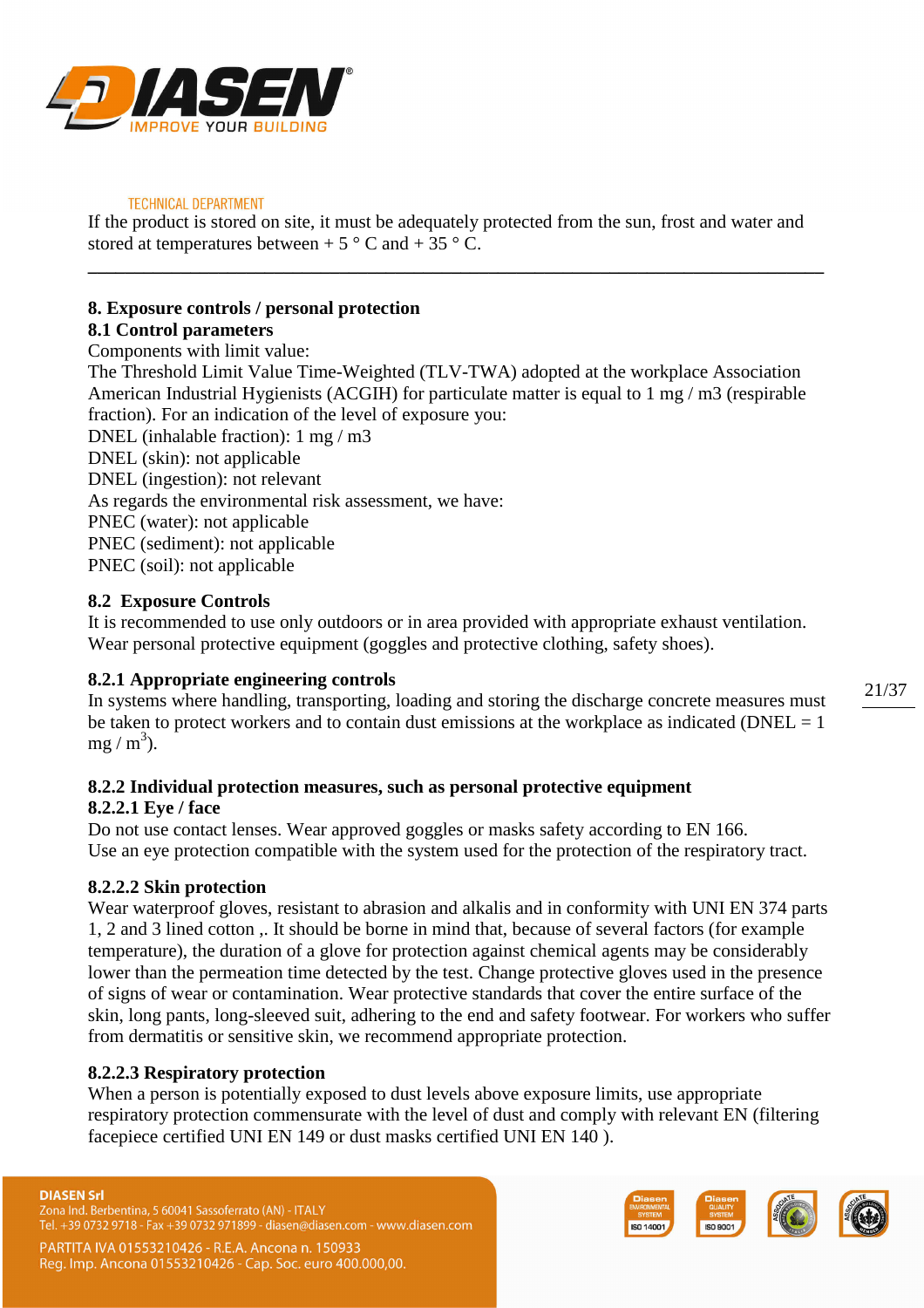![](_page_21_Picture_0.jpeg)

### **8.2.2.4 Thermal hazards**

Not applicable.

# **8.2.3 Environmental exposure controls**

Contain the spillage. In the event of any spillage into waterways, alert the Environment Agency or other body in charge of environmental protection. See the engineering control measures to prevent the spread of dust in the environment. Take measures to ensure that the product reaches the water (sewage systems or ground water or surface).

In systems where handling, transporting, loading and discharge and storing the product, appropriate measures must be taken to contain dust emissions at the workplace. Control of environmental exposure to the emissions to air of cement particles must be performed according to the available technology and regulations concerning emissions of dust particles in general. Environmental exposure control is relevant for the aquatic environment as emissions of cement at different stages of the life cycle (production and use) mainly apply to ground and waste water. The aquatic effect and risk assessment covers the effect on organisms / ecosystems due to possible ph changes related to the release of hydroxides. It is believed that the toxicity of other dissolved inorganic ions may be negligible compared to the potential pH effect. Any other effect that may occur during the production and use shall be considered to take place on a local scale. The pH of the discharge and surface water should not exceed the value 9.

**\_\_\_\_\_\_\_\_\_\_\_\_\_\_\_\_\_\_\_\_\_\_\_\_\_\_\_\_\_\_\_\_\_\_\_\_\_\_\_\_\_\_\_\_\_\_\_\_\_\_\_\_\_\_\_\_\_\_\_\_\_\_\_\_\_\_\_\_\_\_\_\_\_\_\_\_\_\_\_\_**

### **9.Physical and chemical**

# **9.1 Information on basic physical and chemical**

| Appearance:                                          | powder                 |
|------------------------------------------------------|------------------------|
| Colour:                                              | Grey                   |
| Odour:                                               | typical                |
| Odour threshold:                                     | No data available.     |
| pH:                                                  | No data available.     |
| Density:                                             | $0.88 \text{ kg} / 1.$ |
| Punto / intervallo di fusione:                       | $1250^{\circ}$ C.      |
| Point / range:                                       | not applicable.        |
| Flash point:                                         | non-combustible.       |
| Flammability (solid, gas):                           | not applicable.        |
| Evaporation rate:                                    | not applicable.        |
| Vapour pressure:                                     | not available.         |
| Relative vapour density:                             | not available.         |
| Explosion hazard:                                    | not explosive.         |
| Lower Explosive Limit:                               | not applicable.        |
| Upper explosion limit:                               | not applicable.        |
| Solubility in water:                                 | soluble.               |
| Coefficient of n-octanol / water: no data available. |                        |
| Ignition temperature:                                | not applicable.        |
|                                                      |                        |

# **DIASEN Srl**

Zona Ind. Berbentina, 5 60041 Sassoferrato (AN) - ITALY Tel. +39 0732 9718 - Fax +39 0732 971899 - diasen@diasen.com - www.diasen.com

PARTITA IVA 01553210426 - R.E.A. Ancona n. 150933 Reg. Imp. Ancona 01553210426 - Cap. Soc. euro 400.000,00.

![](_page_21_Picture_13.jpeg)

![](_page_21_Picture_14.jpeg)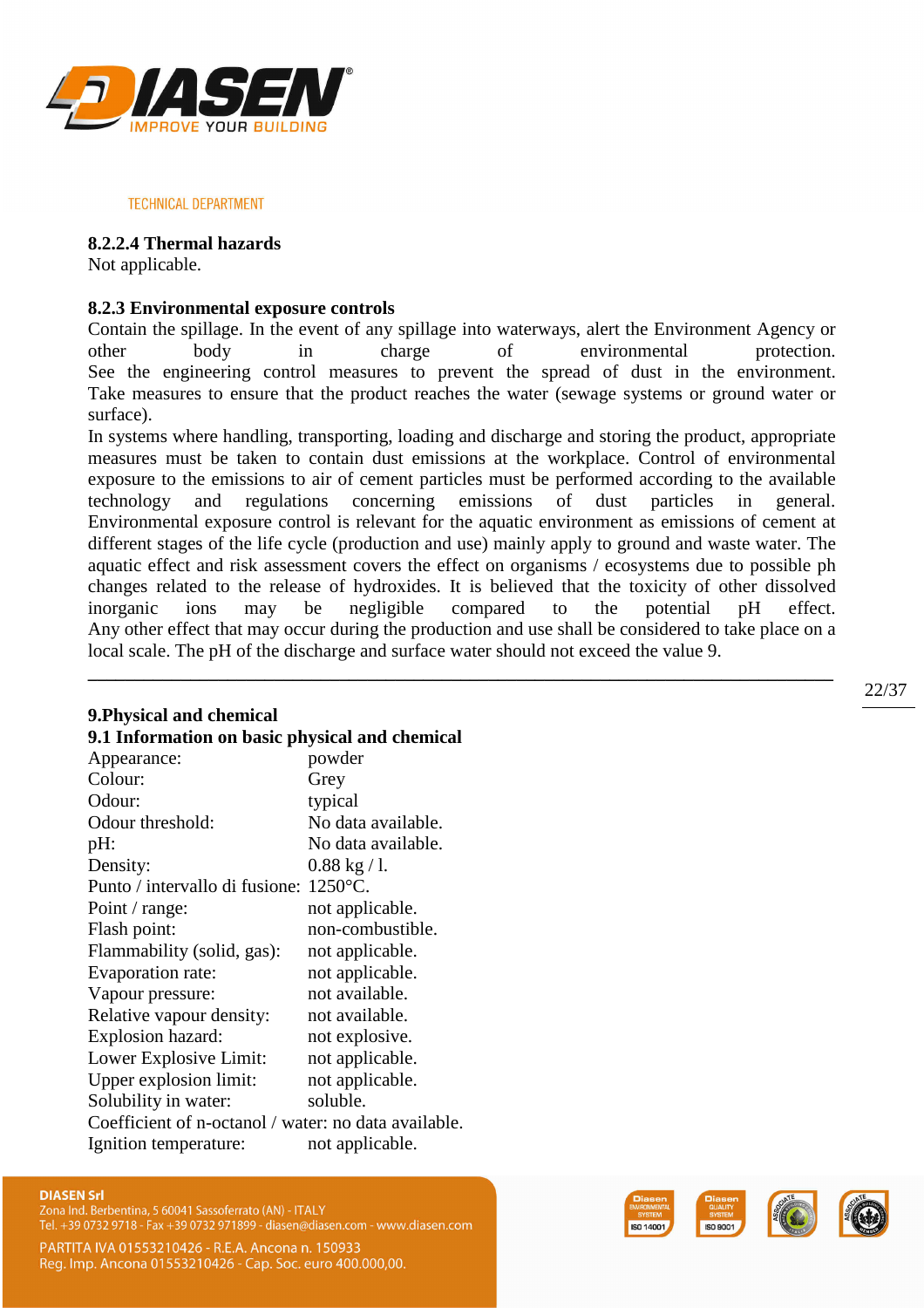![](_page_22_Picture_0.jpeg)

| Decomposition temperature: not applicable. |                    |
|--------------------------------------------|--------------------|
| Dynamic viscosity:                         | no data available. |
| Oxidizing properties:                      | no data available. |

### **9.2 Other information**

Percentage of volatile: No data available. Solubility in other solvents: no data available.

Note: The values presented above with physico-chemical values are typical for the product and should not, therefore, be construed as a specification.

**\_\_\_\_\_\_\_\_\_\_\_\_\_\_\_\_\_\_\_\_\_\_\_\_\_\_\_\_\_\_\_\_\_\_\_\_\_\_\_\_\_\_\_\_\_\_\_\_\_\_\_\_\_\_\_\_\_\_\_\_\_\_\_\_\_\_\_\_\_\_\_\_\_\_\_\_\_\_\_\_** 

### **10. Stability and reactivity 10.1 Reactivity**

Non reactive.

# **10.2 Chemical stability**

The product itself is stable the longer the more it is stored properly (see Section 7). It must be kept dry. It should be avoided contact with incompatible materials.

The wet product is alkaline and incompatible with acids, with ammonium salts, with aluminum and with other non-noble metals. The product in contact with hydrofluoric acid decomposes, producing corrosive silicon tetrafluoride gas. The product reacts with water to form silicates and calcium hydroxide. The silicates in the product react with powerful oxidizers such as fluorine, boron trifluoride, chlorine trifluoride, manganese trifluoride, and oxygen difluoride.

The package integrity and respect of the storage conditions mentioned in section 7.2 (special closed containers, cool and dry place and no ventilation) are indispensable conditions to maintain the effectiveness of the reducing agent in the retention period specified on the bag or DDT.

### **10.3 Possibility of hazardous reactions**

The product in contact with hydrofluoric acid decomposes, producing corrosive silicon tetrafluoride gas. The product reacts with water to form silicates and calcium hydroxide. Silicates in cement react with powerful oxidizers such as fluorine, boron trifluoride, chlorine trifluoride, manganese trifluoride, and oxygen difluoride.

### **10.4 Conditions to avoid**

The product should be stored in a dry place, sheltered from sunlight, water and frost, at temperatures between + 5  $\degree$  C and + 35  $\degree$  C in original packaging intact and airtight. Store away from acids, with ammonium salts, with aluminum and with other non-noble metals. Keep out of the reach of children.

If the product is stored on site, it must be adequately protected from the sun, frost and water and stored at temperatures between  $+ 5^{\circ}$  C and  $+ 35^{\circ}$  C.

### **10.5 Incompatible materials**

Acids, ammonium salts, aluminium or other non-noble metals.

### **DIASEN Srl**

Zona Ind. Berbentina, 5 60041 Sassoferrato (AN) - ITALY Tel. +39 0732 9718 - Fax +39 0732 971899 - diasen@diasen.com - www.diasen.com

![](_page_22_Picture_22.jpeg)

![](_page_22_Picture_23.jpeg)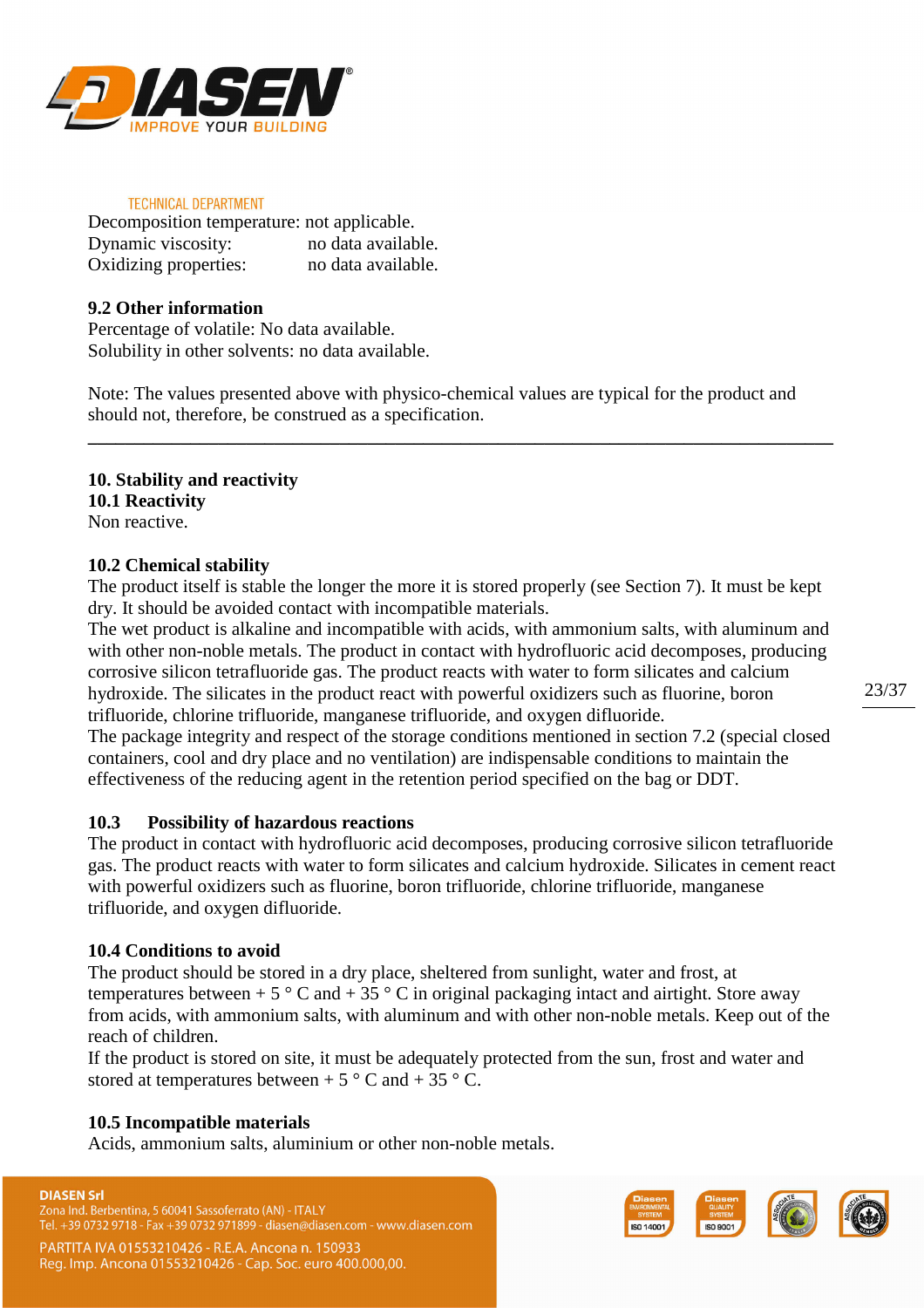![](_page_23_Picture_0.jpeg)

# **10.6 Hazardous decomposition products**

No decomposition in any hazardous product.

# **11. Toxicological information**

| Acute toxicity:                            | no data available.                                                                                    |
|--------------------------------------------|-------------------------------------------------------------------------------------------------------|
| Irritation / corrosion:                    | prolonged contact can cause dry skin and irritation. Small amounts in the                             |
|                                            | eyes may cause irritation and burning. The product in contact with moist                              |
|                                            | skin may cause thickening, cracking and cracking of the skin. Prolonged                               |
|                                            |                                                                                                       |
|                                            | contact in combination with existing abrasion can cause severe burns.                                 |
|                                            | Respiratory tract irritation: possible exposure to fumes may form at elevated temperatures may be     |
|                                            | irritating to the respiratory tract.                                                                  |
|                                            | Respiratory sensitization and skin: No data available.                                                |
| Germ cell mutagenicity: no data available. |                                                                                                       |
| Carcinogenicity: no data available.        |                                                                                                       |
| Reproductive toxicity: no data available.  |                                                                                                       |
| Developmental Toxicity: no data available. |                                                                                                       |
|                                            | Repeated dose toxicity and Specific target organ toxicity (repeated exposure): There is an indication |
|                                            | of COPD. The effects are acute and due to high exposures. No effects were                             |
|                                            | observed or chronic effects at low concentration. Based on available data,                            |
|                                            | the classification criteria are not met.                                                              |

**\_\_\_\_\_\_\_\_\_\_\_\_\_\_\_\_\_\_\_\_\_\_\_\_\_\_\_\_\_\_\_\_\_\_\_\_\_\_\_\_\_\_\_\_\_\_\_\_\_\_\_\_\_\_\_\_\_\_\_\_\_\_\_\_\_\_\_\_\_\_\_\_\_\_\_\_\_\_\_\_** 

Other relevant toxicity: no data available.

The product was not tested. The data reported in this paragraph are based on the information contained in safety data sheets of raw materials that make up the product.

### **12. Ecological**

Adopt good working practices, avoiding littering.

### **12.1 Toxicity**

The addition of large amounts of cement to water may, however, cause an increase in pH and may, therefore, be toxic to aquatic life under certain circumstances.

**\_\_\_\_\_\_\_\_\_\_\_\_\_\_\_\_\_\_\_\_\_\_\_\_\_\_\_\_\_\_\_\_\_\_\_\_\_\_\_\_\_\_\_\_\_\_\_\_\_\_\_\_\_\_\_\_\_\_\_\_\_\_\_\_\_\_\_\_\_\_\_\_\_\_\_\_\_\_\_\_** 

# **12.1.1 Acute / prolonged on fish**

Data not available.

# **12.1.2 Acute / prolonged on aquatic invertebrates**

Data not available.

# **12.1.3 Acute / prolonged on aquatic plants**

Data not available.

PARTITA IVA 01553210426 - R.E.A. Ancona n. 150933 Reg. Imp. Ancona 01553210426 - Cap. Soc. euro 400.000,00.

![](_page_23_Picture_20.jpeg)

![](_page_23_Picture_21.jpeg)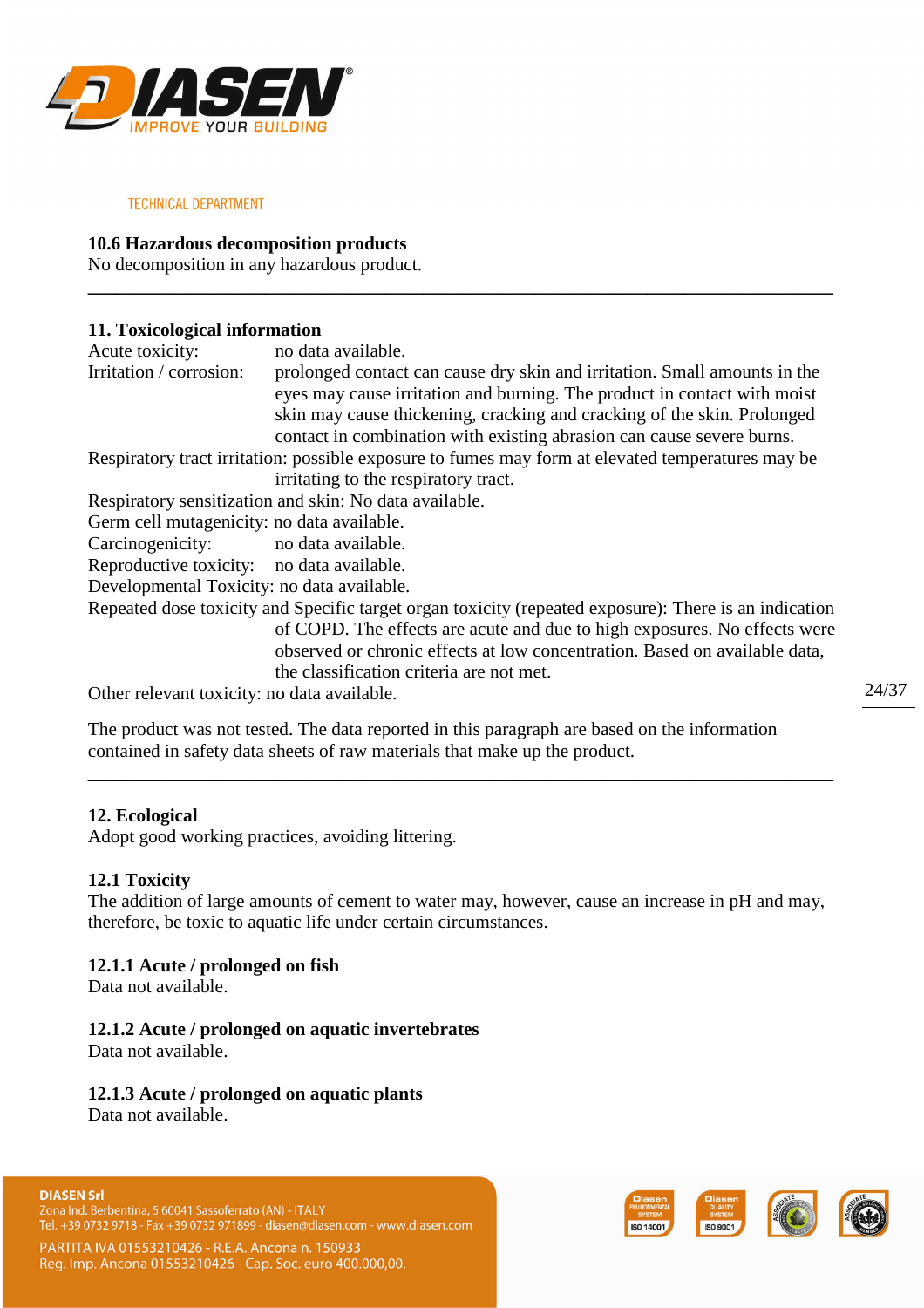![](_page_24_Picture_0.jpeg)

# **12.1.4 Toxicity to microorganisms (eg. Bacteria) / effects on activated sludge**  Data not available.

**12.1.5 Chronic toxicity to aquatic organisms** 

Data not available.

# **12.1.6 toxicity on soil organisms**

Data not available.

# **12.1.6 Toxicity terrestrial plants**

Data not available.

# **12.1.7 General effect**

Data not available.

# **12.2 Persistence and degradability**

This product is not biodegradable.

Disposal considerations:

Data not available.

25/37 Do not pour the product in the pipeline and water course, if the product has escaped into a water course, into the drainage system or has contaminated the ground or vegetation, notify the competent authorities.

# **12.3 Bioaccumulative potential**

Data not available.

# **12.4 Mobility in soil (and other compartments if available)**

Assessment transport between environmental compartments: No data available.

# **12.5 Results of evaluations on the PBT or vPvB**

Not relevant, since the product is an inorganic material. After curing, the product poses no risk of toxicity.

# **12.6 Other adverse effects**

No data available.

# **12.7 Additional information**

Absorbable organic halogen compounds (AOX): No data available.

Zona Ind. Berbentina, 5 60041 Sassoferrato (AN) - ITALY Tel. +39 0732 9718 - Fax +39 0732 971899 - diasen@diasen.com - www.diasen.com

![](_page_24_Picture_29.jpeg)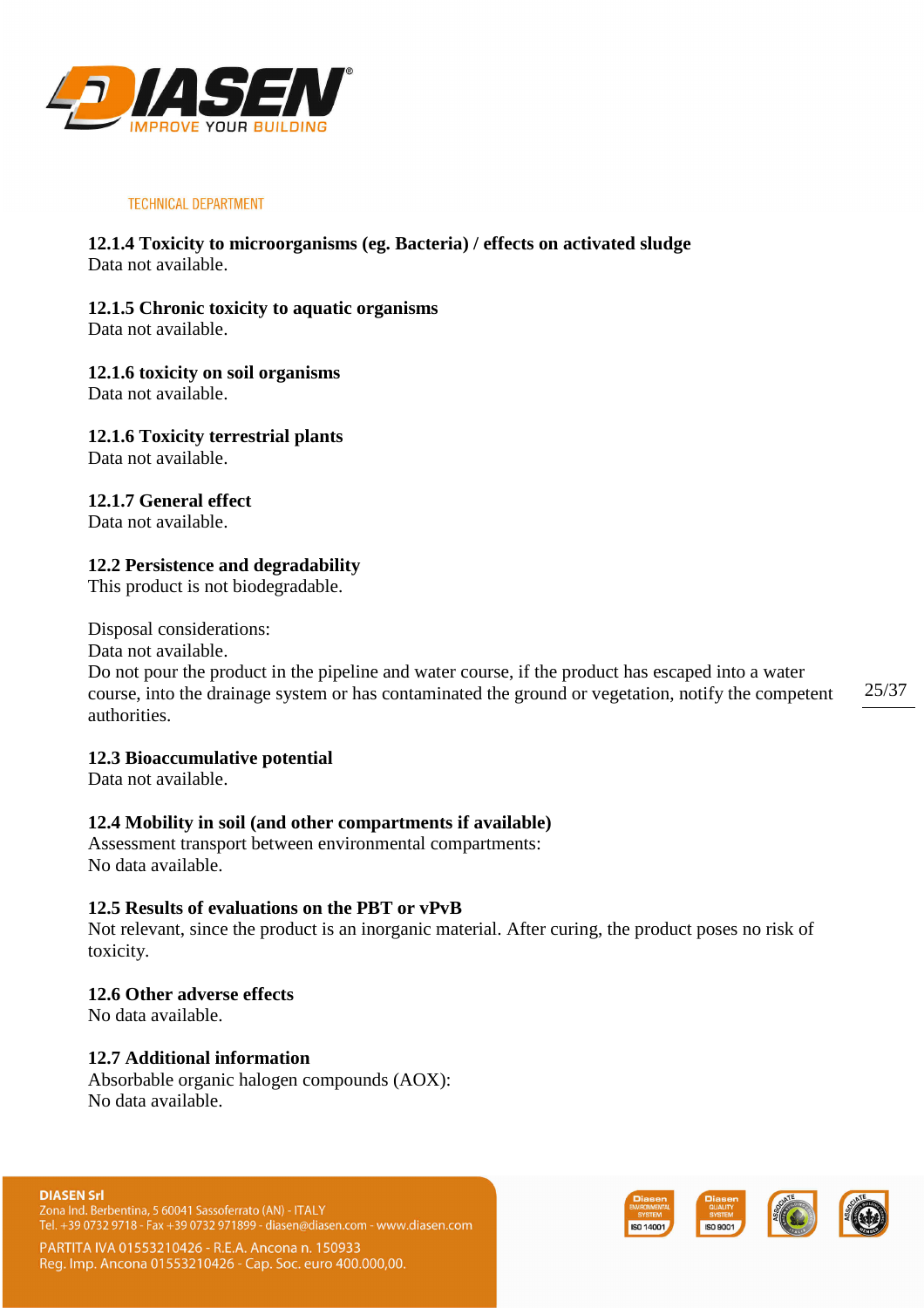![](_page_25_Picture_0.jpeg)

The product was not tested. The data reported in this paragraph are based on the information contained in safety data sheets of raw materials that make up the product.

# **13.Disposal disposal**

# **13.1 Methods of waste treatment**

If any products are intended for disposal must be managed in accordance with the provisions of Part IV "Rules on waste management" of Legislative Decree 152/2006 "Environmental Regulations", as amended and related decrees implemented. The product does not show, however, any kind of risk for the eventual disposal.

**\_\_\_\_\_\_\_\_\_\_\_\_\_\_\_\_\_\_\_\_\_\_\_\_\_\_\_\_\_\_\_\_\_\_\_\_\_\_\_\_\_\_\_\_\_\_\_\_\_\_\_\_\_\_\_\_\_\_\_\_\_\_\_\_\_\_\_\_\_\_\_\_\_\_\_\_\_\_\_\_** 

**\_\_\_\_\_\_\_\_\_\_\_\_\_\_\_\_\_\_\_\_\_\_\_\_\_\_\_\_\_\_\_\_\_\_\_\_\_\_\_\_\_\_\_\_\_\_\_\_\_\_\_\_\_\_\_\_\_\_\_\_\_\_\_\_\_\_\_\_\_\_\_\_\_\_\_\_\_\_\_\_** 

# **14. Transport**

Product not classified as hazardous for transport (ADR for road, RID for rail, sea transport ADN internal IMDG / GGVSea by sea, IATA / ICAO aviation).

# **14.1 UN number**

Not regulated.

Proper Shipping Name 14.2 for UN Not regulated.

### **14.3 Hazard class for transport**

Product is not classified as dangerous for transport.

### **14.4 Packing Group**

Not regulated.

### **14.5 Environmental hazards**

Product is not classified as dangerous for transport.

### **14.6 Special precautions for users**

Product is not classified as dangerous for transport.

# **14.7 Transport of the product in accordance with the MARPOL73 / 78 and the IBC Code**

**\_\_\_\_\_\_\_\_\_\_\_\_\_\_\_\_\_\_\_\_\_\_\_\_\_\_\_\_\_\_\_\_\_\_\_\_\_\_\_\_\_\_\_\_\_\_\_\_\_\_\_\_\_\_\_\_\_\_\_\_\_\_\_\_\_\_\_\_\_\_\_\_\_\_\_\_\_\_\_\_**

Product is not classified as dangerous for transport.

Transportation classifications may vary according to the different national laws.

# **15. Regulatory information**

### **15.1 Regulations / legislation on safety**

Health and environment specific to the product Permissions: not required.

#### **DIASEN Srl**

Zona Ind. Berbentina, 5 60041 Sassoferrato (AN) - ITALY Tel. +39 0732 9718 - Fax +39 0732 971899 - diasen@diasen.com - www.diasen.com

PARTITA IVA 01553210426 - R.E.A. Ancona n. 150933 Reg. Imp. Ancona 01553210426 - Cap. Soc. euro 400.000,00.

![](_page_25_Picture_28.jpeg)

![](_page_25_Picture_29.jpeg)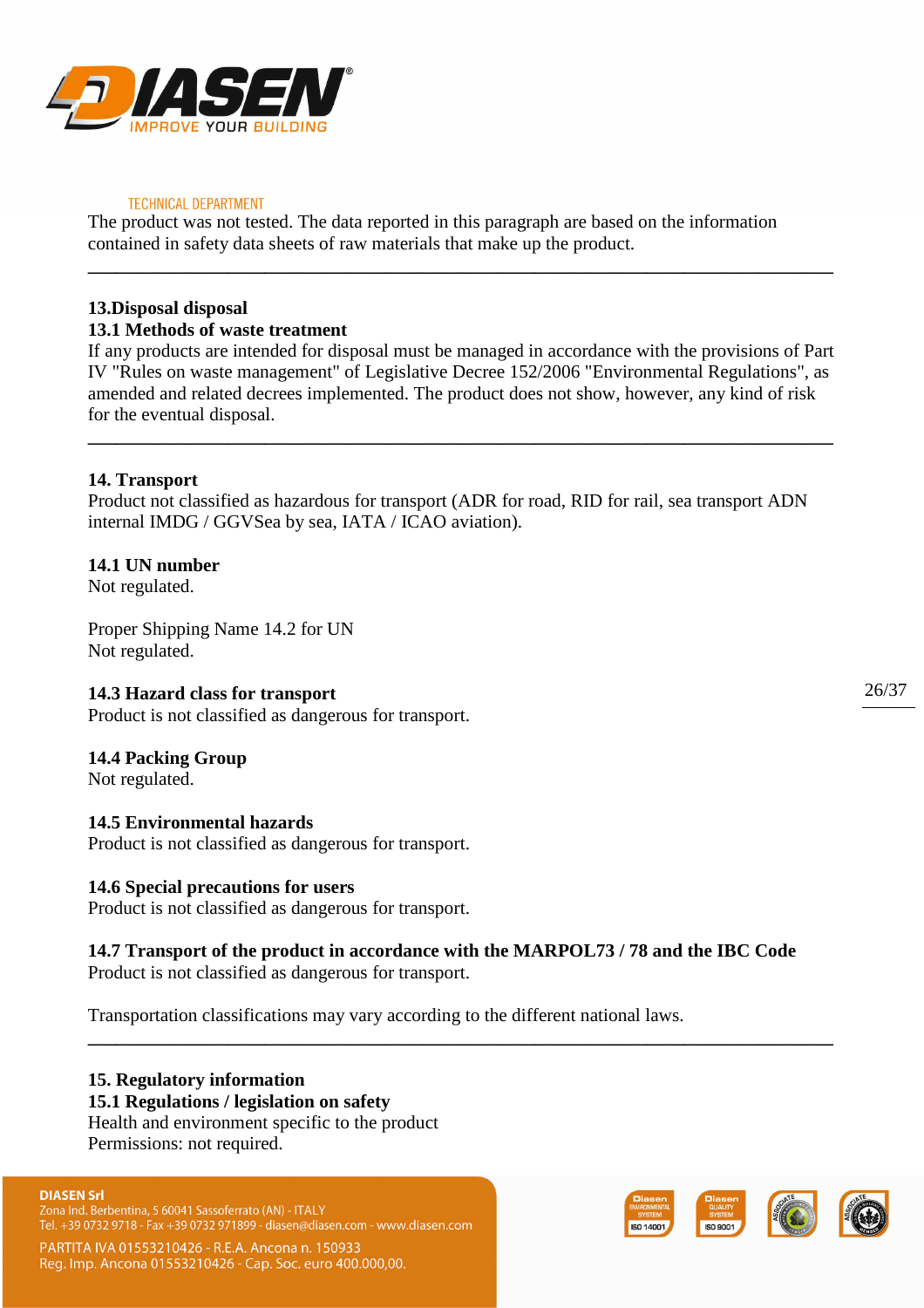![](_page_26_Picture_0.jpeg)

**TECHNICAL DEPARTMENT** Restrictions on use: None. Other EU regulations: The product does not contain substances included in the Seveso Directive, nor substances that deplete the ozone layer and even persistent organic pollutants (POPs). Directive 67/548 / EEC and subsequent amendments (classification, labelling and packaging of hazardous substances); Directive 2006/8 / CE (Ministerial Decree of 03/04/2007); Regulation CE / 1907/2006 and subsequent amendments (Registration, Evaluation and Authorisation of Chemicals REACH); Regulation CE / 1272/2008 (classification, labeling and packaging of substances and mixtures). National regulation: Presidential Decree 1124/65 (consolidated law for compulsory insurance against accidents at work and occupational diseases); Legislative Decree n. 475/82 and subsequent amendments (Implementation of Directive 89/686 / EEC of 21.12.1989 on the approximation of the laws of the Member States relating to personal protective equipment); Law no. 52 of 03/02/1997; D.M. 28/04/1997; D.M. 04/04/1997; D.M. 07/09/2002 (Implementation of Directive 2001/58 / CE); Legislative Decree no. 65 of 14/03/2003 (Implementation of Directive 1999/45 / CE and 2001/60 / CE); Legislative Decree n. 152/2006 and subsequent amendments (environmental standards); Legislative Decree no. 81/2008 and subsequent amendments (implementation of art. 1 of the law 03/08/2007 on the protection of health and safety in the

workplace). The Regulation 1907/2006 / CE concerning the Registration, Evaluation, Authorisation and Restriction of Chemicals (REACH), Annex XVII, paragraph 47, as amended by Regulation no. 552/2009, imposes the prohibition on marketing and use cement and preparations if they contain, when hydrated, more than 0,0002% (2 ppm) soluble chromium VI of the total dry weight of the cement. Compliance with this threshold limit is ensured by addition to the cement of an agent

reducing the effectiveness of which is guaranteed for a predetermined time period and with the continuous compliance with adequate arrangements for storage (described in paragraphs 7.2 and 10.2). Under this regulation, the use of the reducing agent involves the communication of the following information:

| DATE OF PACKAGING                   | Reported on the bag or on DDT                           |
|-------------------------------------|---------------------------------------------------------|
| <b>CONDITION OF CONSERVATION(*)</b> | In special closed containers in a cool, dry and with no |
|                                     | ventilation, with a guarantee of maintaining the        |
|                                     | integrity of the package.                               |
| STORAGE PERIOD $(*)$                | As reported on DDT (both product lots that bulk) and    |
|                                     | on each bag.                                            |

#### **DIASEN Srl**

Zona Ind. Berbentina, 5 60041 Sassoferrato (AN) - ITALY . +39 0732 9718 - Fax +39 0732 971899 - diasen@diasen.com - www.diasen.com

![](_page_26_Picture_7.jpeg)

![](_page_26_Picture_8.jpeg)

27/37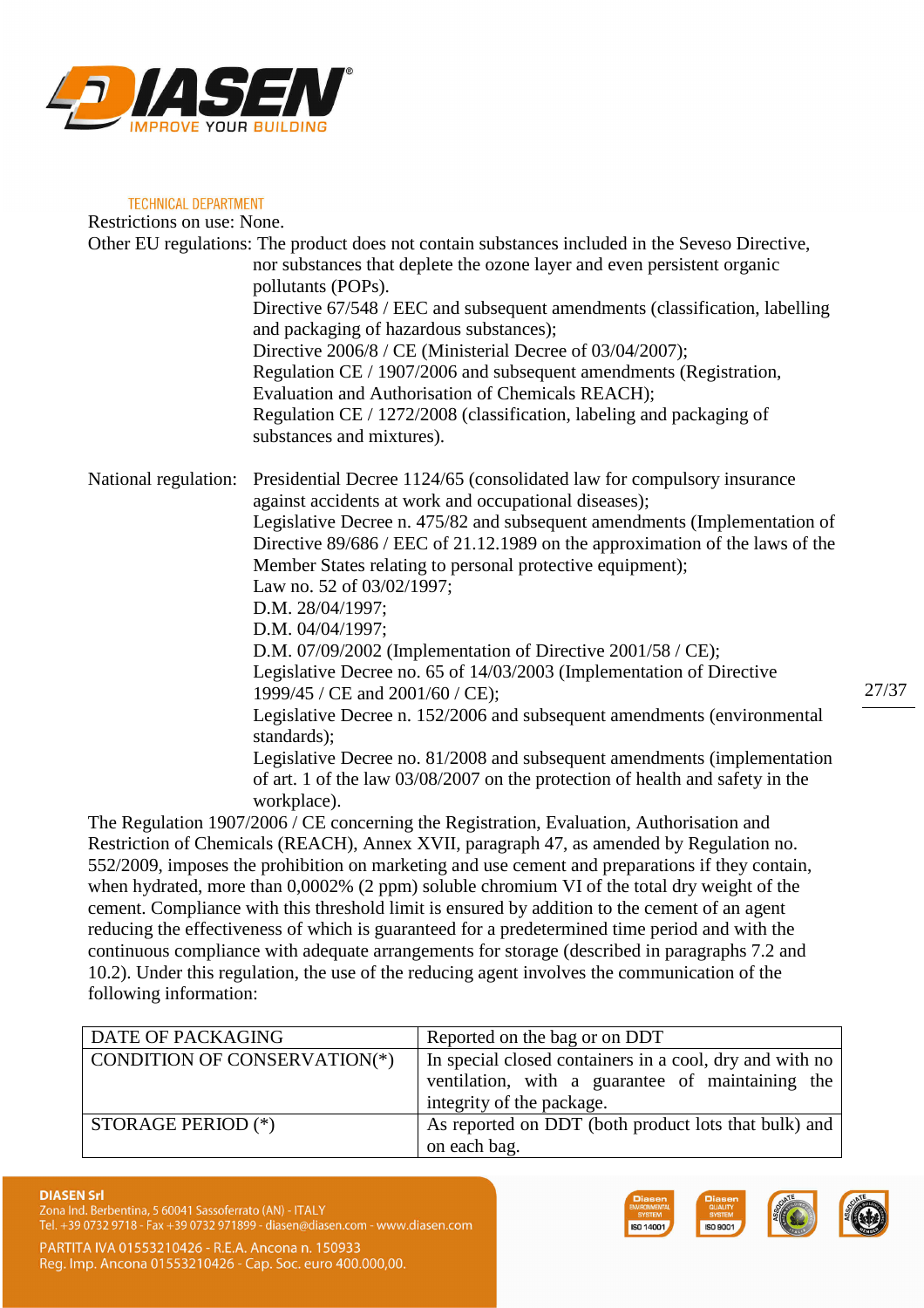![](_page_27_Picture_0.jpeg)

(\*)*to maintain the effectiveness of the reducing agent.* 

# **15.2 Chemical Safety Assessment (CSA)**

Not required. Free of registration REACH.

# **16. Other information**

Full text of abbreviated H statements

| H335 | May cause respiratory irritation |  |
|------|----------------------------------|--|
|      |                                  |  |

- H315 Causes eye irritation.
- H317 May cause an allergic skin reaction.
- H318 Causes serious eye damage.

### **Full text of the safety advice**

| P <sub>271</sub>                                                                               | Use only outdoors or in a well ventilated area.                       |  |  |  |
|------------------------------------------------------------------------------------------------|-----------------------------------------------------------------------|--|--|--|
| P <sub>405</sub>                                                                               | Store locked up.                                                      |  |  |  |
| P <sub>501</sub>                                                                               | Dispose of the container in the containers for recycling.             |  |  |  |
| P <sub>280</sub>                                                                               | Wear protective gloves / protective clothing / eye protection / face. |  |  |  |
| P305 + P351 + P338 IF IN EYES: Rinse cautiously with water for several minutes. Remove contact |                                                                       |  |  |  |
|                                                                                                | lenses if easy to do. Continue rinsing.                               |  |  |  |
| P310                                                                                           | Immediately call a doctor.                                            |  |  |  |

\_\_\_\_\_\_\_\_\_\_\_\_\_\_\_\_\_\_\_\_\_\_\_\_\_\_\_\_\_\_\_\_\_\_\_\_\_\_\_\_\_\_\_\_\_\_\_\_\_\_\_\_\_\_\_\_\_\_\_\_\_\_\_\_\_\_\_\_\_\_\_\_\_\_\_\_\_\_\_\_

#### 28/37 **Classification and procedure used to derive it in accordance with Regulation (CE) No. 1272/2008 [CLP] in relation to the mixtures:**

| Classification in accordance with Regulation   Classification procedure |                   |                        |  |
|-------------------------------------------------------------------------|-------------------|------------------------|--|
| (CE) No. 1272/2008                                                      |                   |                        |  |
| STOT SE 3                                                               | H335              | Minimum clasification. |  |
| Skin Irrit. 2                                                           | H315              |                        |  |
| Skin Sens. 1                                                            | H <sub>3</sub> 17 |                        |  |
| Eye Dam. 1                                                              | H318              |                        |  |

# **Abbreviation**

| ADR:             | Accord européen relative au transport international des marchandises dangereuses<br>par route (Accordo europeo relativo al trasporto internazionale delle merci<br>pericolose su strada). |
|------------------|-------------------------------------------------------------------------------------------------------------------------------------------------------------------------------------------|
| ASTM:            | ASTM International, originariamente nota come American Society for Testing<br>and Materials (ASTM).                                                                                       |
| EINECS:          | European Inventory of Existing Commercial Chemical Substances (Registro<br>Europeo delle Sostanze chimiche in Commercio).                                                                 |
| $EC(0/50/100)$ : | Effective Concentration 0/50/100 (Concentrazione Effettiva Massima per                                                                                                                    |
| $LC(0/50/100)$ : | $0/50100\%$ degli Individui).<br>Lethal Concentration 0/50/100 (Concentrazione Letale per 0/50100% degli                                                                                  |
| IC50:            | Individui).<br>Inhibitor Concentration 50 (Concentrazione Inibente per il 50% degli Individui).                                                                                           |
|                  |                                                                                                                                                                                           |

![](_page_27_Picture_17.jpeg)

Zona Ind. Berbentina, 5 60041 Sassoferrato (AN) - ITALY

Tel. +39 0732 9718 - Fax +39 0732 971899 - diasen@diasen.com - www.diasen.com

![](_page_27_Picture_20.jpeg)

![](_page_27_Picture_21.jpeg)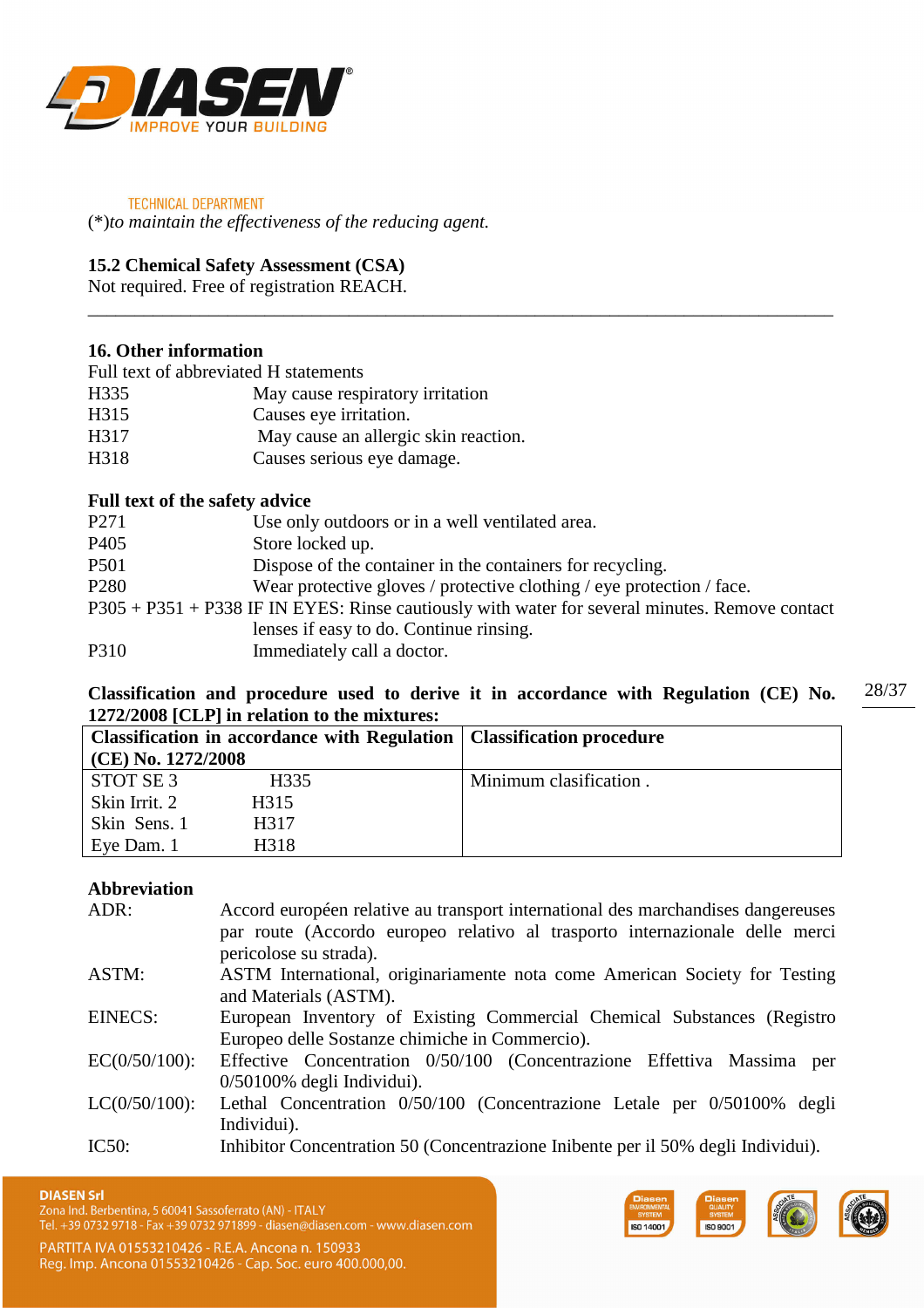![](_page_28_Picture_0.jpeg)

| <b>TECHNICAL DEPARTMENT</b> |                                                                                                                                                                                                        |  |  |  |
|-----------------------------|--------------------------------------------------------------------------------------------------------------------------------------------------------------------------------------------------------|--|--|--|
| NOEL:                       | No Observed Effect Level (Dose massima senza effetti).                                                                                                                                                 |  |  |  |
| NOEC:                       | No Observed Effect Concentration (Concentrazione massima senza effetti).                                                                                                                               |  |  |  |
| LOEC:                       | Lowest Observed Effect Concentration (Concentrazione massima alla quale è                                                                                                                              |  |  |  |
|                             | possibile evidenziare un effetto).                                                                                                                                                                     |  |  |  |
| DNEL:                       | Derived No Effect Level (Dose derivata di non effetto).                                                                                                                                                |  |  |  |
| DMEL:                       | Derived Minimum Effect Level (Dose derivata di minimo effetto).                                                                                                                                        |  |  |  |
| CLP:                        | Classification, Labelling and Packaging (Classificazione, Etichettatura e<br>Imballaggio).                                                                                                             |  |  |  |
| CSR:                        | Rapporto sulla Sicurezza Chimica (Chemical Safety Report).                                                                                                                                             |  |  |  |
| $LD(0/50/100)$ :            | Lethal Dose 0/50/100 (Dose Letale per 0/50/100% degli Individui).                                                                                                                                      |  |  |  |
| IATA:                       | International Air Transport Association (Associazione Internazionale del<br>Trasporto Aereo).                                                                                                          |  |  |  |
| ICAO:                       | International Civil Aviation Organization (Organizzazione Internazionale<br>dell'Aviazione Civile).                                                                                                    |  |  |  |
| Codice IMDG:                | International Maritime Dangerous Goods code (Codice sul Regolamento del<br>Trasporto Marittimo).                                                                                                       |  |  |  |
| PBT:                        | Persistent, bioaccumulative and toxic (sostanze persistenti bioaccumulabili e                                                                                                                          |  |  |  |
| RID:                        | tossiche).<br>Règlement concernent le transport International ferroviaire des marchandises<br>Dangereuses (Regolamento concernente il trasporto Internazionale ferroviario<br>delle merci Pericolose). |  |  |  |
| STEL:                       | Short term exposure limit (limite di esposizione a breve termine).                                                                                                                                     |  |  |  |
| TLV:                        | Threshold limit value (soglia di valore limite).                                                                                                                                                       |  |  |  |
| TWA:                        | Time Weighted Average (media ponderata nel tempo).                                                                                                                                                     |  |  |  |
| $vPvB$ :                    | Very persistent very bioaccumulative (sostanze molto persistenti e molto<br>bioaccumulabili).                                                                                                          |  |  |  |
| VwVwS.:                     | Text of Administrative Regulation on the Classification of Substances hazardous<br>to waters into Water Hazard Classes (Verwaltungsvorschrift wassergefährdende<br>$Stoffe - VwVwS$ ).                 |  |  |  |
| PNEC:                       | Predicted No Effect Concentration.                                                                                                                                                                     |  |  |  |
| PNOS:                       | Particulates not Otherwise Specified.                                                                                                                                                                  |  |  |  |
| BOD:                        | Biochemical Oxygen Demand.                                                                                                                                                                             |  |  |  |
| COD:                        | Chemical Oxygen Demand.                                                                                                                                                                                |  |  |  |
| BCF:                        | <b>BioConcentration Factor.</b>                                                                                                                                                                        |  |  |  |
| TRGS :                      | Technische Regeln für Gefahrstoffe - Technical Rules for Hazardous Substances,                                                                                                                         |  |  |  |
|                             | defined by The Federal Institute for Occupational Safety and Health, Germany.                                                                                                                          |  |  |  |
| LCL <sub>o</sub> :          | Lethal Concentration Low (La minima concentrazione letale).                                                                                                                                            |  |  |  |
| ThOD:                       | Theoretical Oxygen Demand.                                                                                                                                                                             |  |  |  |

# **Bibliography**

The Merck Index Ed. 10;

Handling Chemical Safety;

Anonimo, 2006: Tolerable upper intake levels for vitamins and minerals Scientific Committee on Food, European Food Safety Authority, ISBN: 92-9199-014-0 [documento SCF].

#### **DIASEN Srl**

Universitions<br>Zona Ind. Berbentina, 5 60041 Sassoferrato (AN) - ITALY<br>Tel. +39 0732 9718 - Fax +39 0732 971899 - diasen@diasen.com - www.diasen.com

PARTITA IVA 01553210426 - R.E.A. Ancona n. 150933<br>Reg. Imp. Ancona 01553210426 - Cap. Soc. euro 400.000,00.

![](_page_28_Picture_9.jpeg)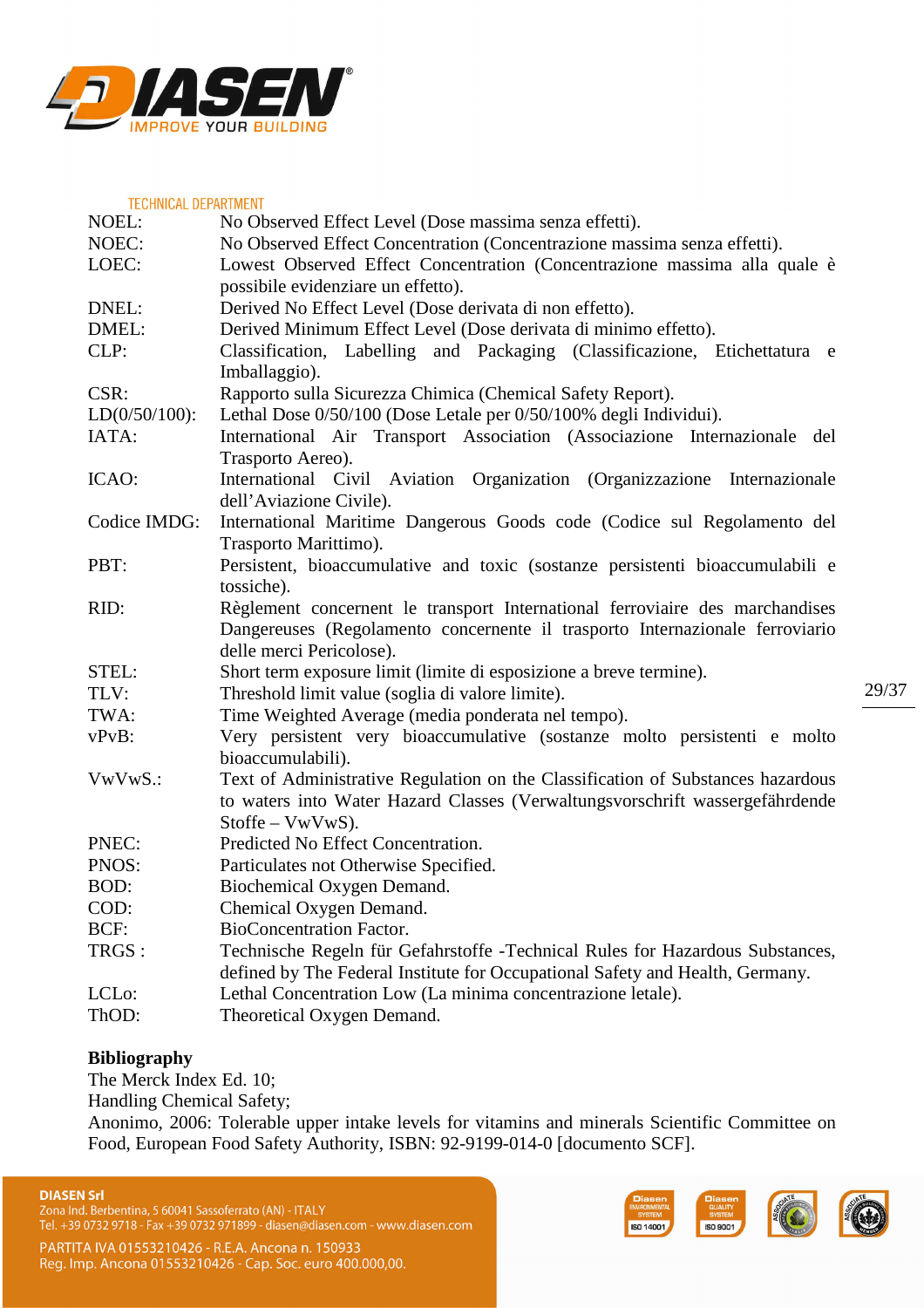![](_page_29_Picture_0.jpeg)

Anonimo, 2007: HERAG fact sheet - assessment of occupational dermal exposure and dermal absorption for metals and inorganic metal compounds; EBRC Consulting GmbH, Hannover, Germania; agosto 2007.

Anonimo, 2008: Recommendation from the Scientific Committee on Occupational Exposure Limits for calcium oxide (CaO) and calcium dihydroxide (Ca(OH2), Direzione Generale per l'Occupazione, gli Affari Sociali e le Pari Opportunità della Commissione Europea, SCOEL/SUM/137 febbraio 2008.

MEASE: Metals estimation and assessment substance exposure, EBRC Consulting GMBH for Eurometaux, http://www.ebrc.de/ebrc/ebrc-mease.php

Bureau Européen des substances Chimiques (ECB) (Ufficio europeo delle sostanze chimiche)

CIRC (Centre International de Recherche sur le Cancer) (Centro internazionale di ricerca sul cancro).

HSDB (Hazardous Substances Data Bank) (National Library of Medicine).

INRS (Institut National de Recherche et de Sécurité).

IUCLID (International Uniform Chemical Information data Base).

RTECS (Registry of Toxic effects of Chemical Substances).

NIOSH – Registry of toxic effects of chemical substances (1983).

Istituto Superiore di Sanità – Schede tossicologiche di solventi organici utilizzati in cicli tecnologici industriali (1985).

Istituto Superiore di Sanità – Inventario nazionale sostanze chimiche.

ECDIN – Environmental chemicals data and information network – Joint research centre, Commission of the European Communities.

ACGIH – Treashold limit values (2000).

SAX'S – Dangerous properties of industrial materials – tenth edition.

### **Release:**

This safety data sheet (SDS) is based on the legal provisions contained in the REACH Regulation (EC / 1907/2006), as amended and supplemented. The information contained herein is based on information in the MSDS of the raw materials that make up the product and our knowledge of the date indicated. They refer solely to the product indicated and constitutes no guarantee of particular quality.

Is not, no representation or warranty as to the accuracy, reliability and completeness of the data contained in this MSDS. The company assumes no liability for damage to persons or property that may result from use of the product other than that for which it was intended. The SDS does not replace but complements the lyrics or the rules governing the activities of the use. The user has full responsibility for the precautions that are necessary for the use you make of the preparation. This MSDS cancels and replaces any preceding release.

Indications of the changes made to the previous version of the SDS: review of the entire document.

This SDS is available electronically on the website: www.diasen.com.

Reg. Imp. Ancona 01553210426 - Cap. Soc. euro 400.000,00.

![](_page_29_Picture_23.jpeg)

![](_page_29_Picture_24.jpeg)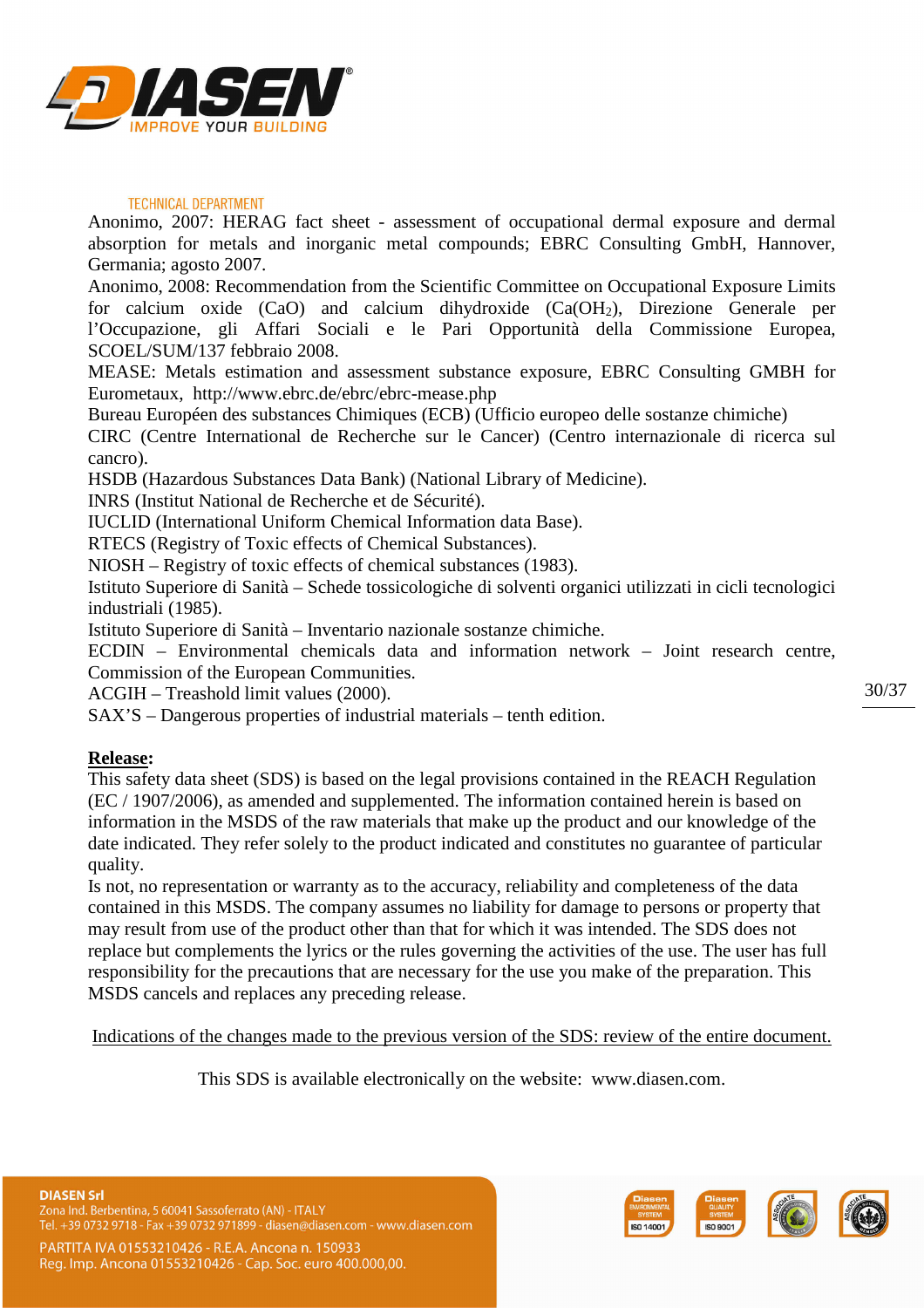![](_page_30_Picture_0.jpeg)

# **TECHNICAL DEPARTMENT ATTACHMENT: FLUE DUST – Exposition scenario n. 9.1**

**1. Industrial production of plumbing materials for the building and construction** 

| Title                  | Production of mixtures containing Flue Dust: cement, hydraulic    |  |  |  |
|------------------------|-------------------------------------------------------------------|--|--|--|
|                        | binder, a material with low resistance controlled, concrete (pre- |  |  |  |
|                        | mixed or precast), mortar, grout and other works for the building |  |  |  |
|                        | and construction                                                  |  |  |  |
| Field of use           | Not applicable                                                    |  |  |  |
| Commercial field       | PC 0: Products for the building and construction                  |  |  |  |
|                        | PC 9b: Fillers, putties, plasters, modelling clay                 |  |  |  |
|                        | PC 9a: Coatings and paints, thinners, paint removers              |  |  |  |
| Environmental scenario | ERC 2: Formulation of preparations                                |  |  |  |
| Worker scenarios       | PROC2 : Use in closed, continuous process with occasional         |  |  |  |
|                        | controlled exposure                                               |  |  |  |
|                        | PROC3 : Use in closed batch process (synthesis or formulation)    |  |  |  |
|                        | PROC5 : Mixing or blending in batch processes for formulation     |  |  |  |
|                        | of preparations and articles (multistage and / or significant     |  |  |  |
|                        | contact)                                                          |  |  |  |
|                        | PROC8b: Transfer of substance or preparation (charging /          |  |  |  |
|                        | discharging) from / to vessels / large containers at dedicated    |  |  |  |
|                        | facilities                                                        |  |  |  |
|                        | PROC9 : Transfer of substance or preparation into small           |  |  |  |
|                        | containers (dedicated filling line, including weighing)           |  |  |  |
|                        | PROC14: Production of preparations or articles by tabletting,     |  |  |  |
|                        | compression, extrusion, pelletization                             |  |  |  |
|                        | PROC26: Handling of solid inorganic substances at ambient         |  |  |  |
|                        | temperature                                                       |  |  |  |
| Method of valuation    | The inhalation exposure assessment is based on the dustiness /    |  |  |  |
|                        | volatility of the substance, using the exposure estimation tool   |  |  |  |
|                        | MEASE. The environmental assessment is based on a qualitative     |  |  |  |
|                        | approach, described in the introduction. The benchmark is the pH  |  |  |  |
|                        | in water and soil.                                                |  |  |  |

# **2. Operational conditions and risk management measures**

### **2.1 Control of workers**

### **Feature Product**

The plumbing materials for the building and construction are inorganic binders. Generally, these products are mixtures of Portland cement clinker and other constituents hydraulic and no. The Flue Dust can be part of common cements, eg. Portland cement. In this main application, the Flue Dust content is below 5%. In other hydraulic binders the Flue Dust content could be above 50%. Generally, their content in a hydraulic mixture is not restricted. The Flue Dust is highly powdery substances.

In all end-uses, the substance will intentionally in contact with water. In part, the substance reacts with water and forms hydration products. At this stage of wet or pasty suspension, the product is

#### **DIASEN Srl**

Zona Ind. Berbentina, 5 60041 Sassoferrato (AN) - ITALY Tel. +39 0732 9718 - Fax +39 0732 971899 - diasen@diasen.com - www.diasen.com

![](_page_30_Picture_11.jpeg)

![](_page_30_Picture_12.jpeg)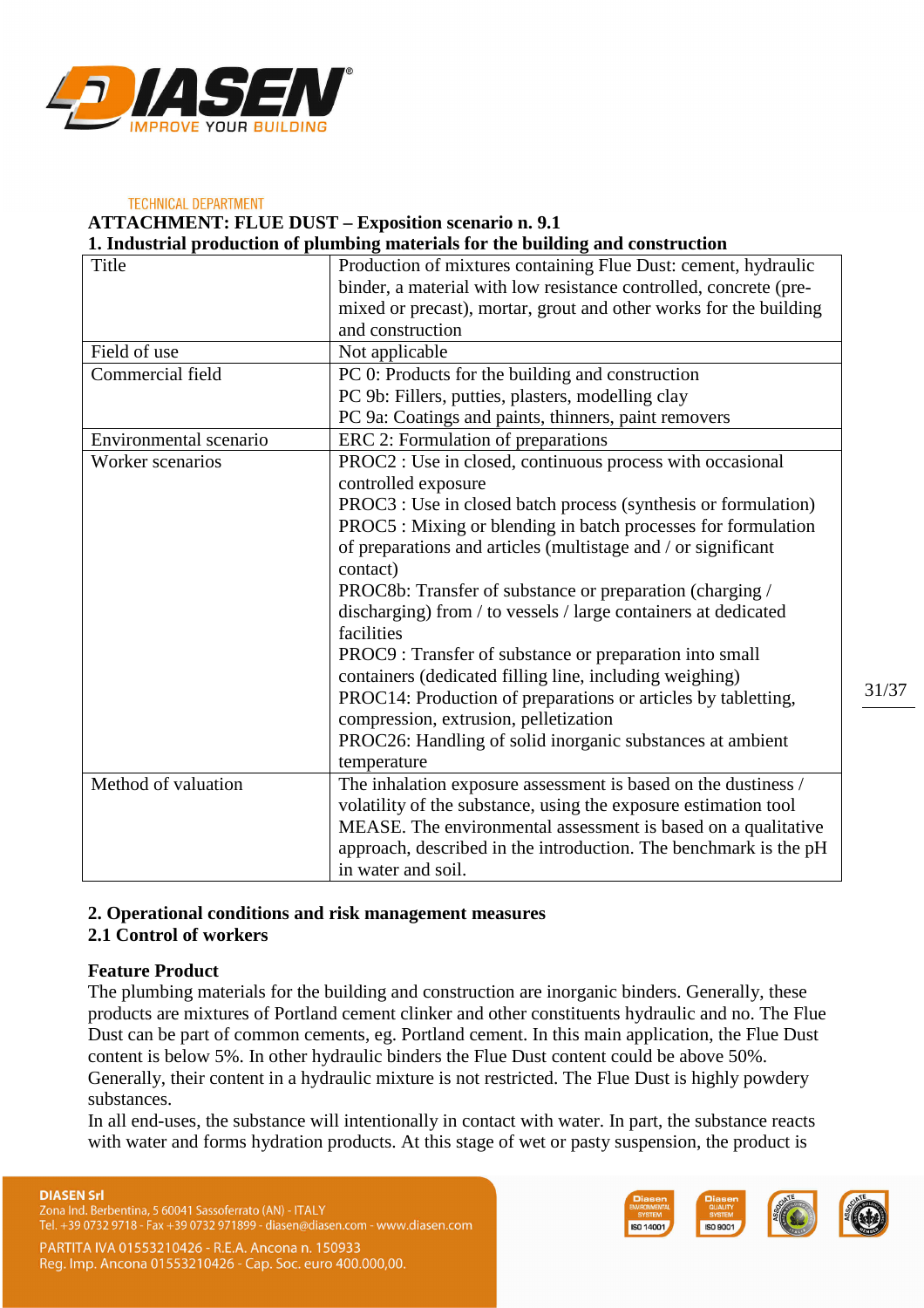![](_page_31_Picture_0.jpeg)

irritating, due to the pH that is greater than 11. At the end, the final product is hardened (eg. Mortar, concrete) and not irritating, since no free alkaline moisture remains.

# **Amounts Used**

It is considered that the amount / year manipulated for each work shift, can not influence the exhibition scenario. Instead, the combination of the type of operation (industrial rather than professional) and level of containment and / or automation (as reported in the PROC) is the main aspect of potential impact with the powder, which is intrinsic to the process.

# **Frequency and duration of use / exposure**

| <b>Process</b>              | Duration of exposure        |
|-----------------------------|-----------------------------|
| PROC 2,3,5,8b,9,14,26 (all) | No limitation (480 minutes) |

# **Human factors not influenced by risk management.**

The volume breathable per shift during all stages of the process contained in the PROCs is assumed to be  $10 \text{ m}^3$  / shift (8 hours).

# **Other operational conditions affecting worker exposure**

The operating conditions such as temperature and process pressure are not considered relevant to the evaluation of occupational exposure conducted processes.

# **Technical conditions and measures at process level (source) in order to prevent release**

The measures of the risk management process level are generally not operational conditions such as temperature and process pressure are not considered relevant to the evaluation of occupational exposure conducted processes.

# **Technical conditions and measures in order to control dispersion of the source towards the worker**

| <b>Process</b>        | <b>Localised controls (LC)</b> | <b>Efficency of LC</b> | <b>More information</b> |
|-----------------------|--------------------------------|------------------------|-------------------------|
|                       |                                | (According             |                         |
|                       |                                | <b>MEASE</b> )         |                         |
| <b>PROC 2, 3</b>      | General ventilation            | 17%                    |                         |
| PROC 5, 8b, 9, 14, 26 | Local general ventilation      | 78%                    |                         |

# **Organisational measures to prevent / limit releases, dispersion and exposure**

Avoid inhalation or ingestion. Hygiene measures at the workplace are required to ensure the safe handling of the substance. These measures include good personal and management practices (eg. Regular cleaning with suitable devices), no eating or smoking in the workplace, wear clothes and shoes labour standards unless otherwise noted below.

Shower and changing clothes at the end of the work shift. Do not wear contaminated clothing at home. Do not remove dust with compressed air.

![](_page_31_Picture_19.jpeg)

![](_page_31_Picture_20.jpeg)

![](_page_31_Picture_21.jpeg)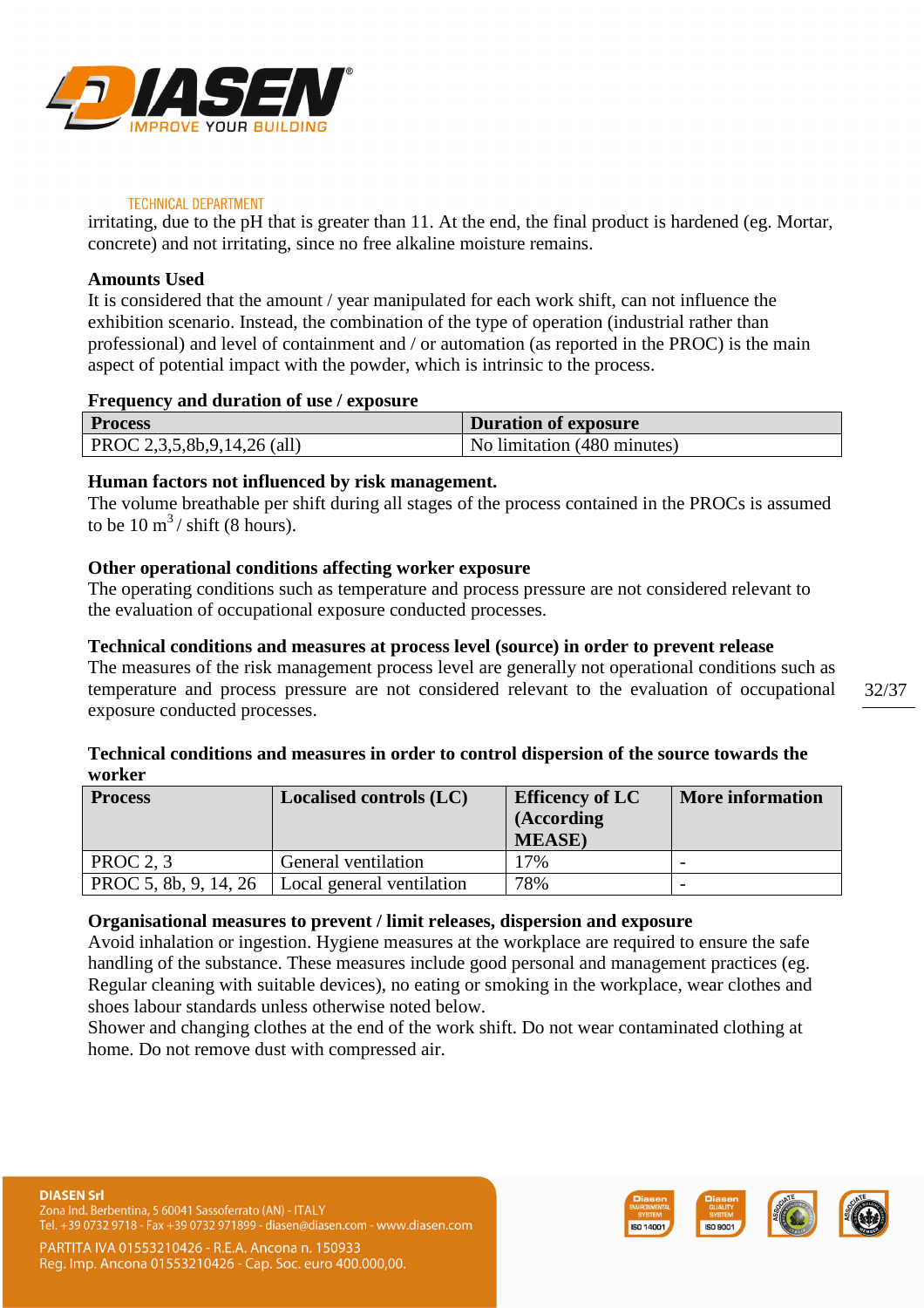![](_page_32_Picture_0.jpeg)

**Conditions and measures related to personal protection, hygiene and health assessment** 

| <b>Process</b>     | <b>Indication for</b><br>protective<br>equipment for<br>recording (RPE) | <b>Efficiency for</b><br><b>RPE</b> – assigned<br>protection<br>factor | <b>Indication for</b><br>gloves | <b>Further personal</b><br>protective<br>equipment (PPE) |
|--------------------|-------------------------------------------------------------------------|------------------------------------------------------------------------|---------------------------------|----------------------------------------------------------|
|                    |                                                                         | (APP)                                                                  |                                 |                                                          |
| <b>PROC 2, 3</b>   | No required                                                             | No applicable                                                          | Waterproof                      | Safety glasses or                                        |
|                    |                                                                         |                                                                        | gloves, resistant               | facial (according to                                     |
|                    |                                                                         |                                                                        | to abrasion and                 | <b>EN 166)</b> are                                       |
|                    |                                                                         |                                                                        | alkalis, coated                 | mandatory, since                                         |
| PROC 5, 8b, 9      | Mask FFP2                                                               | $APF = 10$                                                             | inside with                     | the Flue Dust is                                         |
|                    |                                                                         |                                                                        | cotton. The use                 | classified as highly                                     |
|                    |                                                                         |                                                                        | of gloves is                    | irritating to eyes.                                      |
|                    |                                                                         |                                                                        | mandatory, since                | And 'it required the                                     |
| <b>PROC</b> 14, 26 | Mask FFP1                                                               | $APF = 4$                                                              | the Flue Dust is                | wearing appropriate                                      |
|                    |                                                                         |                                                                        | classified as                   | face protection                                          |
|                    |                                                                         |                                                                        | irritant to the                 | additional                                               |
|                    |                                                                         |                                                                        | skin.                           | protective clothing                                      |
|                    |                                                                         |                                                                        |                                 | and safety shoes.                                        |

Gloves must be worn and protective equipment for the eyes, unless potential contact with skin and eyes may be due to the nature and type of application (eg. Closed processes).

An overview of the APF of different RPE (according to BS EN 529: 2005) can be found in the glossary of MEASE.

Any RPE as defined above should be worn if the following principles are implemented in parallel: The duration of work (compared to the "duration of exposure" above) should reflect the additional psychological stress for the worker due to the breathing resistance and weight

the same RPE, increasing the thermal stress considering the head. Also, it should be considered that the worker's ability to use tools and communication is reduced while wearing RPE.

For these reasons, the worker should therefore be healthy (i)(especially in view of medical problems that could lead to the use of RPE), ii) have suitable facial features to reduce points of discontinuity between the face and the mask (in view of scars and

hair). The recommended devices above which rely on a tight seal on the face does not provide the required protection unless they are sticking to the facial features in an appropriate and safe.

The employer and the employee have their own legal responsibility for the maintenance and spread of respiratory protective devices and the management of their correct use in the workplace. Therefore, they should define and document a suitable policy for the program on the respiratory protective equipment that includes the education and training of workers.

# **2.2 Environmental exposure controls**

### **Feature product**

The plumbing materials for the building and construction are inorganic binders. Generally, these products are mixtures of Portland cement clinker and other constituents hydraulic and no. The Flue Dust can be part of common cements, eg. Portland cement. In this main application, the Flue Dust content is below 5%. In other hydraulic binders the Flue Dust content could be above 50%.

Zona Ind. Berbentina, 5 60041 Sassoferrato (AN) - ITALY Tel. +39 0732 9718 - Fax +39 0732 971899 - diasen@diasen.com - www.diasen.com

![](_page_32_Picture_16.jpeg)

![](_page_32_Picture_17.jpeg)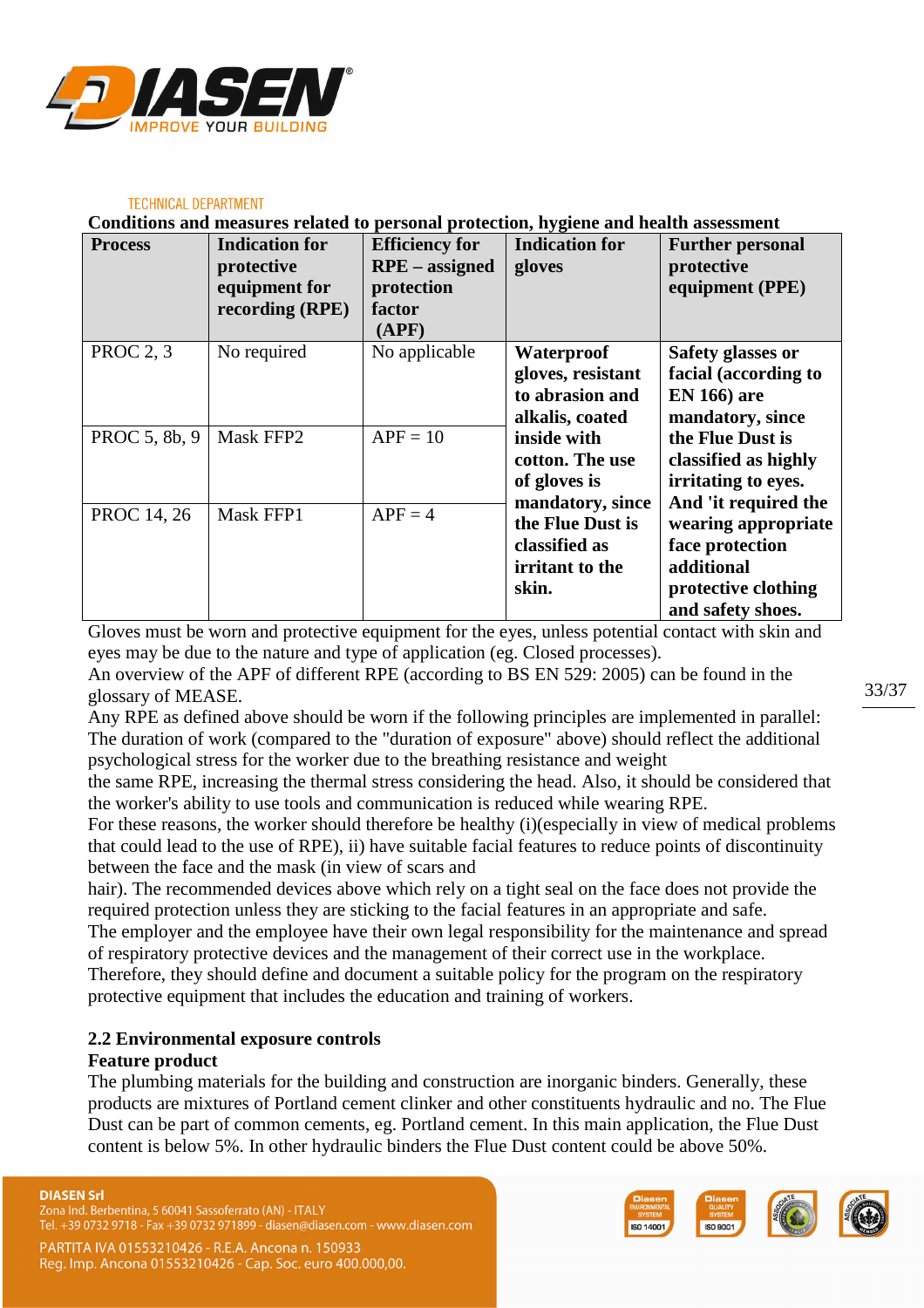![](_page_33_Picture_0.jpeg)

Generally, their content in a hydraulic mixture is not restricted. The Flue Dust is highly powdery substances. In all end-uses, the substance will intentionally in contact with water. In part, the substance reacts with water and forms hydration products. At this stage of wet or pasty suspension, the product is irritating, due to the pH that is greater than 11. At the end, the final product is hardened (eg. Mortar, concrete) and not irritating, since no free alkaline moisture remains.

### **Amount used**

The daily amount to annual installation (per seat) is not considered to be crucial to their environmental exposure.

### **Frequency and duration of use**

Use / release Intermittent (used <12 times per year for not more than 24 h) or continuous.

### **Environmental factors not influenced by risk management**

Amount of flow of water receiving surface water: 18,000 m3 / day.

### **Other indicated operating conditions that affect environmental exposure**

Amount discharge effluent: 2.000 m3 / g.

# **Technical conditions and measures in place to reduce or eliminate discharges, air emissions and releases to soil**

The measures of risk management relating to the environment are designed to avoid exhaust suspensions containing Flue Dust in urban discharges or in the water surface, in which case the discharge, it is predictable, cause significant pH changes. Regular monitoring of the pH value during introduction into open waters is required. In general discharges should occur in order to minimize pH changes in the water receiving surface (eg. Through neutralization). In general, most aquatic organisms can tolerate pH values in the range 6-9. This is also shown in the description of standard OECD tests with aquatic organisms. The justification for the measurement of risk management can be found in the introduction.

### **Organisational measures to prevent / limit releases from site**

Training of workers, based on the data sheets for chemical safety.

### **Conditions and measures related to the treatment plants of urban discharges**

The pH of wastewater that reaches the treatment plants of municipal effluents must be regularly monitored and neutralized if necessary. The solid constituents of Flue Dust should be separated from the effluent discharge.

### **Conditions and measures related to waste**

The industrial solid waste of Flue Dust should be reused or disposed of after hardening and / or neutralization.

### **3. Exposure estimation and reference to its source**

### **3.1 Occupational Exposure**

The tool for estimating exposure MEASE was used for the assessment of inhalation exposure. The risk characterization ratio (RCR) is the quotient of the refined exposure estimate and the respective

#### **DIASEN Srl**

Zona Ind. Berbentina, 5 60041 Sassoferrato (AN) - ITALY Tel. +39 0732 9718 - Fax +39 0732 971899 - diasen@diasen.com - www.diasen.com

![](_page_33_Picture_25.jpeg)

![](_page_33_Picture_26.jpeg)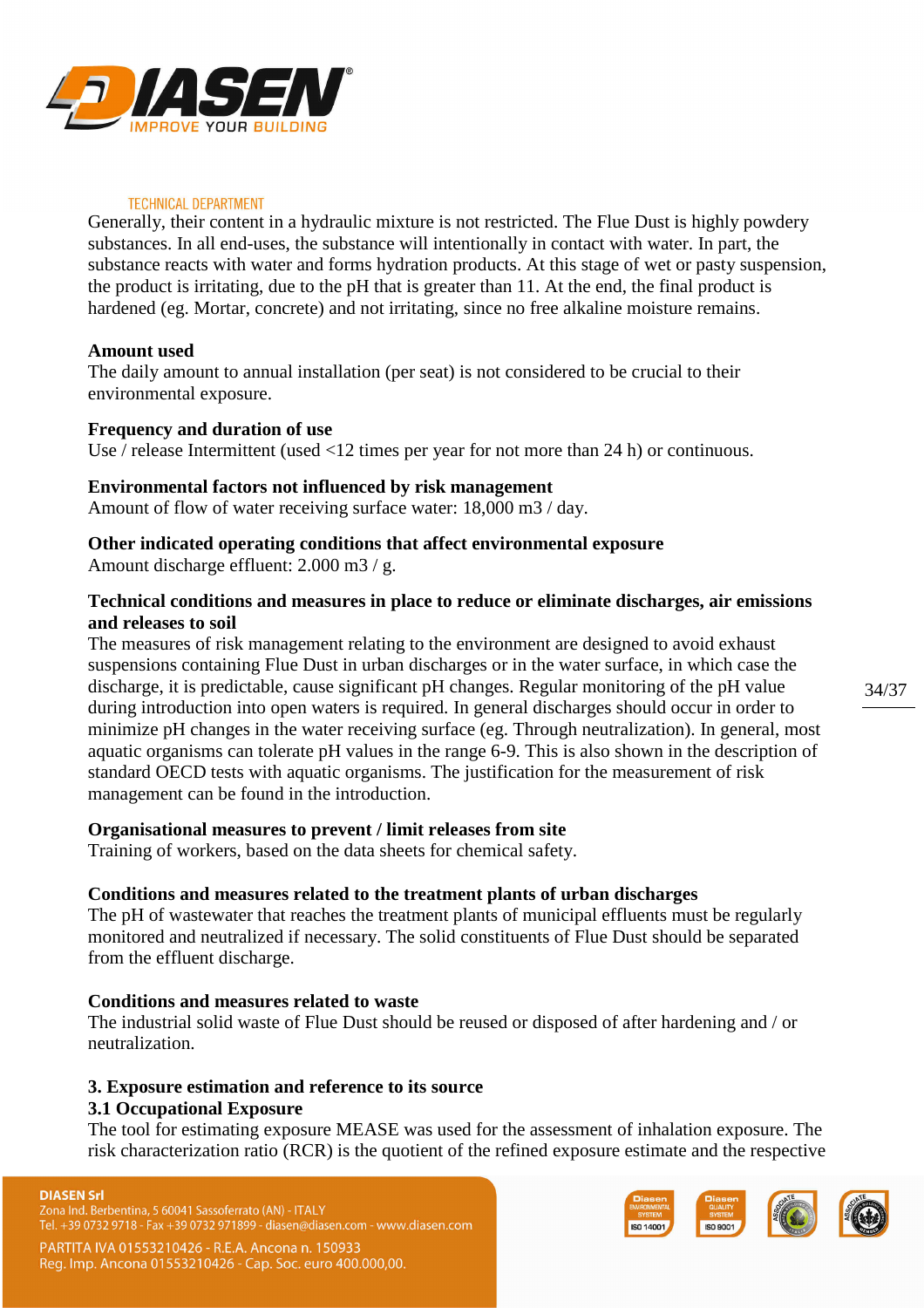![](_page_34_Picture_0.jpeg)

DNEL (derived no-effect level) should be below 1 to demonstrate a safe use. For inhalation exposure, the RCR is based on the DNEL of 1 mg / m3 (as inhalable dust) and the respective inhalation exposure estimate derived from MEASE (as inhalable dust). In this way, the RCR includes an additional safety margin since the inhalable fraction below a fraction of the inhalable fraction according to EN 481.

| <b>Process</b> | <b>Method</b> used for | <b>Estimation of</b>    | <b>Method used for dermal</b>                    | <b>Dermal</b>  |
|----------------|------------------------|-------------------------|--------------------------------------------------|----------------|
|                | the assessment of      | inhalation              | exposure assessment                              | exposure       |
|                | inhalation             | exposure                |                                                  | estimate (RCR) |
|                | exposure               | (RCR)                   |                                                  |                |
| PROC 2, 3,     | <b>MEASE</b>           | $< 1$ mg/m <sup>3</sup> | Since Flue Dust is classified as irritant to the |                |
| 5, 8b, 9,      |                        | $(0.44 - 0.83)$         | skin and eyes, dermal exposure has to be         |                |
| 14, 26         |                        |                         | minimized as far as technically feasible. The    |                |
|                |                        |                         | DNEL for dermal effects has not been             |                |
|                |                        |                         | obtained. Thus, dermal exposure is not           |                |
|                |                        |                         | assessed in that exposure scenario.              |                |

# **3.2 Environmental emissions**

Significant emissions or exposure to air are not expected due to the low vapor pressure of Flue Dust. Emissions or exposure to the terrestrial environment are not expected and therefore not relevant for this exposure scenario.

The environmental exposure assessment is only relevant for the aquatic environment as emissions of Flue Dust in the different phases of the life cycle (production and use) mainly applied to the soil and water discharge. The aquatic effect and risk management covers the effect on organisms / ecosystems due to possible pH changes associated with discharges of hydroxides. The toxicity of the different inorganic ions dissolved is to be considered negligible compared to the potential effect of the pH. E 'to consider only the local level, including the treatment plants of urban discharges (STPs) or treatment facilities of industrial waste water (WWTPs) when applicable, both for production and industrial use as any effects that might occur is expected to occur on a local scale. The exposure assessment is approached by assessing the resulting pH impact. The pH of surface water should not exceed the value 9.

# **Environmental Emissions**

The production of Flue Dust can potentially result in an aquatic emission, where locally the pH and the amount of the following ions can be increased in the aquatic environment:  $K +$ , Na +, Ca2 +, Mg<sub>2</sub> +, SO<sub>42</sub>-, C<sub>1</sub>. When the pH is not neutralized, the effluent of the production sites may impact the pH of the receiving water. Generally, the pH of the effluents is measured frequently and can be easily neutralized with the frequency required by national legislation.

### **Exposure concentration in treatment plants of waste water (WWTP)**

The waste water of the production of Flue Dust is a stream of exhaust inorganic, for which it is not necessary no biological treatment. The exhaust streams from the production sites of Flue Dust will normally not be treated in the installations for the biological treatment of the discharges (WWTPs), but can be used for the control of the pH of acidic exhaust streams treated in the biological plants (WWTPs).

#### **DIASEN Srl**

Zona Ind. Berbentina, 5 60041 Sassoferrato (AN) - ITALY Tel. +39 0732 9718 - Fax +39 0732 971899 - diasen@diasen.com - www.diasen.com

![](_page_34_Picture_14.jpeg)

![](_page_34_Picture_15.jpeg)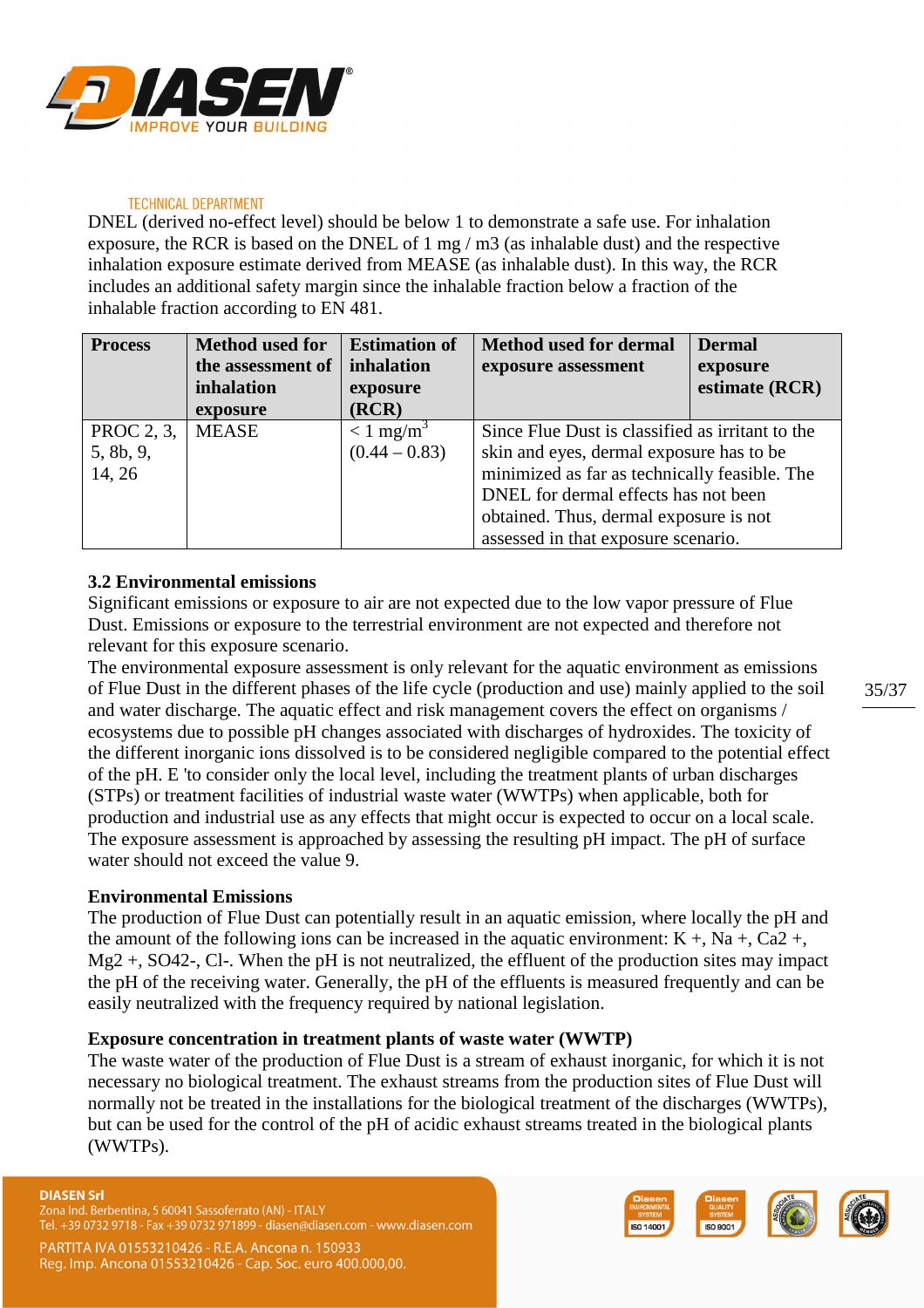![](_page_35_Picture_0.jpeg)

### **Exposure concentration in the aquatic pelagic**

When Flue Dust is emitted to surface water happens to reports. Some Flue Dust constituents (sulphate and hydrochloric salts, potassium, calcium and magnesium) are highly and moderately soluble and will remain in the water. These salts are naturally present in seawater and groundwater. The amount in groundwater depends on the geological soil formation and varies between different areas. Some constituents react with water and form highly insoluble inorganic hydration products. Due to the hydration reaction, the pH of the water may increase, depending on the buffering capacity of the water. The higher the buffer capacity of the water, the lower the effect on pH. Typically, the buffering capacity that prevents the steps in acidity or alkalinity in natural waters is regulated by the equilibrium between carbon dioxide (CO2), bicarbonate ion (HCO3) and carbonate ion (CO32).

### **Exposure concentration in sediments**

A risk assessment for the sediment compartment is not considered relevant and therefore not included. When Flue Dust is emitted in this sector it occurs as follows. Some Flue Dust constituents are inert and insoluble (calcite, quartz, clay minerals), they are naturally occurring minerals and will have no impact on the sediment. Some of Flue Dust constituents react with water and form highly insoluble inorganic hydration products. In addition, these products have no bioaccumulation potential. Other constituents are highly soluble and will remain in the water.

### **Exposure concentration in soil and groundwater**

When Flue Dust is spread on the ground and groundwater compartments it happens as follows. Some Flue Dust constituents are inert and insoluble (calcite, quartz, clay minerals), they are naturally occurring minerals and will have no impact on the ground. Some Flue Dust constituents (sulphate and hydrochloric salts, potassium, calcium and magnesium) are highly and moderately soluble. They will remain in groundwater. These salts are naturally present in seawater and groundwater. The amount in groundwater depends on the geological formation of the ground and is therefore very variable. Some constituents react with water and form highly insoluble inorganic hydration products. Due to the hydration reaction, the pH of water can increase, depending on the buffering capacity of the water. The higher the buffer capacity of the water, the lower the effect on pH. Typically, the buffering capacity that prevents the steps in acidity or alkalinity in natural waters is regulated by the equilibrium between carbon dioxide (CO2), bicarbonate ion (HCO3) and carbonate ion (CO32).

### **Exposure concentration in atmospheric compartment**

A risk assessment of the atmospheric compartment is not considered relevant and therefore not included. When Flue Dust particles are spread in the air, they sedimenteranno or will be removed from the rain in a reasonably short time. In this way, the atmospheric emissions end up in soil and water.

### **Exposure concentration relevant for the food chain (secondary poisoning)**

A risk assessment for secondary poisoning is not required because bioaccumulation in organisms is not relevant to the Flue Dust, which is an inorganic substance.

#### **DIASEN Srl**

Zona Ind. Berbentina, 5 60041 Sassoferrato (AN) - ITALY +39 0732 9718 - Fax +39 0732 971899 - diasen@diasen.com - www.diasen.com

PARTITA IVA 01553210426 - R.E.A. Ancona n. 150933 Reg. Imp. Ancona 01553210426 - Cap. Soc. euro 400.000,00.

![](_page_35_Picture_15.jpeg)